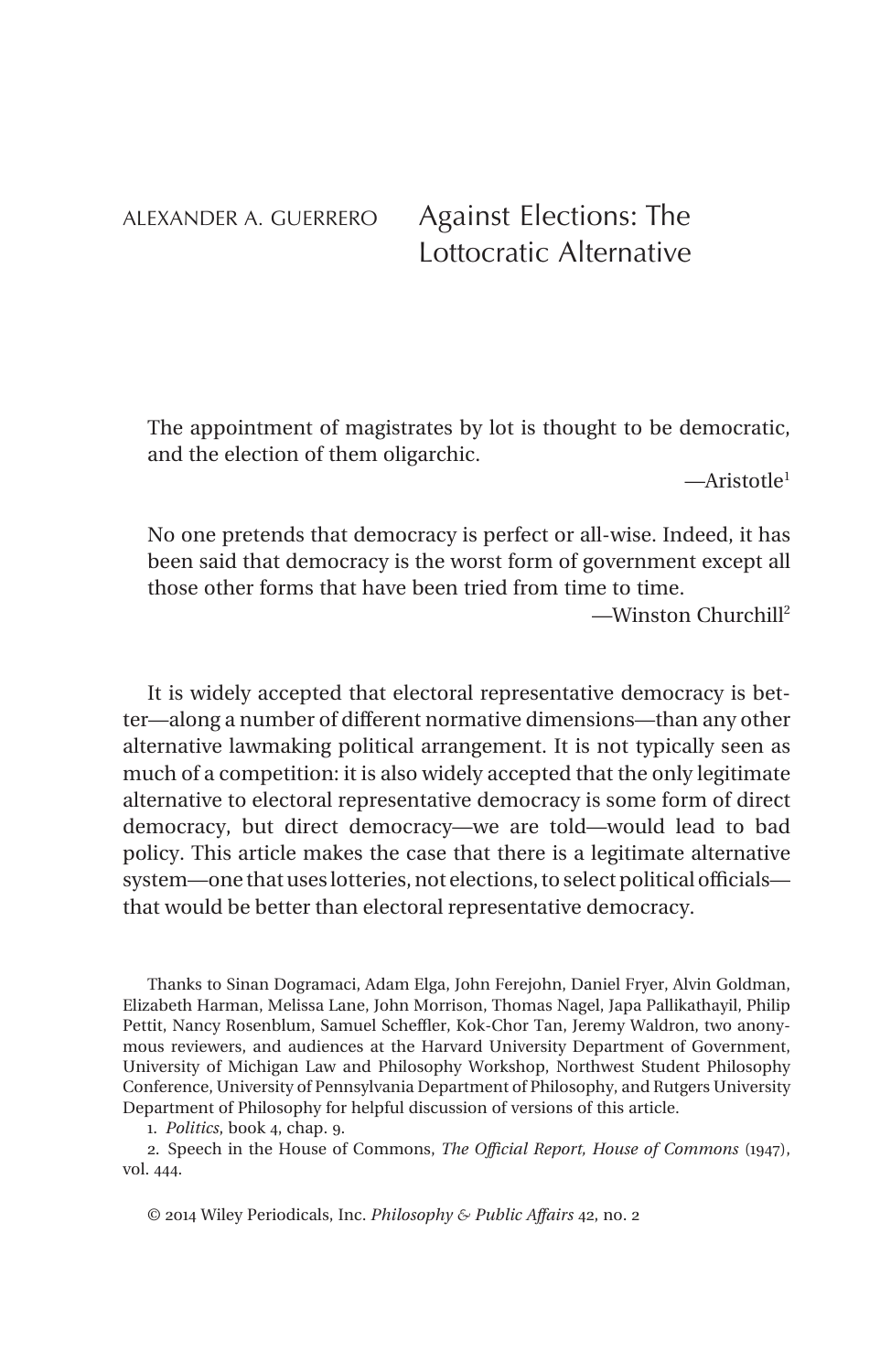Section I diagnoses two significant failings of modern-day systems of electoral representative government: the failure of responsiveness and the failure of good governance. The argument offered suggests that these flaws run deep, so that even significant and politically unlikely reforms with respect to campaign finance and election law would make little difference. Although my distillation of the argument is novel, the basic themes will likely be familiar. I anticipate the initial response to the argument may be familiar as well: the Churchillian shrug.

Sections II, III, and IV of this article represent the beginning of an effort to move past that response, to think about alternative political systems that might avoid some of the problems with the electoral representative system without introducing new and worse problems. In the second and third parts of the article, I outline an alternative political system, the lottocratic system, and present some of the virtues of such a system. In the fourth part of the article, I consider some possible problems for the system. The overall aims of this article are to raise worries for electoral systems of government, to present the lottocratic system, and to defend the view that this system might be a normatively attractive alternative, removing a significant hurdle to taking a non-electoral system of government seriously as a possible improvement to electoral democracy.

#### I. THE PERILS OF ELECTORAL REPRESENTATION

There are many ways of evaluating political systems. In this part, I will focus on two significant dimensions of normative evaluation, both of which concern the *outcomes* that a political system brings about. The two dimensions of evaluation of outcomes that I will focus on are what I will call *responsiveness* and *good governance*.

Responsiveness is a complicated, multifaceted concept. The basic idea is that political outcomes are responsive to the extent that they are tied to what the people living in the political jurisdiction actually believe, prefer, or value, so that if those beliefs, preferences, or values were different, the political outcomes would also be different, would be different in a similar direction, and would be different *because* the beliefs, preferences, and values were different. The importance of responsiveness derives from considerations of individual autonomy and selfgovernment, although I will not trace out the details of that derivation here. There are many complications with this basic idea. The people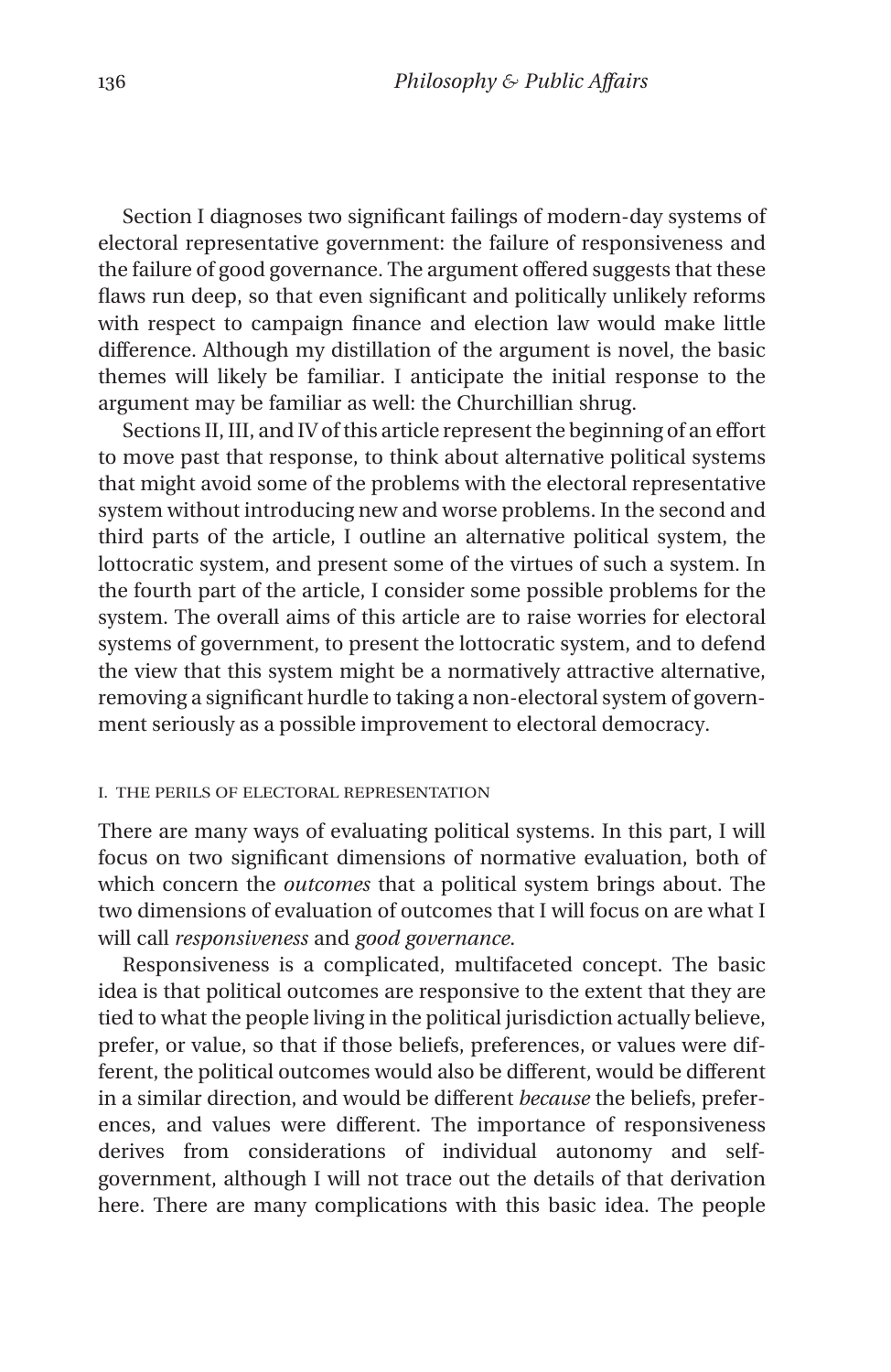living in a jurisdiction will not have uniform beliefs, preferences, or values—so there is a question of how these are to be aggregated or measured in order to assess responsiveness. Beliefs, preferences, and values may tell in different directions—is outcome A less responsive than outcome B because A tracks individuals' expressed preferences, but not their core values (to the extent that this distinction is viable), while B does the reverse? Beliefs, preferences, and values change over time what is the benchmark against which responsiveness is to be assessed? And there are epistemic issues involved in knowing what people believe, prefer, and value. For the purposes of this discussion, these complexities need not detain us. The arguments do not turn on any particular understanding of responsiveness.

The second concept I will focus on is *good governance*. Just as we can evaluate outcomes from the subjective point of view of those living in a political jurisdiction, described in terms of how responsive the outcomes are, we can also evaluate outcomes from a more objective vantage point—or at least a point of view that is not tied to the views and values of those living in the political jurisdiction. In addition to knowing whether outcomes are responsive, we might also want to know whether the outcomes are *good*. Just as with responsiveness, there are many complications here. Goodness might simply be a function of the actual interests of those living in the jurisdiction, rather than their interests as they take them to be, or it might be something that takes into account concerns that extend beyond the interests of those living in the jurisdiction. Goodness might be connected to average individual welfare, or how well off the worst off are, or some other index of welfare. It might be connected to some notion of autonomy, rather than—or in addition to—welfare, so that one outcome is better than another if it yields greater autonomy (for each individual, on average, and so on). Or goodness might be intrinsically connected to some objective ideal of justice, so that an outcome is good to the extent that it comports with justice. Again, the details need not detain us. The suggestion will be that on plausible views of good governance, electoral representative systems will fare poorly.

# *A. An Argument against Electoral Representative Government*

The argument I offer runs counter to standard justifications for electoral representative government. One of the main justifications for systems of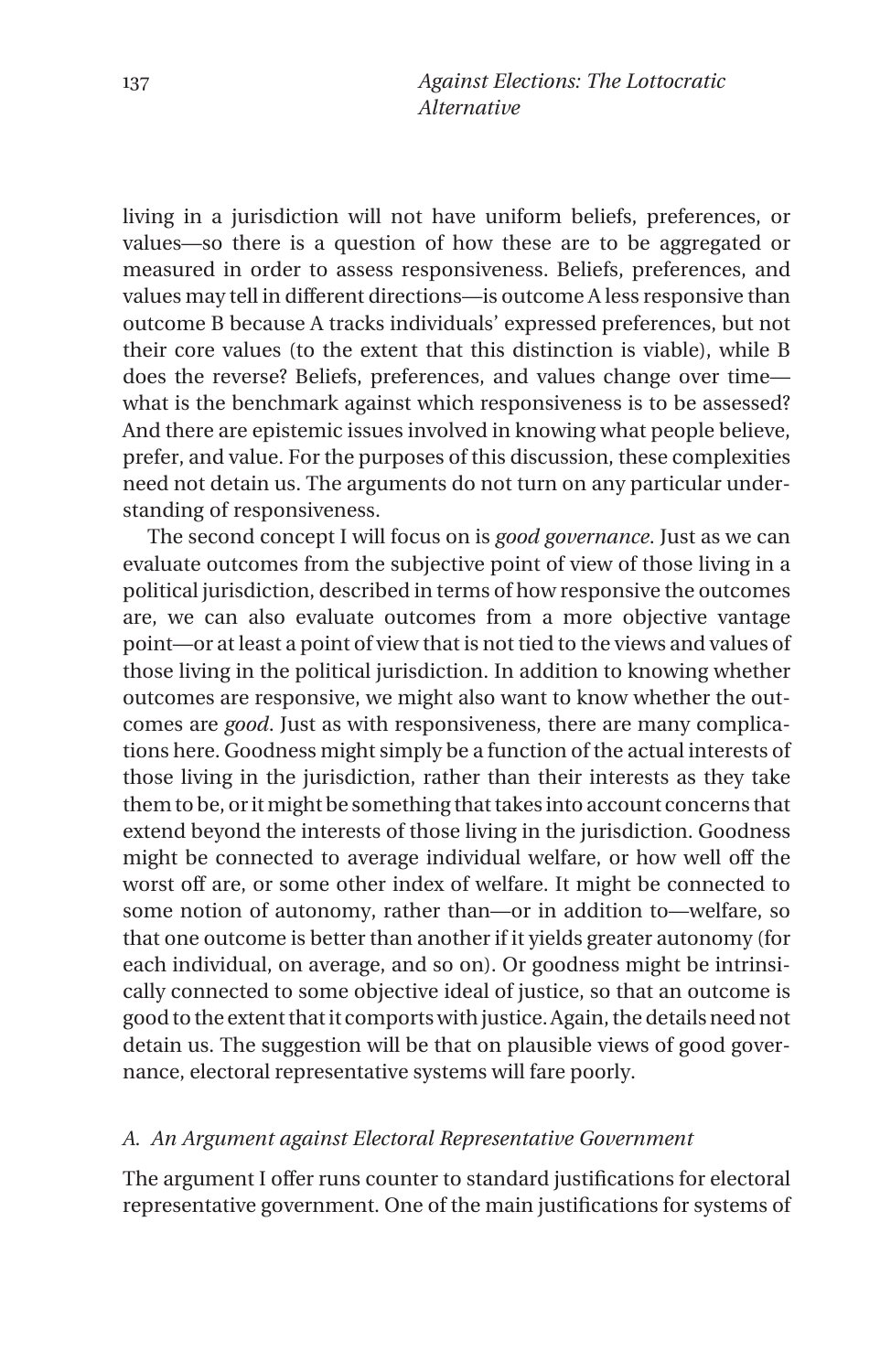elected representatives is that because representatives are in power as a result of popular election, they will be concerned to do what is in the interests of the people, rather than just what is in their own narrow interest. Systems of elected representatives achieve *responsive* government via mechanisms of accountability: the law they create is responsive to the beliefs and preferences of those over whom they govern. Representatives may be responsive to their constituents' preferences in that representatives explicitly defer to their constituents (doing as their constituents prefer), or because they act as guardians of their constituents' interests (doing what the representative thinks is best for her constituents). In most situations, representatives will do a bit of both. People expect their representatives to do more than just follow their lead, but representatives get too far ahead of their constituents at their own peril. People can be wrong about what is in their interests, or they can be confused about what policy will best achieve what they prefer. In such cases, a representative might work to convince his constituents of their error, or even depart from what they presently prefer in the hope that they will eventually come around to the representative's view. But the notion of responsiveness that is tied to the election of representatives is, fundamentally, connected to whether constituents themselves believe that some course of action is in their interests.

A second main justification for systems of elected representatives is that such systems are *likely to bring about good outcomes*. As noted above, I will not opt for a particular conception of what makes an outcome a good outcome—fill in your favorite theory. Arguments are made on behalf of democratic representative systems using every theory of welfare, autonomy, or "goodness" more generally.3 There are many reasons to think that systems of electoral representation will make decisions that bring about good outcomes. Representatives are solely devoted to the task of making law and policy. They have time to research, consult experts, consult constituents, deliberate, and debate. And in many places they have considerable staffs helping them. So they can come to have a more informed opinion about what needs to be done,

<sup>3</sup>. For discussion, see Thomas Christiano, *The Rule of the Many: Fundamental Issues in Democratic Theory* (Boulder, Colo.: Westview Press, 1996); and Richard Arneson, "Defending the Purely Instrumental Account of Democratic Authority," *Journal of Political Philosophy* 11 (2003).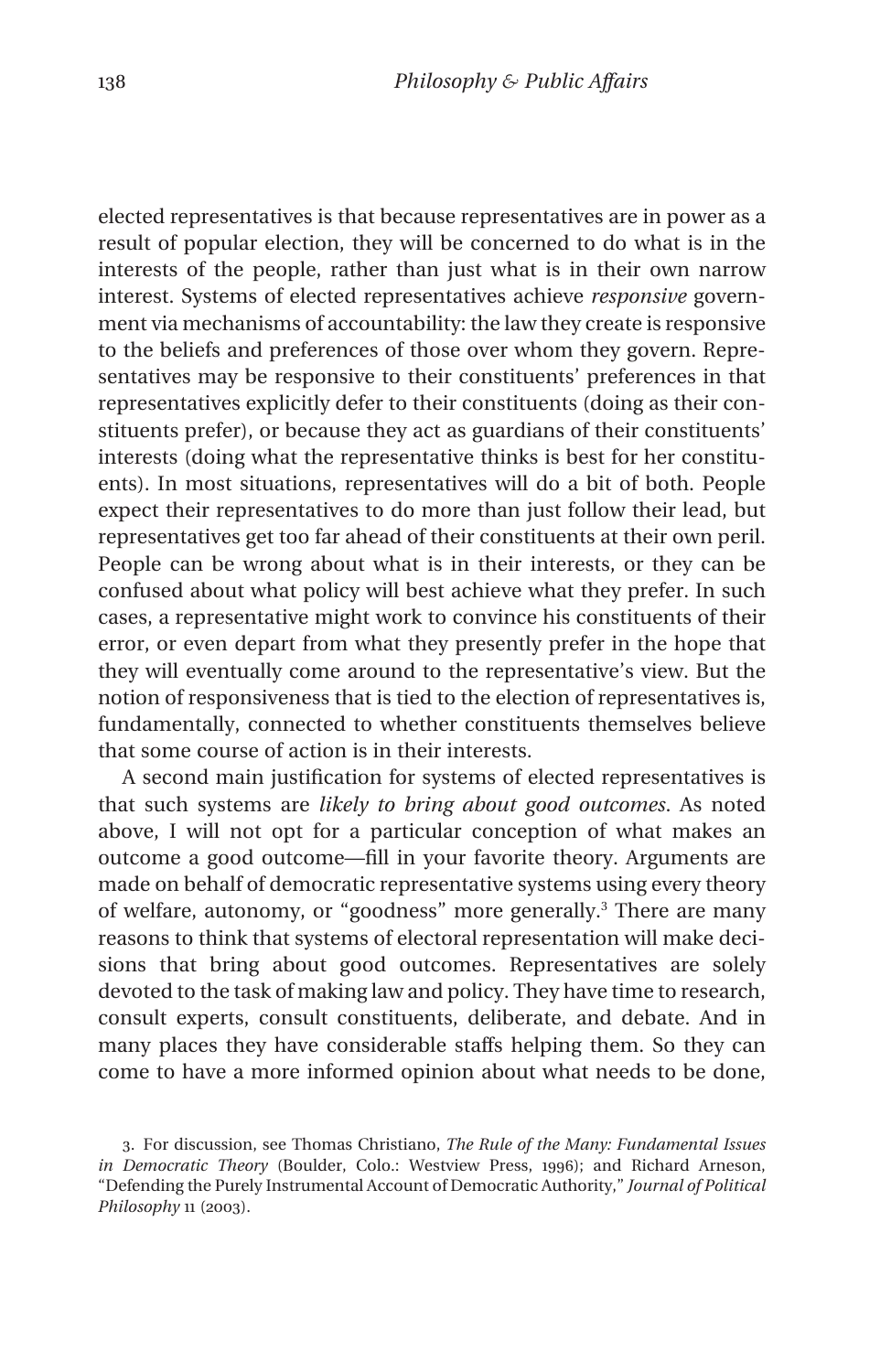which problems are most urgent. Representatives have to face reelection, and so they want to do things that make things actually better for their constituents. And representatives are in a position to make decisions holistically—weighing trade-offs, making compromises when necessary, balancing competing interests, and having a sense of relative priority and budget limitations. This allows for the views of individual citizens to be "refined and enlarged" (in Madison's phrase) in various ways. Because they are few in number, representatives can make decisions quickly and expediently in the event of urgent crises. Thus, there are many reasons to think that an electoral representative system will bring about good outcomes.

The suggestion in what follows is that for electoral representative systems, the virtues of responsiveness and good governance are only tied to what I will call *meaningful* accountability. Meaningful accountability is distinct from accountability simpliciter in that the former, but not the latter, is connected to *informed monitoring and evaluation* practices.

It is a commonplace that political accountability requires free, regular, competitive, and fair elections. Candidate A runs on a platform of doing X, Y, and Z, in opposition to (at least) some Candidate B, who runs on a platform that is (at least) somewhat different from A's. If A's platform is more popularly supported, she will likely win the election. After being elected, she will have many decisions to make while in office. These decisions will be monitored and evaluated by her constituents, perhaps aided in this by news media of various kinds, and the candidate will be held accountable for decisions made while in office when she next comes up for reelection. If elections are not free, regular, competitive, and fair, these accountability mechanisms will fail. Without elections of this sort, A might do whatever she likes once in office without fear of electoral punishment. She would be free to act in ways that go against the preferences of her constituents (undermining responsiveness), and she would be free to do whatever might be most personally beneficial to her or to those causes she cares about (possibly undermining good governance).

Even in advanced democracies, there are concerns about electoral systems being inadequately free, competitive, or fair. Complaints are made about financial barriers to running for office; electoral advantages that come with incumbency; systemic difficulties of mounting viable third-party candidates; the role that corporate money and inadequately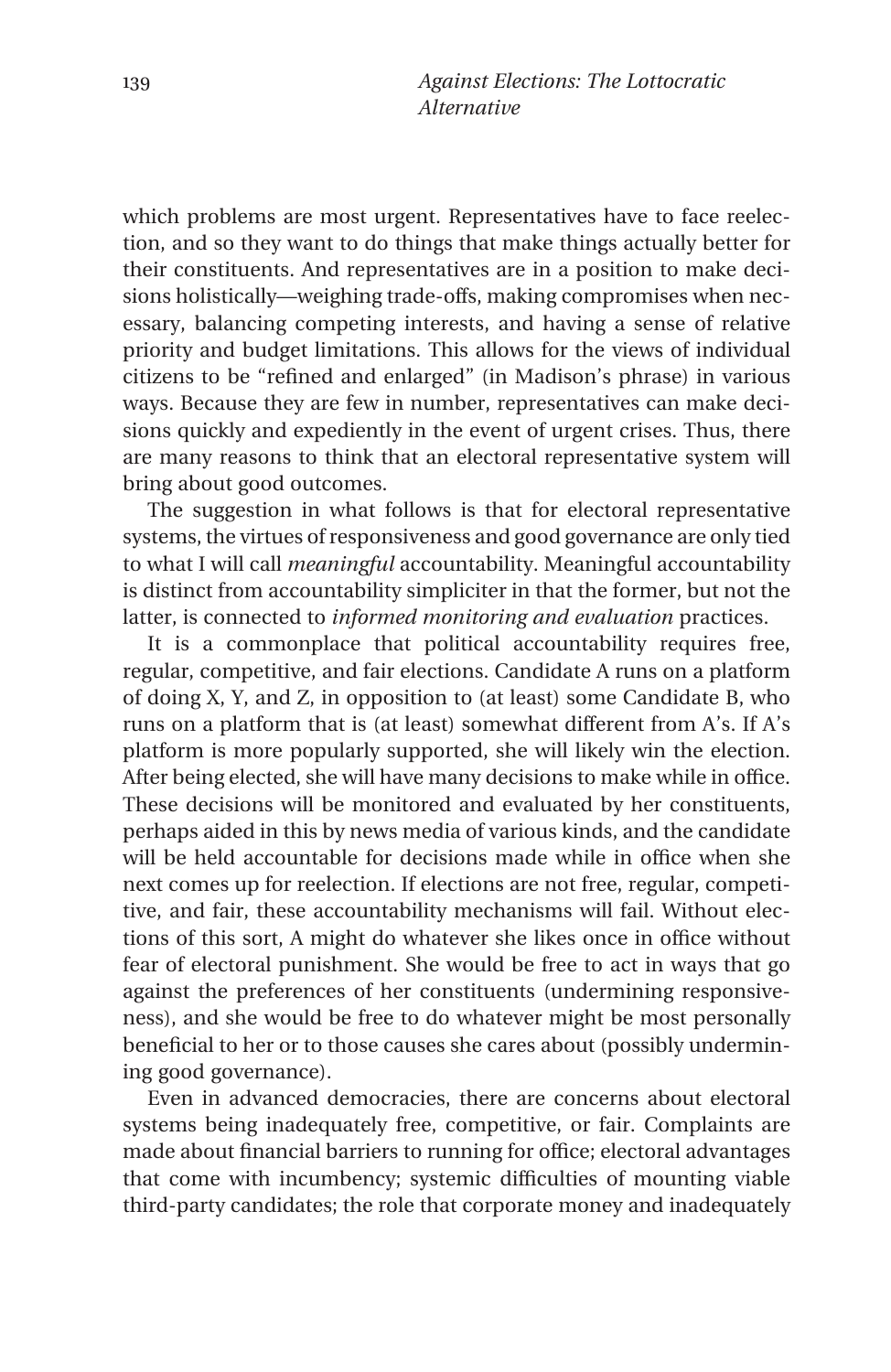regulated television advertising play in determining who is elected; the hurdles erected to keep poor, marginalized, and unsophisticated citizens from successfully registering and voting; the intentional, competitionreducing gerrymandering of districts; and even inadequacies in the mechanics of casting and counting ballots. These are serious difficulties, and they play a significant role in reducing the accountability of representatives to those over whom they govern. Even if some of these were addressed, however, problems of accountability would still arise (although the severity of the bad consequences might be lessened), for reasons that I will explain in a moment.

Meaningful accountability requires elections that are free, regular, competitive, and fair. But it also requires that ordinary citizens are capable of engaging in informed monitoring and evaluation of the decisions of their representatives. Even if citizens have the mental ability to monitor their representatives, this monitoring of representatives can be thwarted by ignorance about what one's representative is doing ("conduct ignorance"), about a particular political issue ("issue ignorance"), about whether what one's representative is doing is a good thing in general ("broad evaluative ignorance"), or about whether what one's representative is doing will be good for oneself ("narrow evaluative ignorance"). Each of these kinds of ignorance can undermine the ability of ordinary citizens to engage in meaningful monitoring and evaluation of the decisions of their representatives. Issue ignorance and conduct ignorance make monitoring difficult or impossible. If I do not know what you are doing and have done, I cannot hold you accountable for it. And if I only know that you have done A (rather, perhaps, than B or C), but I have no idea what A amounts to (I know nothing about the issue for which A is a candidate proposal), or how it differs from B or C, I might as well not even know that you have done A—my ability to hold you accountable is equally impoverished. The two kinds of evaluative ignorance straightforwardly make meaningful evaluation difficult or impossible.

We are now in a position to state the argument that electoral representative systems will fail to bring about responsive or good outcomes.<sup>4</sup>

<sup>4</sup>. The analysis focuses mostly on representative electoral systems like those in the United States, with rules generally similar to those in the United States with respect to campaign finance, districting, the number of representatives selected per district, the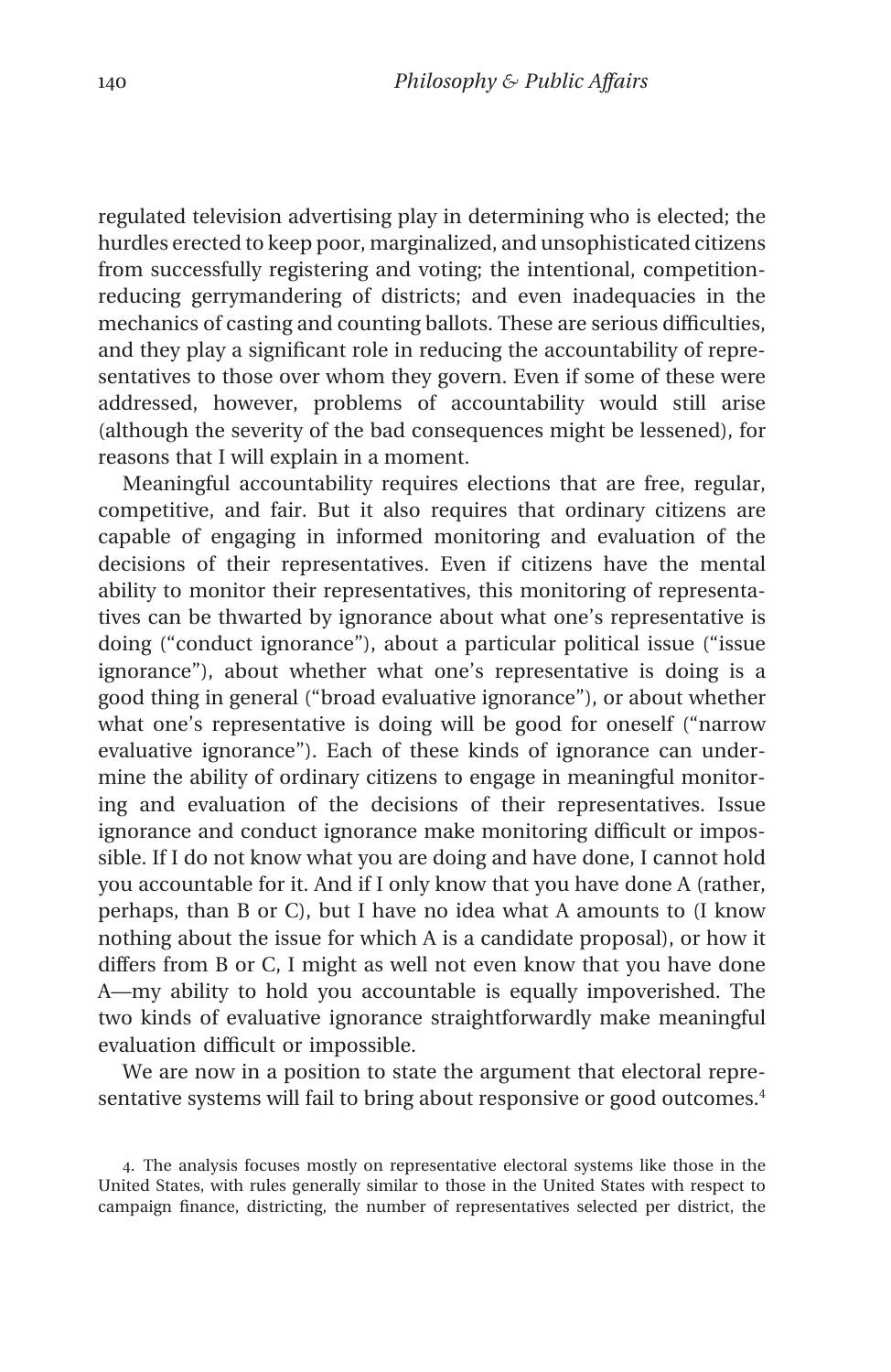I will present that argument below, explaining and defending the steps in the argument along the way.

(P1) Systems of electoral representation tend to bring about outcomes that are *responsive* to the preferences of some constituency, C, with respect to some problem, P, only if C can hold their representative(s) meaningfully accountable with respect to P.

(P2) Systems of electoral representation tend to bring about *good outcomes* with respect to some problem, P, only if the political constituency, C, can hold their representative(s) meaningfully accountable with respect to P.

It should be clear why (P1) is true. In the absence of meaningful accountability, it would just be good fortune if the actions taken by representatives were responsive to the beliefs, preferences, and values of their constituents. Representatives would have no electoral incentive to act in a responsive way, and they would have no electoral incentive to learn what their constituents wanted. It is true that an elected representative might try to enact responsive policy simply because she thinks it is the right thing to do. The problem is that, in the absence of meaningful accountability, it becomes electorally costly to act in certain ways including, perhaps, *responsive* ways—because of the influence of certain powerful interests. More on this in a moment.

With respect to (P2), one might think that whether representatives will bring about good outcomes has more to do with their abilities, their beliefs, and the nature of their full-time role, and less to do with whether they are accountable to their constituents. As discussed above, representatives have more time to research issues, deliberate, consult experts, and assess big-picture concerns, and they are selected (at least in part) because they seem skillful and competent—this is why they might be

manner in which they are selected, the length of terms for which they serve, the rules governing corruption, and so on. Although the initial focus is on something like US electoral representative democracy, Section I.B. considers ways in which an electoral representative system might be altered so as to address some of the possibly parochial problems that arise in the United States. The suggestion there is that many problems would remain—or new, equally significant problems would arise—even with significant alteration to the basic US model, but more would obviously need to be said to make that case in full.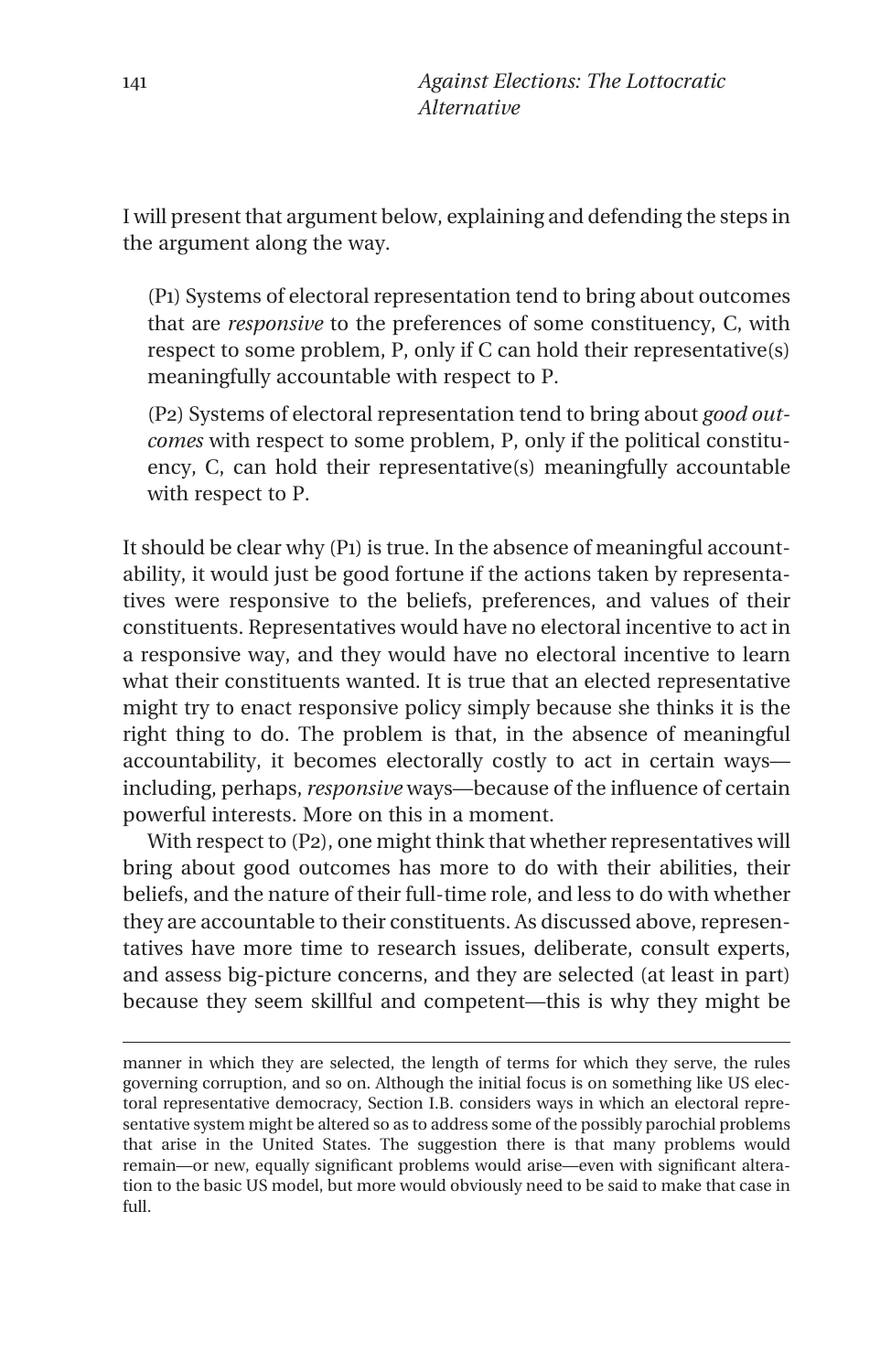thought to bring about good outcomes while in office. Accountability might not seem relevant to any of these reasons; indeed, there is some concern that being too accountable—operating on too short of a leash might actually impair the ability of representatives to bring about good, rather than just responsive, outcomes.

This might be so if it were not for the following fact: elected political positions for which the elected officials are not meaningfully accountable to their constituents will be used to advance the interests of the powerful (typically the financially powerful). Let us refer to this phenomenon as *capture*: an elected official is captured if he or she uses his or her position to advance the interests of the powerful, rather than to create policy that is responsive or good (when doing so would conflict with the interests of the powerful). The suggestion is that the absence of meaningful accountability leads to an increase in capture.

There are three mechanisms by which the absence of meaningful accountability leads to capture. The first concerns the relationship between accountability to constituents and the value of political offices. The second concerns electoral viability and what it takes to be a viable candidate. The third concerns what we might call directed positional shift.

Here is an underappreciated idea: political power is more valuable to powerful interests the more that it is untethered from constituent preferences and beliefs. If political officials are free to take a wider range of positions—and, in particular, are free to take positions that are contrary to the interests of the nonpowerful—this makes the offices held by those officials more valuable, more worth controlling. Thus, as representatives become less accountable, it becomes more worth the effort to control those representatives or to control who is elected. In particular, this may be considerably easier and cheaper than trying to alter the beliefs and preferences of the majority of people in a political jurisdiction through advertising and media manipulation, particularly if the interests of the powerful run contrary to the interests of most people in a jurisdiction.

There are two main ways in which powerful interests can respond to this increased value of political positions. The first is by influencing elections: determining who can be a viable candidate. The second is by influencing those elected: determining the political positions adopted and creating directed positional shifts. Both of these happen in familiar ways, and in addition to there being *more incentive* to take these steps in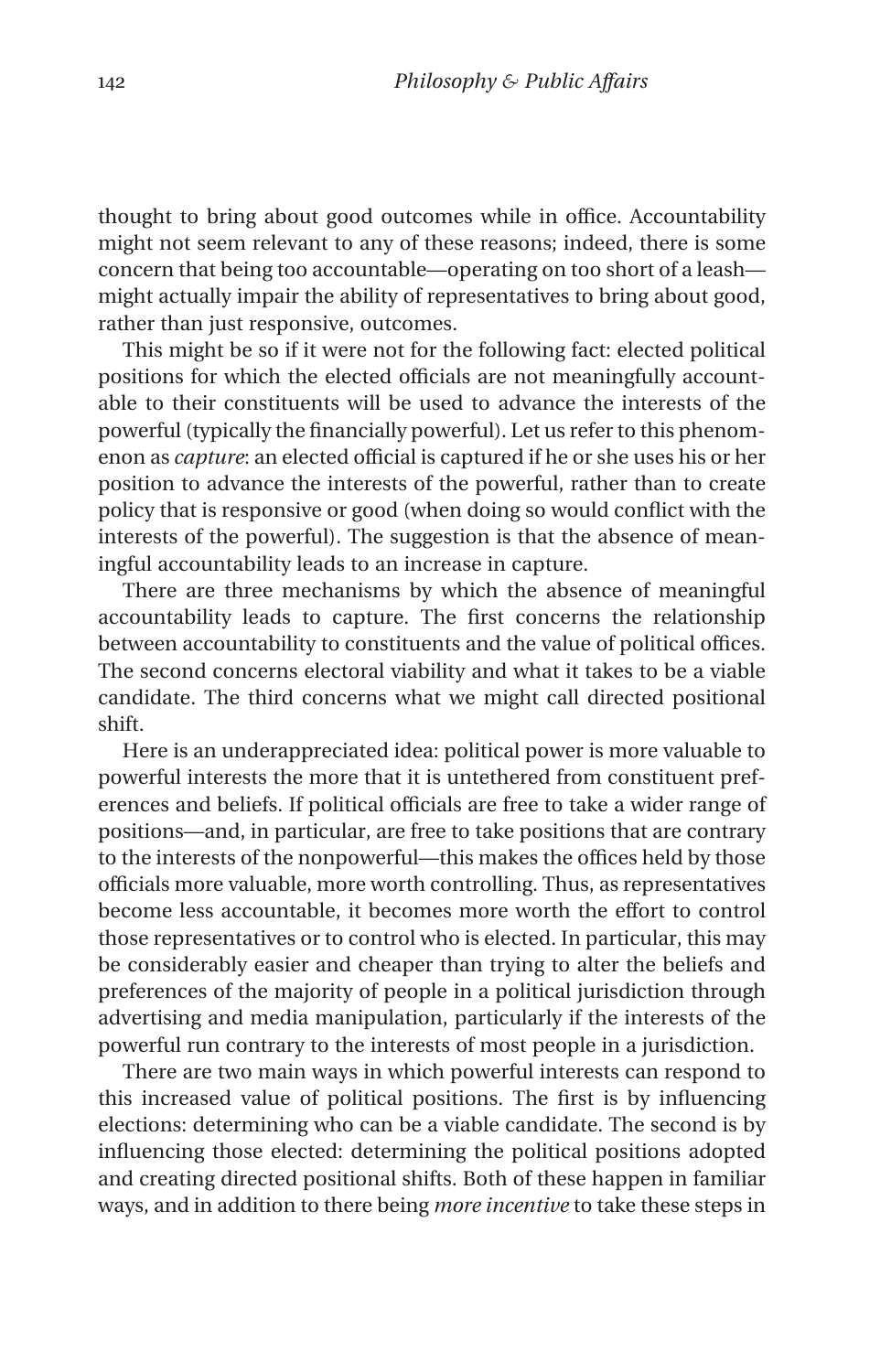the absence of meaningful accountability, both are also *easier* to do in the absence of meaningful accountability.

If elections are badly structured (requiring significant financial backing, allowing significant corporate/individual donations, and so on), the powerful will control who can realistically run for office, in which case even meaningful accountability postelection will come too late. If elections are badly structured *and* there is no meaningful accountability, then representatives become little more than agents of the powerful.<sup>5</sup>

5. There is a substantial amount of empirical work that suggests that capture is a significant problem. In a thoroughgoing, book-length treatment of the subject, Martin Gilens has demonstrated that US policy is mostly responsive to the preferences of only the highest-income Americans, if there is a conflict between those preferences and the preferences of the working and middle classes. See Martin Gilens, *Affluence and Influence: Economic Inequality and Political Power in America* (Princeton, N.J.: Princeton University Press, 2012). Jacob Hacker and Paul Pierson argue that the main source of the increase in income inequality over the last thirty years in the United States is the capture of American politics by the economic elite, and the ability of these elites to determine the policy outcomes they favor with respect to tax policy, corporate governance and law-regulating corporations, and environmental deregulation, among other policy areas. See Hacker and Pierson, *Winner-Take-All Politics: How Washington Made the Rich Richer—and Turned Its Back on the Middle Class* (New York: Simon and Schuster, 2011). Colin Crouch makes a similar case with respect to UK politics, arguing that the declining influence of workers' unions and the dominance of the corporate firm, and particularly the global corporate firm, have led to the effective capture of nominally democratic political institutions. See Crouch, *Post-Democracy* (Cambridge: Polity Press, 2004). Mark Blyth argues that the United States was a social democracy (with broadly responsive political institutions) from the 1930s to the 1960s, but that the loss of domestic political control of important financial institutions has made this an impossibility under the current political system. See Blyth, "Domestic Institutions and the Possibility of Social Democracy," *Comparative European Politics* 3 (2005): 379–407. Lawrence Jacobs and Robert Shapiro argue that there was a decrease in political responsiveness over the last several decades of the twentieth century, and that this was the result of, among other things, an increase in the incumbency advantage (due in large part to an increase in the cost of running for office), and the proliferation of powerful, elite interest groups. See Jacobs and Shapiro, *Politicians Don't Pander: Political Manipulation and the Loss of Democratic Responsiveness* (Chicago: University of Chicago Press, 2000).

What I offer in this part of the article is a general explanation as to why elected political officials regularly both *do* and *are able to* act so readily on behalf of the economic elite, despite the existence of electoral representative institutions. This explanation is compatible with others, including some of those offered in the work just cited, such as the decline of organized labor as a political force, and the increased cost of mounting a successful political campaign. But, as I suggest in Section I.B., the explanation I offer appeals to features of electoral representative systems that are both more intrinsic to the electoral representative system and less historically contingent than those offered above.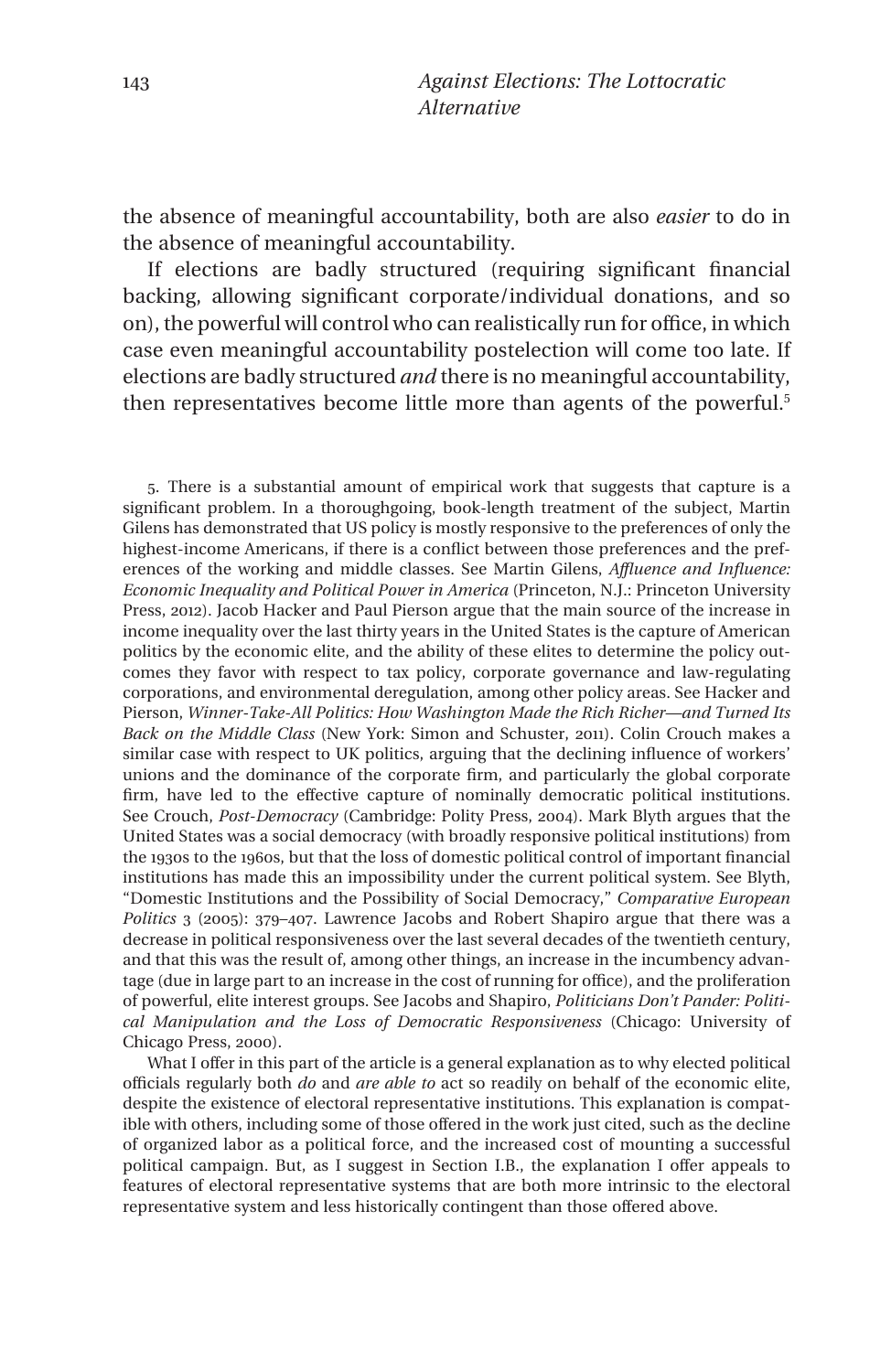Consider US policy with respect to agriculture, environmental protection, financial services regulation, tax policy, defense spending, and so on.

But even if the elections are not so badly structured, there will still be serious concerns about the influence of the powerful in who can be a viable candidate. First, powerful interests can control media presentation of candidates and their positions. This can make meaningful accountability more difficult through the increase in bad or irrelevant information. But this kind of control is also made easier when the issues are ones beyond the ken of most voters. If voters do not know much about candidates, their views, or whether these views are good or bad, it is easier to manipulate how individuals feel about the candidates. Second, if political positions are valuable, it becomes sensible to identify and groom "controllable" candidates early on, making those who end up as viable candidates likely to be those whose interests or temperament are congenial to the interests of the powerful.

If those elected are already beholden to the powerful, the absence of meaningful accountability means that those beholden representatives will enact policy that is good for the powerful, even if that policy is not good more generally. But even if those elected are not beholden to the powerful when elected, once they are in office, the absence of meaningful accountability will lead to positional shifts in directions that benefit the powerful. In the absence of meaningful accountability, representatives will be able to do whatever they want. The worry is that in this "free zone," powerful interests will make it so that there is at least drift, if not outright directed movement, in the direction that those interests favor. This can happen by controlling benefits for people postoffice, by influencing popular beliefs (including beliefs about representatives and their views) via corporate-owned media, and by affecting the quality of available information. Representatives operating in this free zone will have no electoral incentives to do the right thing if it goes against the interests of the powerful (ex hypothesi, their constituents will not know the difference), and the powerful will provide significant incentives to do what is in their interests. Representatives will have little incentive to seek out high-quality information regarding what would be best, and there will be plenty of easily available bad information that makes it seem that the best thing to do is to do what is in the interests of the powerful. Thus, even if representatives are not in the pocket of the powerful when they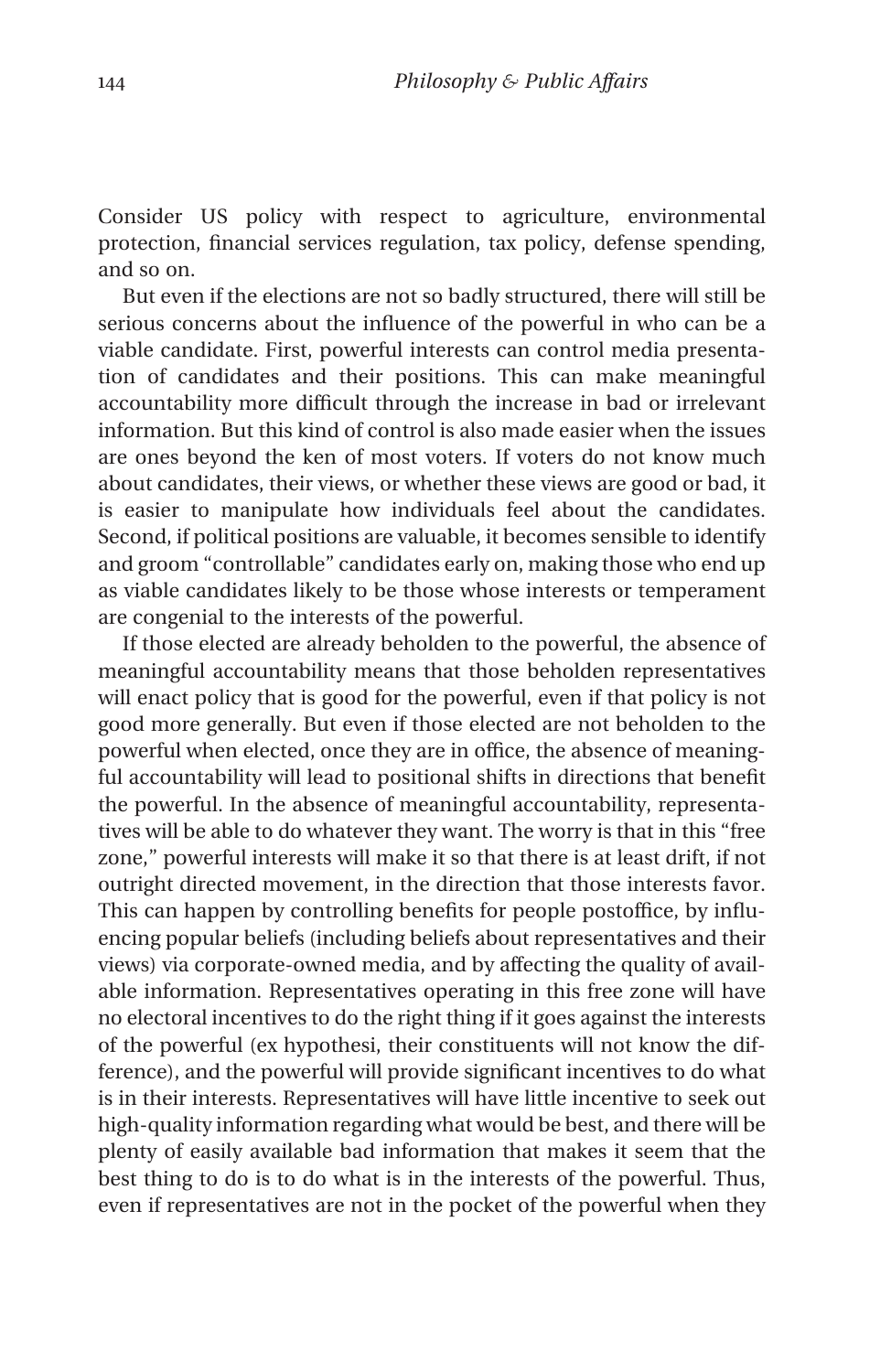step into office, there is likely to be substantial influence from the powerful to adopt positions congenial to their interests, and it is reasonable to expect the "acceptable" range of policy positions to shift accordingly, and in a direction that is no longer aligned with what would make for good policy (except in those instances in which the good aligns with the interests of the powerful).

We might imagine a well-intentioned class of people who want to run for office, get elected, and then do what is best for everyone or for the worst off. The problem is that if this class of people would act in ways that are contrary to the interests of the powerful, the powerful will use their resources either to buy off these people (if they have a price) or to crowd them out and replace them with others more congenial to their interests.

(P3) The presence of widespread issue, conduct, or evaluative ignorance within a constituency, C, with respect to some issue, P, undermines the ability of members of C to hold their representative(s) meaningfully accountable with respect to P.

In a sense, (P3) follows from the definition of meaningful accountability and the relevant discussion of meaningful accountability above. If people are ignorant about some issue, or about what their representative is doing with respect to that issue, or about whether what their representative is doing is good, they cannot monitor or evaluate what their representative is doing with respect to that issue.

Here, some might suggest that there are "work-arounds" so that even if one is ignorant with respect to some issue, one can still hold one's representative meaningfully accountable.<sup>6</sup> In particular, there are

6. See, e.g., the papers in John Ferejohn and James Kuklinski, eds., *Information and Democratic Processes* (Champaign: University of Illinois Press, 1990). Much of the work making the case for proxies involves theoretical arguments based on formal models that assume, among other things, that the signals are perfectly credible. See, e.g., Randall Calvert, "The Value of Biased Information: A Rational Choice Model of Political Advice," *Journal of Politics* 47 (1985): 530–55; Bernard Grofman and Barbara Norrander, "Efficient Use of Reference Group Cues in a Single Dimension," *Public Choice* 64 (1990): 213–17; and Arthur Lupia, "Busy Voters, Agenda Control, and the Power of Information," *American Political Science Review* 86 (1992): 390–404. Lupia later notes the limitations of this modelbased work: "these arguments are of limited helpfulness when we attempt to understand voter decision-making in circumstances where information providers are not perfectly credible and may, in fact, have an incentive to mislead voters." Arthur Lupia, "Shortcuts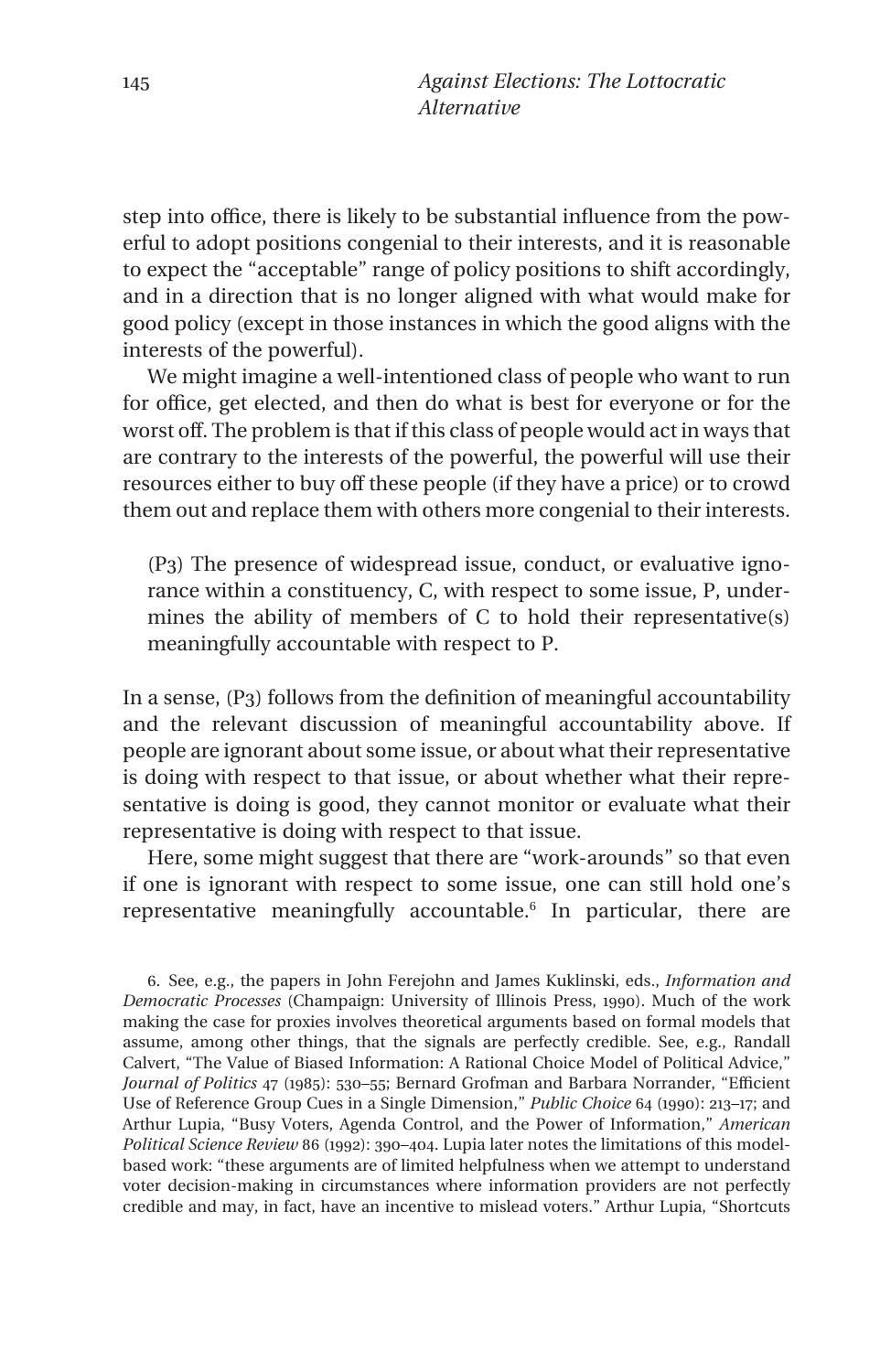strategies that rely on the use of proxies and signals to overcome issue, conduct, or evaluative ignorance. Most of these strategies amount to a kind of deference to the monitoring and evaluation done by some other individual or group. So, for example, membership in a particular political party, endorsement from activist organizations or media institutions, and contributions and public endorsements from particular individuals might all seem to help individuals overcome personal ignorance to hold their representatives meaningfully accountable with respect to particular political issues.

There are several potential problems with strategies of this sort. First, the proxies will generally be either too coarse-grained to help with accountability for particular issues or too fine-grained to save individuals any effort. Membership in a political party, for example, is a very imperfect signal with respect to any particular issue. A person might be a member of a party because it aligns with their views on A, B, and C, although they depart from the party with respect to D and E.

On the other hand, endorsement from an organization that focuses narrowly on a particular issue will provide information about that issue, but it will require considerable effort on the part of individuals to learn which organizations can be trusted to provide reliable assessments and what all of the trusted issue-specific organizations say about the

versus Encyclopedias: Information and Voting Behavior in California Insurance Reform Elections," *American Political Science Review* 88 (1994): 63–76. In this article, Lupia offers an instance of an actually effective proxy from an empirical study regarding ballot initiative voting on an insurance reform effort in California. The effective proxy was knowing which position the insurance industry favored. Building on this and other work, Lupia and Matthew McCubbins offer one of the few empirically informed theories about when proxies are effective in representative delegation contexts. They identify two conditions, the *knowledge* condition (which requires knowing whether the action taken by the representative enhances or decreases the voter's welfare) and the *incentive* condition (which requires that the representative and voter have some goals in common), which must both be satisfied for the use of representatives as agents to be successful even in contexts in which there are proxies available. Arthur Lupia and Matthew McCubbins, *The Democratic Dilemma: Can Citizens Learn What They Need to Know?* (Cambridge: Cambridge University Press, 1998), pp. 11–12. Their defense of the knowledge condition can be seen as direct support for (P3), given the similarity between their knowledge condition and evaluative ignorance. Other recent work is also somewhat pessimistic about what can be accomplished by way of heuristics and signals. See James Kuklinski and Paul Quirk, "Reconsidering the Rational Public: Cognition, Heuristics, and Mass Opinion," in *Elements of Reason: Cognition, Choice, and the Bounds of Rationality*, ed. Arthur Lupia, Matthew McCubbins, and Samuel Popkin (Cambridge: Cambridge University Press, 2000).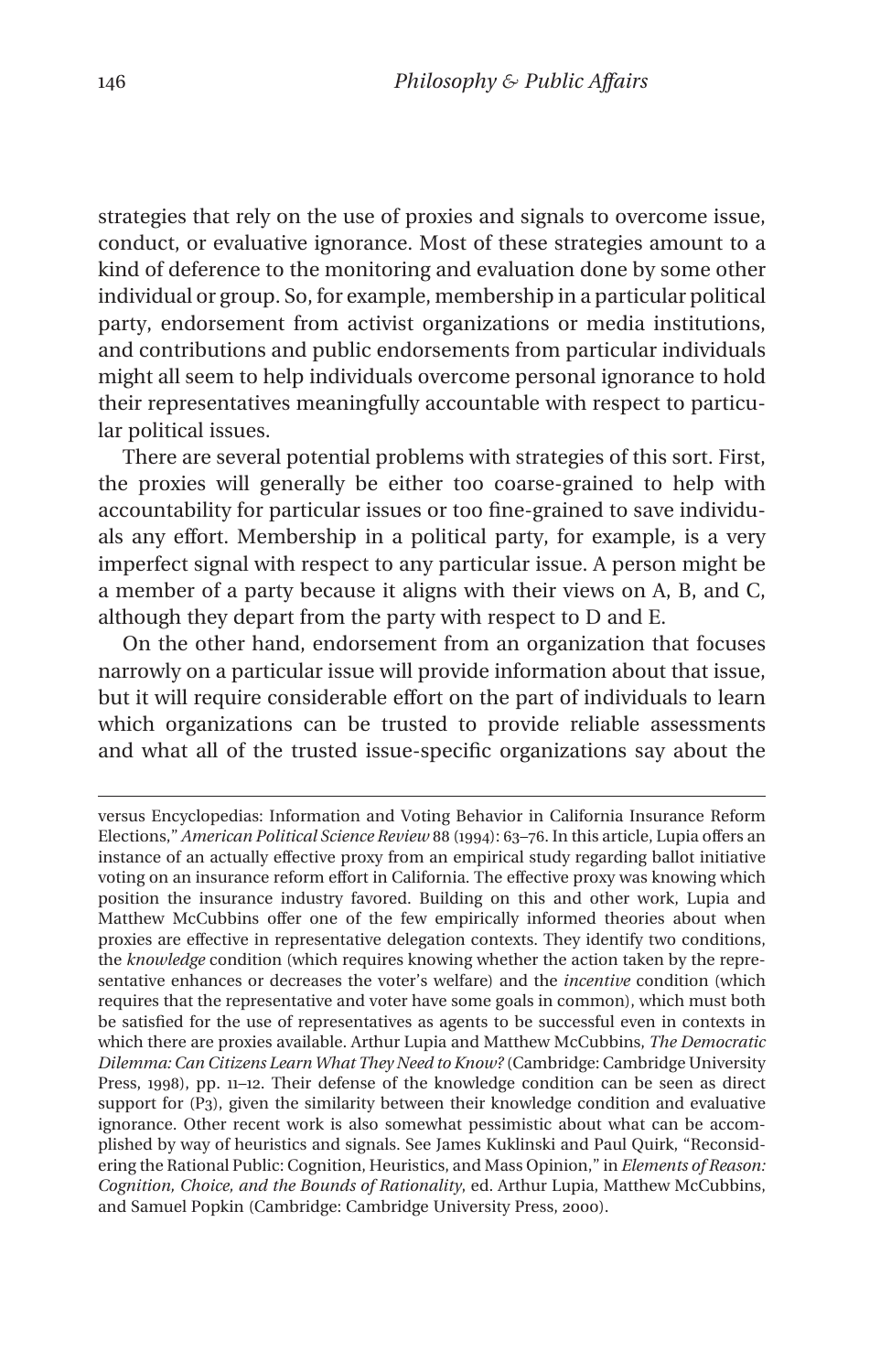candidates. This brings to the fore the second problem with the use of proxies: it can be difficult and time consuming to determine which proxies are credible, particularly if one wants to find reliable but specific proxies for many different issues. This can take almost as much effort, and be as intellectually challenging, as doing the research oneself.

Finally, for some issues, there may not be good proxies or signals. There may be issues that are low profile or do not attract well-funded individuals or groups to do the necessary investigative work, and there may be issues for which powerful interests have a lot at stake, and do everything they can to shape the available information and to obscure the nature of their interests and efforts. More could be said, but it is at least not obvious that there is a straightforward route to meaningful accountability in the face of individual ignorance.

(P4) If a political problem is *information intensive*—(a) factually complex (requiring extensive knowledge of information in order to understand the problem) or (b) technical (requiring advanced education or experience to understand and evaluate possible solutions) then there will typically be widespread issue, conduct, or evaluative ignorance with respect to that problem.

The explanation of  $(P_4)$  is the standard one about rational voter ignorance (it is rational to remain ignorant given how unlikely it is that one's vote will make a difference), combined with the sheer difficulty of keeping up on all of the relevant information and training, even if one had reason or desire to do so, and the possibility of significant but effective misinformation being produced by interested parties. It would be useful to have a precise metric to assess how information intensive a particular problem is, but I will not attempt to offer any such metric here. It is plausible, however, that:

(P5) Many political problems in modern political societies are information intensive.

Obviously, there will be a spectrum of how information intensive problems are. Even relatively straightforward problems may involve complex factual issues or require one to make complex assessments of the consequences of adopting some course of action. It is also possible to frame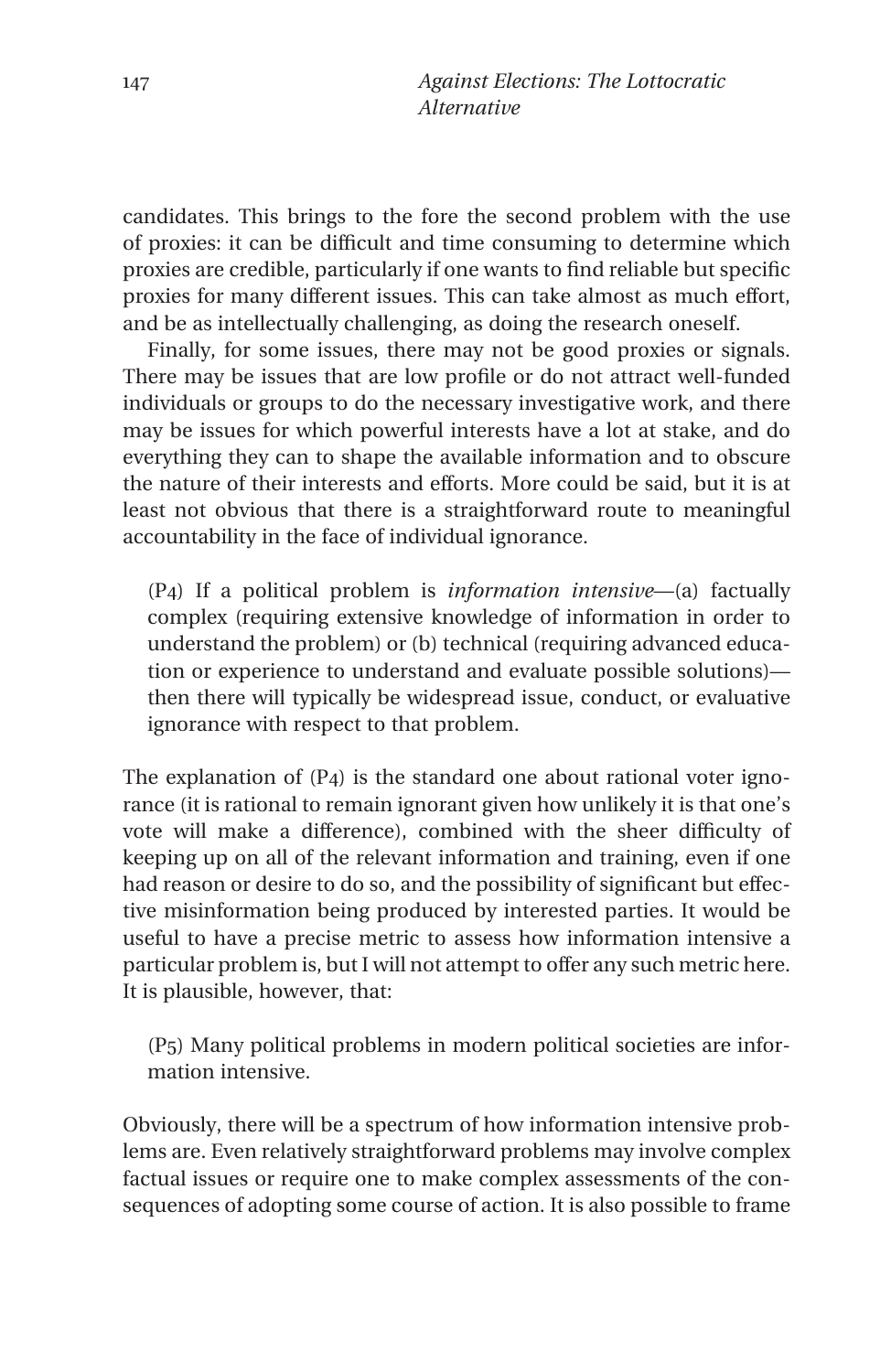issues to be more or less information intensive. We might ask: should we regulate the presence of harmful chemicals in drinking water? Or we might ask: which chemicals that are found in water should we monitor and regulate, and at what levels? (P5) suggests that, at bottom, many political problems are information intensive. It actually is plausible that *most* political problems are information intensive, but I will endorse only the more modest view.

To complete the argument:

(SC1/P6) If a political problem is information intensive, then meaningful accountability with respect to that problem will be undermined.

(SC2/P7) If a political problem is information intensive, then systems of electoral representation will not tend to bring about responsive outcomes with respect to that problem, nor will systems of electoral representation tend to bring about good outcomes with respect to that problem.

(C) Therefore, for many political problems, systems of electoral representation will not tend to bring about responsive or good outcomes with respect to those problems.

 $(SC1/P6)$  follows from  $(P3)$  and  $(P4)$ .  $(SC2/P7)$  follows from  $(P1)$ ,  $(P2)$ , and  $(SC_1)$ . And  $(C)$  follows from  $(P_5)$  and  $(SC_2/P_7)$ .

The above argument might be contested at various steps, and some of the premises might be bolstered or undermined by empirical research. The hope, however, is that the argument gives voice to a certain familiar set of concerns about representative systems. These concerns are brought to the fore when one thinks about how little one knows about most of what one's representative does, how little real choice went into the election of one's representative (if one is in a district like most districts), how much deference to the good will of one's favored political party is required, how complex some issues are, how much of what one believes about various issues is a result of information provided by a few powerful media institutions, how much money powerful interests have at stake, and how hard it is to create rules to adequately police the influence of these powerful interests.

It is important to note the scope of the conclusion: electoral representative systems will do poorly for *many* political problems, not *all* political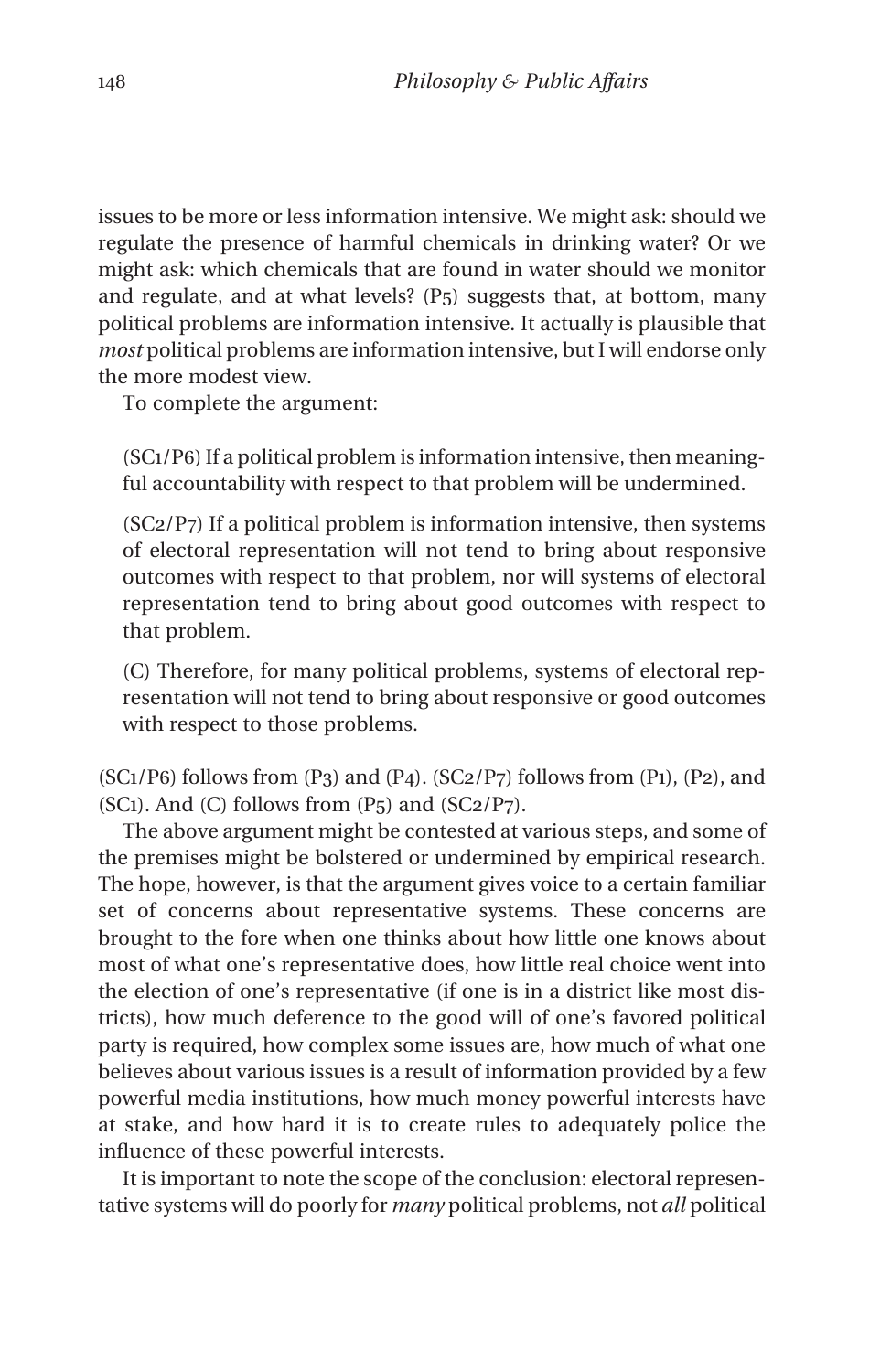problems. Indeed, there may be categories of political problems for which there is meaningful accountability, precisely because whether that problem is addressed or not, or what precisely is being done, is something of which the political constituency is aware. Consider, for example, Amartya Sen's empirically informed argument that electoral democratic rights prevent famines.<sup>7</sup> It might be complicated to know exactly what to do to prevent famine, but it is not complicated for constituents to know that they are starving and that famine is bad.<sup>8</sup> Similarly, it has been empirically demonstrated that democratic governments are unlikely to go to war with each other.<sup>9</sup> One might hypothesize a similar explanation for this phenomenon: going to war is a high-salience event, and usually a very negative thing if it can be avoided. If one is dealing with another democratic state, there is good reason to think that a nonwar alternative is available and desirable. Thus, it is worth stressing the possibility that for a significant subset of political problems, electoral representative democracy might well bring about responsive and good outcomes. The suggestion in the foregoing is just that there are many political problems for which this is not the case.

7. See Amartya Sen, *Development as Freedom* (New York: Alfred A. Knopf, 1999), pp. 178–80; and Sen, *The Idea of Justice* (Cambridge, Mass.: Belknap Press of Harvard University Press, 2009), pp. 342–45.

8. Indeed, a similar explanation might be offered for electoral democracy's relative success at avoiding what David Estlund has called the "primary bads": famine, genocide, political collapse, epidemic, unjustified war. Estlund, *Democratic Authority* (Princeton, N.J.: Princeton University Press, 2008), p. 163. Of course, some might question whether democracies really do avoid these consistently—consider Samantha Power, *A Problem from Hell* (New York: HarperCollins, 2003), on genocide—and others might question whether it is democracy that should get the credit. These are hard empirical questions, but the argument above would provide some explanation of why electoral democracy might do well, or at least not do poorly, with respect to high salience, clear evaluative-standing issues such as these.

9. There is a large literature on this. See, e.g., Michael Doyle, "Kant, Liberal Legacies, and Foreign Affairs," *Philosophy & Public Affairs* 12 (1983); Zeev Maoz and Bruce Russett, "Normative and Structural Causes of Democratic Peace, 1946–1986," *American Political Science Review* 87 (1993). There have been considerable debates about the causal explanation, whether democracy is playing a central role, and, if so, *what* about democracy makes a difference. There has also been work complicating the picture, such as recent work which suggests that young democracies are actually more likely to go to war than established democratic or autocratic states. See Edward D. Mansfield and Jack Snyder, *Electing to Fight: Why Emerging Democracies Go to War* (Cambridge, Mass.: MIT Press, 2005).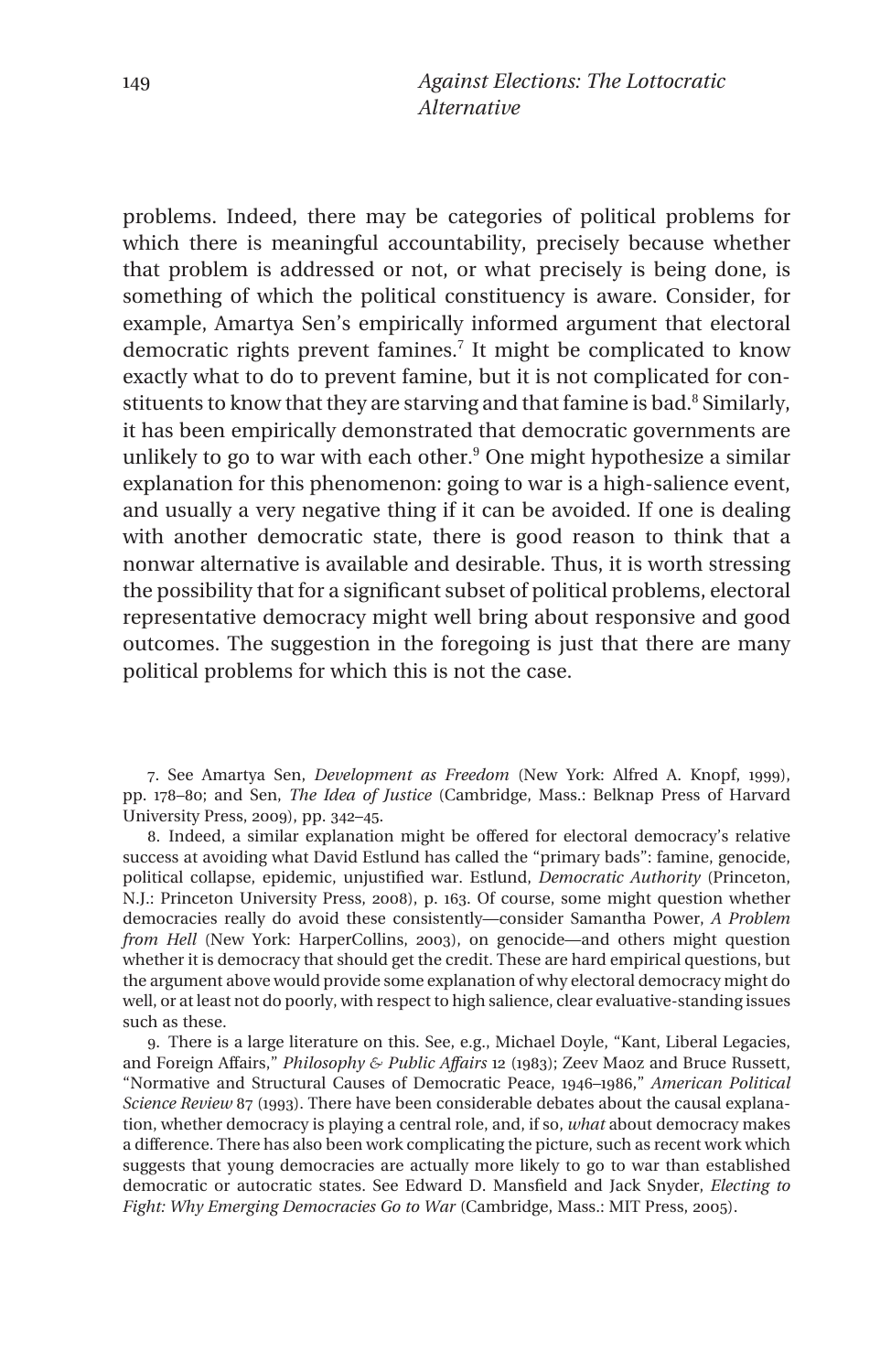# *B. The Difficulty of Improvement*

It is not much of a surprise that the electoral representative system has serious problems. These four features are enough to cause trouble for the enterprise:

Principals and Agents: some small number of Xs are chosen by a much larger number of Ys, and the Xs are to act on behalf of, or for the sake of, the Ys.

Electoral Accountability: the mechanism that is to ensure or make likely that the Xs act on behalf of the Ys is twofold: (a) initial election/ selection by the Ys and (b) potential for reelection/selection by the Ys after some period of time.

Complexity: many political problems are complex, technical, and information intensive in a way that renders it difficult for Ys to have informed beliefs and preferences about those problems, given their limited time and knowledge.

Opacity: whether the Xs are or have (a) actually acted or (b) tried to act to the benefit of the Ys is not obvious to the Ys in the short term (the time between election cycles).

These four features generate problems in their own right. But they are combined with three more contingent features:

Significance: what the Xs do has great significance in terms of regulating (or not) the powerful members of a society.

Open Influence: there are plausible norms that require restrictions on how much regulation of political speech and influence from one Y to another there can be, regardless of the relative power or resources of the individuals.

Inequality: there is massive inequality in terms of money and power among the Ys.

There are obviously ways in which the electoral system could be made better, in terms of regulating campaign finance, postelectoral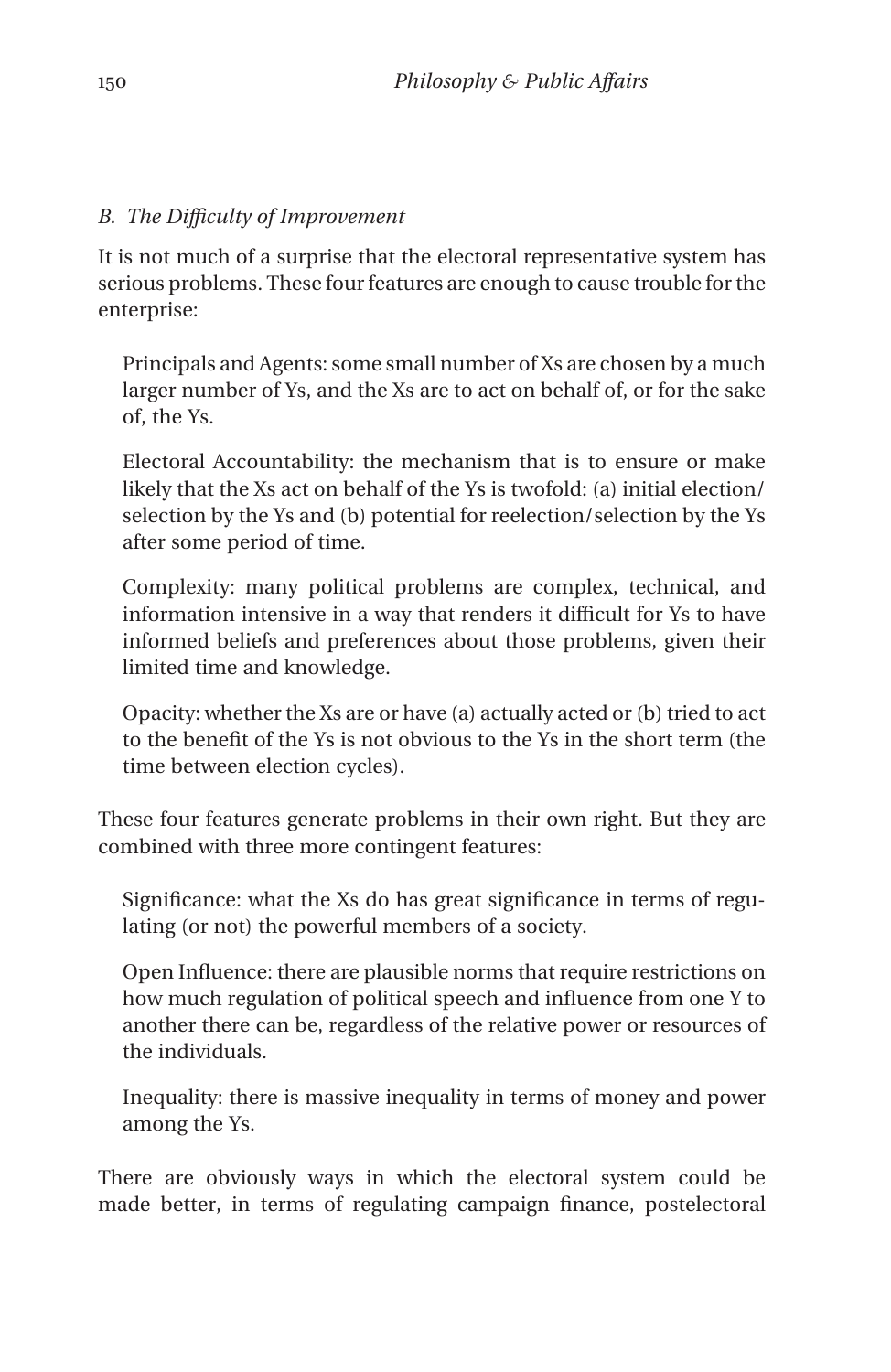employment, lobbying, media coverage of elections, and so on.<sup>10</sup> In particular, one might give up on Open Influence to a greater or lesser extent: limiting how much candidates can spend, requiring candidates to only use publicly provided campaign funds, and possibly curtailing how much private citizens and private media can spend and speak with respect to elections, issues, and lobbying and supporting candidates—both during and after elections.

One problem with this route is that one starts to run into core issues of political freedom and freedom of speech—threatening to erode basic democratic commitments. Still, there might be considerable distance between where we are, say, in the United States, and where we might go, compatible with core democratic values (we could reject the "money = speech" jurisprudence, for example). And some of the problems stemming from Open Influence would be lessened, certainly, if Inequality were lessened.

Another possible response would be to alter Electoral Accountability, giving up part (b), by moving to strict term limits, perhaps accompanied by public funding of campaigns, increased limitations on campaign finance and campaign spending, and limitations with respect to postoffice sinecures, lobbying opportunities, and related forms of employment. In the best-case scenario, direct financial influence would be lessened considerably. Of course, by introducing strict term limits, one fundamentally alters the representative-constituent relationship, since the only choice-point is the initial election. So, one has to think elections will be very good at selecting people who are constituted so as to enact good and responsive policy, since there are no future pressure points to ensure that this happens. I remain skeptical of this, particularly given that there might still be considerable worries about who can come to look like a viable candidate, given Inequality and even some modified Open Influence. Indeed, one might worry that losing the accountability mechanism entirely (through term limits) while also retaining elections might lead to an even worse set of candidates and eventual political outcomes, at least while there is corporate-controlled media and

<sup>10</sup>. One must also be realistic, however, about what can be achieved in that regard. See Samuel Issacharoff and Pamela Karlan, "The Hydraulics of Campaign Finance Reform," *Texas Law Review* 1705 (1999), in which they make the compelling case that blocking one path of monetary influence will just lead the powerful to find other paths.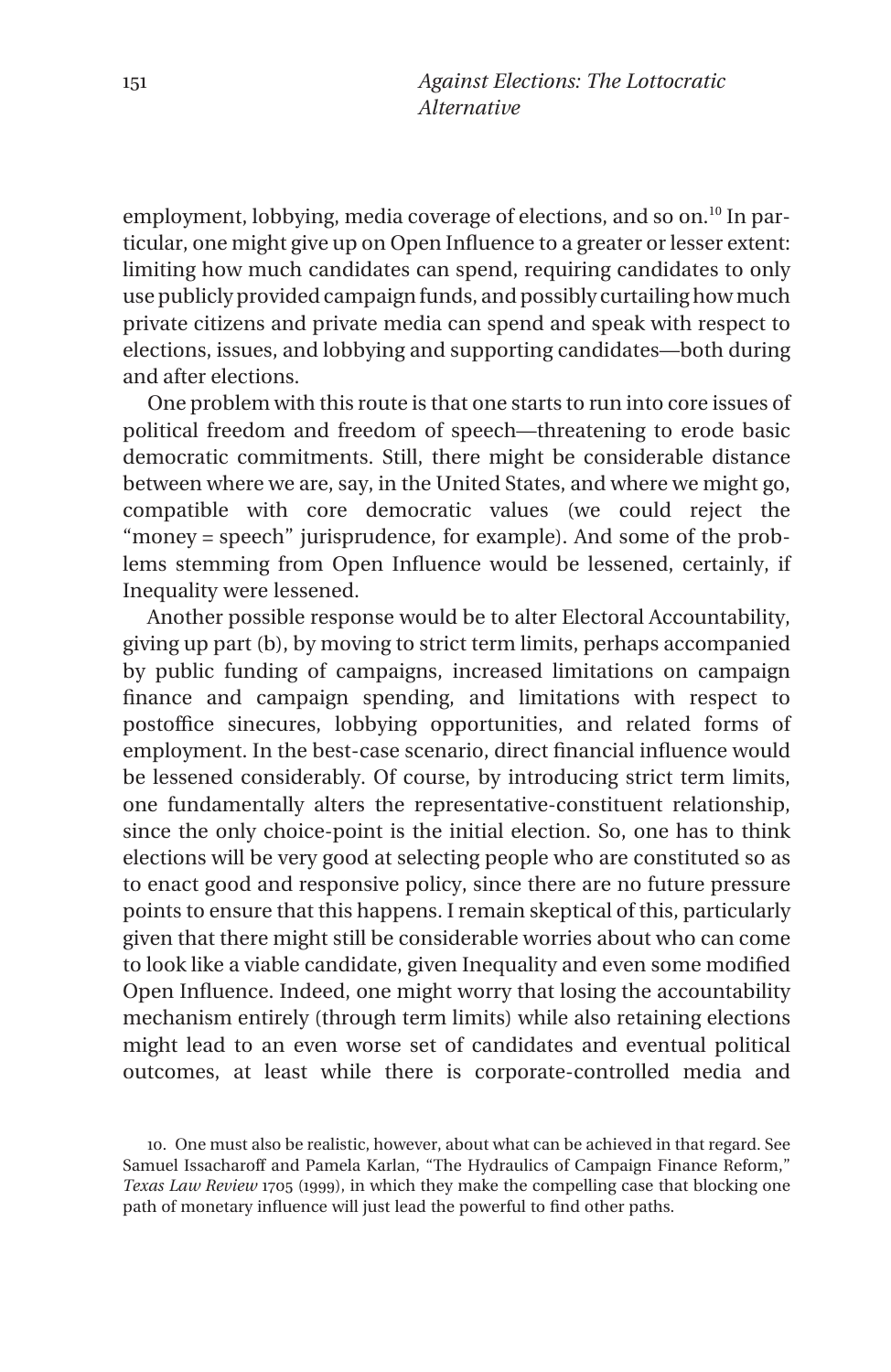Inequality. As I will suggest, consideration of the value of term limits and the difficulty of policing financial influence in elections might even motivate the random selection of representatives. The comparative advantage question is difficult, but there are reasons to suspect that elections, rather than giving us representatives who are better than random, actually give us representatives who are worse. A big part of this is Inequality and Open Influence, but an equally significant part is that addressing Inequality and Open Influence does nothing to address the problems stemming from Complexity and Opacity.

Indeed, none of the above solutions addresses the problems stemming from Complexity and Opacity. Those are information asymmetry problems, and they are not easily cured. Additionally, efforts that limit Open Influence are likely to exacerbate some of the informational problems, as it will be difficult to police the lines of good and bad informational content.

There are ways in which Complexity and Opacity might be addressed so as to improve the prospects for electoral democracy. One way is to limit the size of the jurisdiction, making it more likely that the Ys in that jurisdiction are informed about the relevant political problems (they are "close to home," so to speak) and making it more likely that the Ys have knowledge of and familiarity with their representative Xs—they have interacted with them and know what they are doing. The romanticized "town hall" democracy approximates this ideal, although at the limit it makes one question the need for representatives at all, if the Ys really are as well informed as the Xs.

A second way of addressing Complexity is to implement a jurisdiction-wide educational effort, so as to better inform the Ys. On an ambitious proposal, one might significantly improve public education throughout the K–12 system, perhaps including subsidized college-level and postcollege education. On a less ambitious and correspondingly more realistic scale, one might have a brief period of time—such as "Deliberation Day"—during which the Ys would get together to engage in debate and discussion about significant political issues. $11$ 

The difficulty with these information-enhancing approaches is that even on the most ambitious approach, there will be a limit to how much

11. Bruce Ackerman and James Fishkin, *Deliberation Day* (New Haven, Conn.: Yale University Press, 2005).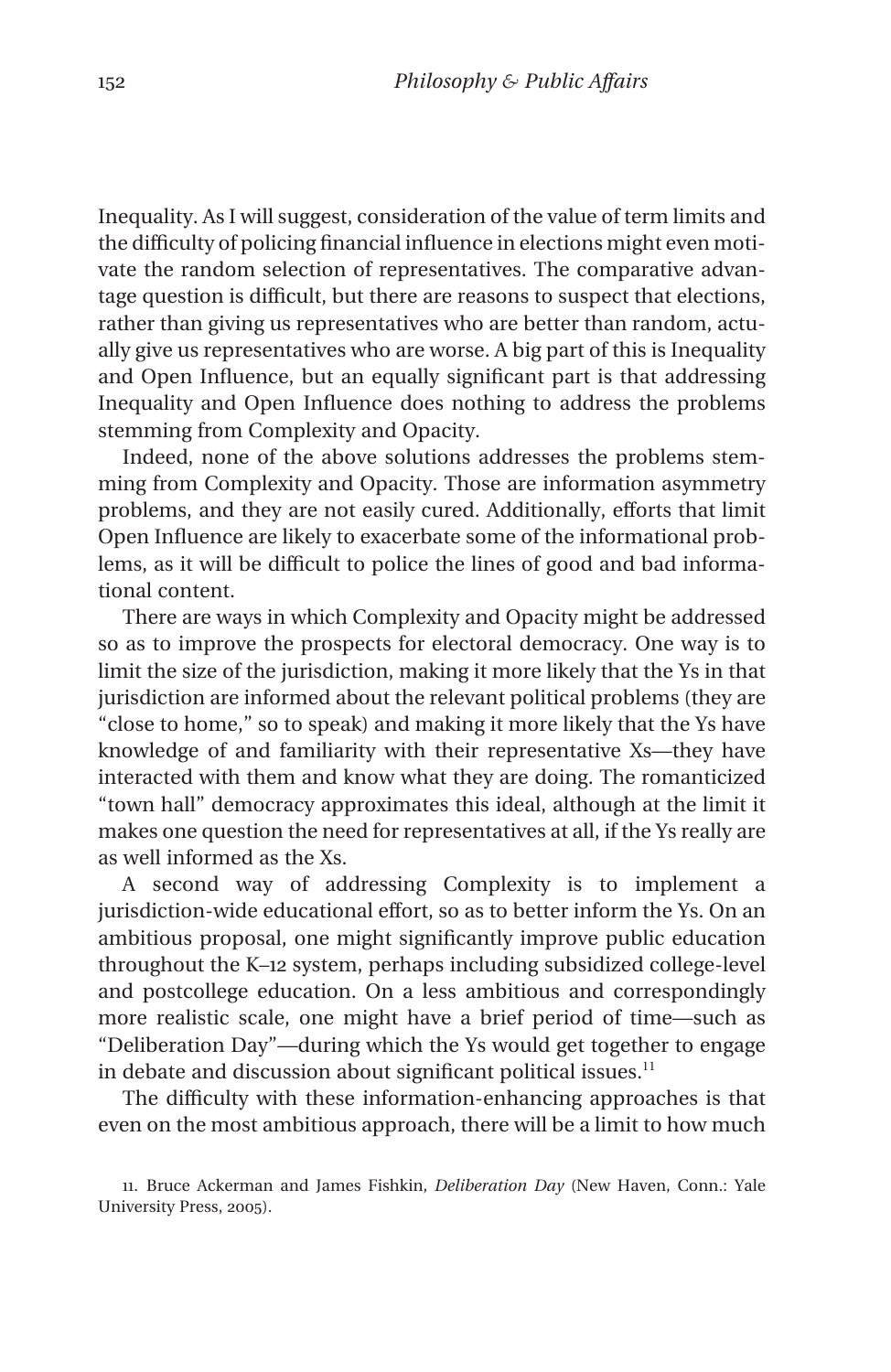individuals can do to keep informed about the wide variety of political issues and about what their representatives are doing, even if those individuals are generally well educated. For one thing, addressing Complexity in these ways does not address Opacity: one might understand the technical details, in principle, but not know enough about what is actually being done. But, more to the point, there just are too many issues and each one is too complex. And individual voters continue to have too little incentive to stay personally informed, for the reasons discussed above. On the more modest approaches, although it would be good to have even somewhat more information in the hands (and minds) of voters, it will be too little to make much difference. Additionally, there are significant concerns about how that information would be provided, how the discussions would be structured, and which issues would be given even a few hours of concentrated attention. Given these realities, it is hard to see something like Deliberation Day as doing enough to make a significant difference.

#### \*\*\*

I have argued that for many political problems, systems that operate via electoral representation will not tend to bring about responsive or good outcomes with respect to those problems. In making this argument, I focused on issues that arise in a modern nation-state that operates via such a system but with a variety of particular properties—influential corporate-controlled media, open political influence and robust free speech, substantial wealth and social capital inequality, large territorial and demographic scale—that need not characterize every instance of electoral representative democracy. And, indeed, there are some contexts in which these properties might not obtain (some for better, some for worse).12 In those contexts, an electoral representative system might

12. This at least partly explains why there may be temporal variation in the extent to which electoral representative political systems are captured. For example, all of the political scientists mentioned above—Gilens, Crouch, Jacobs, Shapiro, Blyth, Hacker, and Pierson—suggest that things have become worse over the last forty years in the United States. Gilens explicitly identifies the role of many of these factors in the increase in policy responsiveness to the preferences of the wealthiest Americans over the last several decades, noting that "the media environment through which citizens experience elections and learn about officeholders' actions has changed dramatically . . . political campaigns have become vastly more expensive, and economic conditions have shifted as income and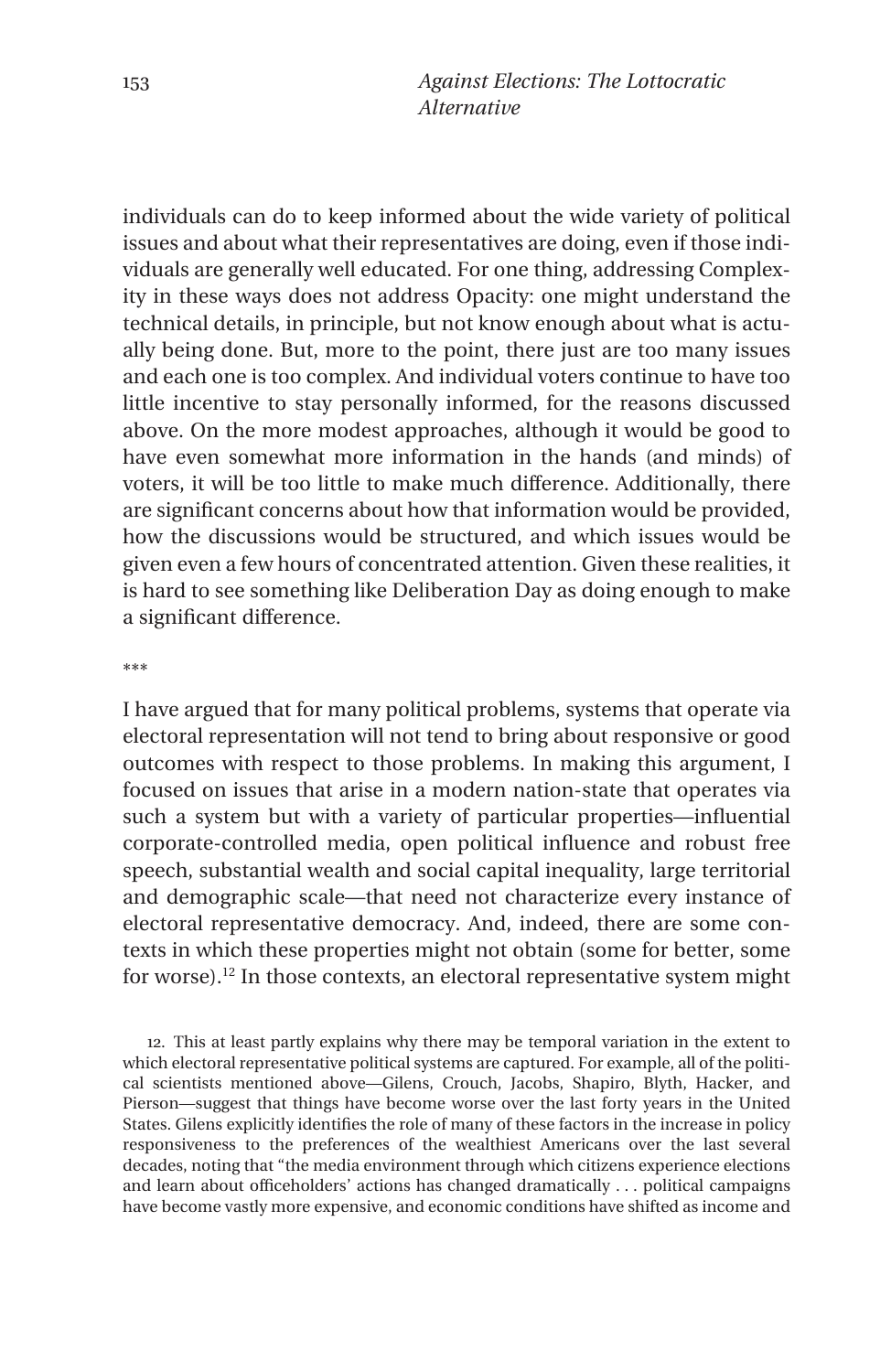fare better, although there would still be significant difficulties resulting from Complexity and Opacity. Additionally, there is little hope of significant change with respect to these aspects of modern social and political life—or at least not change that would be welcomed.

It is natural both to feel the force of the argument and these concerns and to still agree with Churchill. One aim of this article is to suggest that this attitude of somewhat dissatisfied resignation to government by electoral representative democracy should be rejected. The next section introduces the lottocratic system and provides reasons to think that the lottocratic system would be better than electoral systems in terms of both responsiveness and good governance. In making this comparison, I will attempt to compare apples with apples—that is, I will try to envision how the lottocratic system might work superimposed on a modern nation-state like the United States, with all of its attendant features: private media, open influence, substantial inequality, and large scale, in addition to Complexity and Opacity.

#### II. THE LOTTOCRATIC ALTERNATIVE

The system that I will describe in this section is unusual in that it employs selection of political officials by lottery, rather than by election. It is worth noting that there is some historical precedent for this kind of method, referred to also as "sortition"13 (or "demarchy"14). For example, in ancient Athens, lottery selection was used to select political actors in

wealth have become increasingly concentrated at the top of the distribution." Gilens, *Affluence and Influence*, p. 193. There might well be other significant factors that vary over time, such as the quality of public education and political discourse, both of which affect the ignorance levels of a population. See, e.g., Neil Postman, *Amusing Ourselves to Death: Public Discourse in the Age of Show Business* (New York: Penguin, 1985), for the argument that the rise of television and market pressures for news and education to be entertaining have led to a decline in the general level of ability to engage with complex views, texts, and arguments.

<sup>13</sup>. I prefer "lottocracy" or "lottocratic" because the noun for the system is easier, because "sortition" has echoes of the unfortunate combination of "sordid" and "sedition," and because the meaning of the word is more evident from the familiar "lot" root.

<sup>14</sup>. John Burnheim uses this term for the system he proposes in Burnheim, *Is Democracy Possible? The Alternative to Electoral Politics* (Berkeley: University of California Press, 1985). His system is characterized not just by random selection of political officials, but also by the abolition of political bureaucracy, taxation, police, and private ownership of land.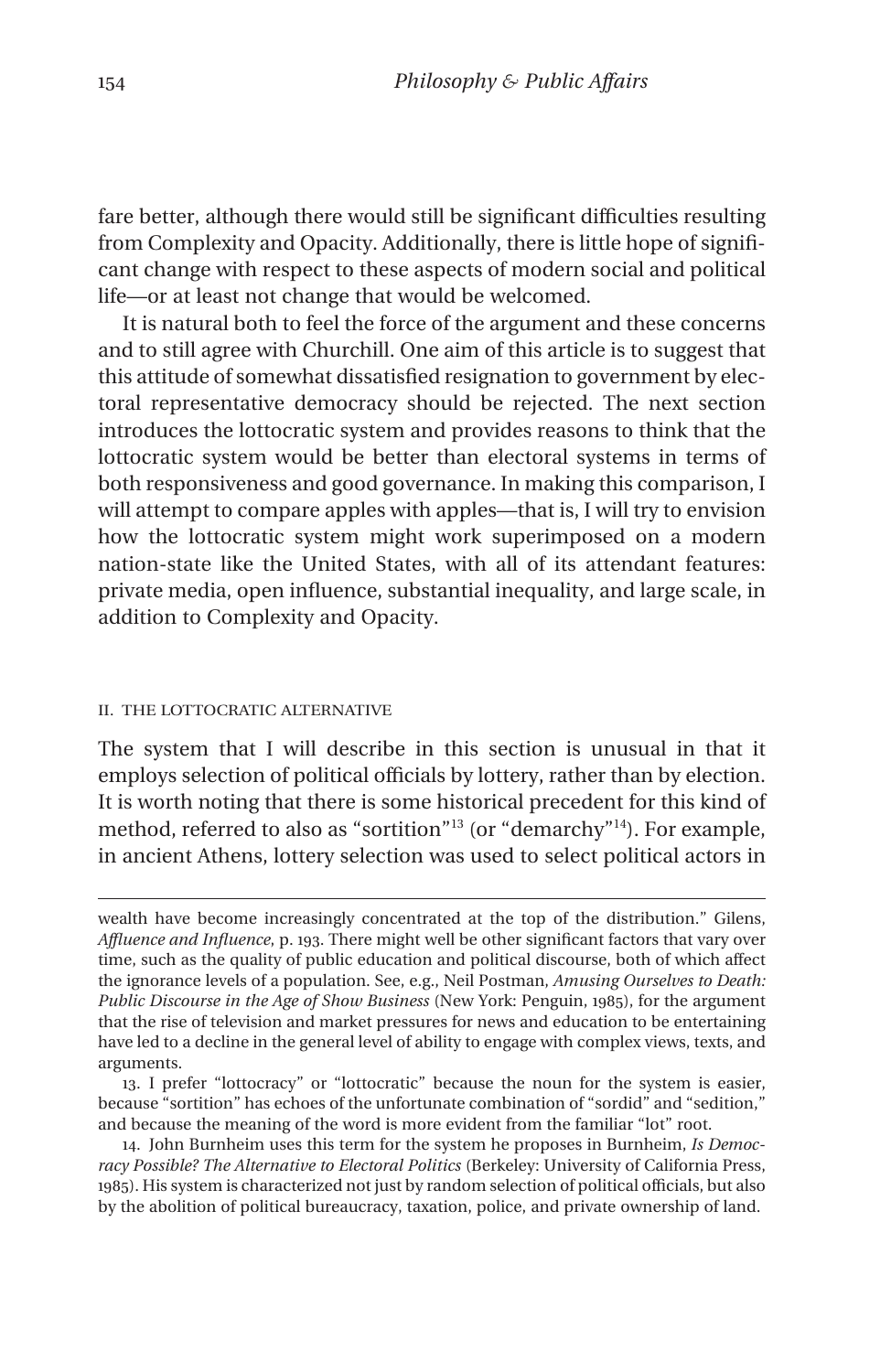several of its major governmental institutions; both the brevia and the scrutiny, employed in late medieval and early renaissance Italy, incorporated selection by lot; and, more recently, Citizens' Assemblies (in which citizens were chosen at random to serve on the assembly, and in which citizens heard from experts prior to coming up with their own proposals) in British Columbia and Ontario were used to reform election  $law<sup>15</sup>$ 

It is worth noting that there is a more ambitious and a more modest way of introducing lottocratic elements: one might have them supplement the existing legislative institutions, or one might have them replace those institutions. They could be used just for a few select kinds of political problems, perhaps only after some general triggering conditions were satisfied (legislative stalemate through the normal political process, special call by referendum vote, and so on), or perhaps only if those problems satisfied certain criteria of being particularly complex or susceptible to capture. They could be used as part of the permanent political structure, or as "one-off" institutions, perhaps used only to implement significant political reforms.<sup>16</sup> Additionally, they could be used just as an oversight mechanism, charged only with making recommendations regarding legislation, or with having some level of veto power over traditional legislative processes. I will discuss the possibility of a full legislative replacement, but as a kind of thought experiment—to get a test case for the advantages and disadvantages of lottocratic institutions in view—not because I think it is obviously the way to go.

The three distinctive features of the full lottocratic system as I envision it are:

(1) that the legislative function is fulfilled by many different *singleissue* legislatures (each one focusing just on, for example, Agriculture or Health Care), rather than by a single, generalist legislature;

15. For relevant discussion, see Oliver Dowlen, *The Political Potential of Sortition: A Study of the Random Selection of Citizens for Public Office* (Charlottesville, Va.: Imprint Academic, 2008); C.L.R. James, "Every Cook Can Govern: A Study of Democracy in Ancient Greece; Its Meaning for Today," *Correspondence* 2 (1956).

16. Institutions of individuals selected at random have been used for constitutional reform, including recently with the Icelandic National Forum 2010. See <[http://](http://participedia.net/en/cases/icelandic-national-forum-2010) [participedia.net/en/cases/icelandic-national-forum-](http://participedia.net/en/cases/icelandic-national-forum-2010)2010>.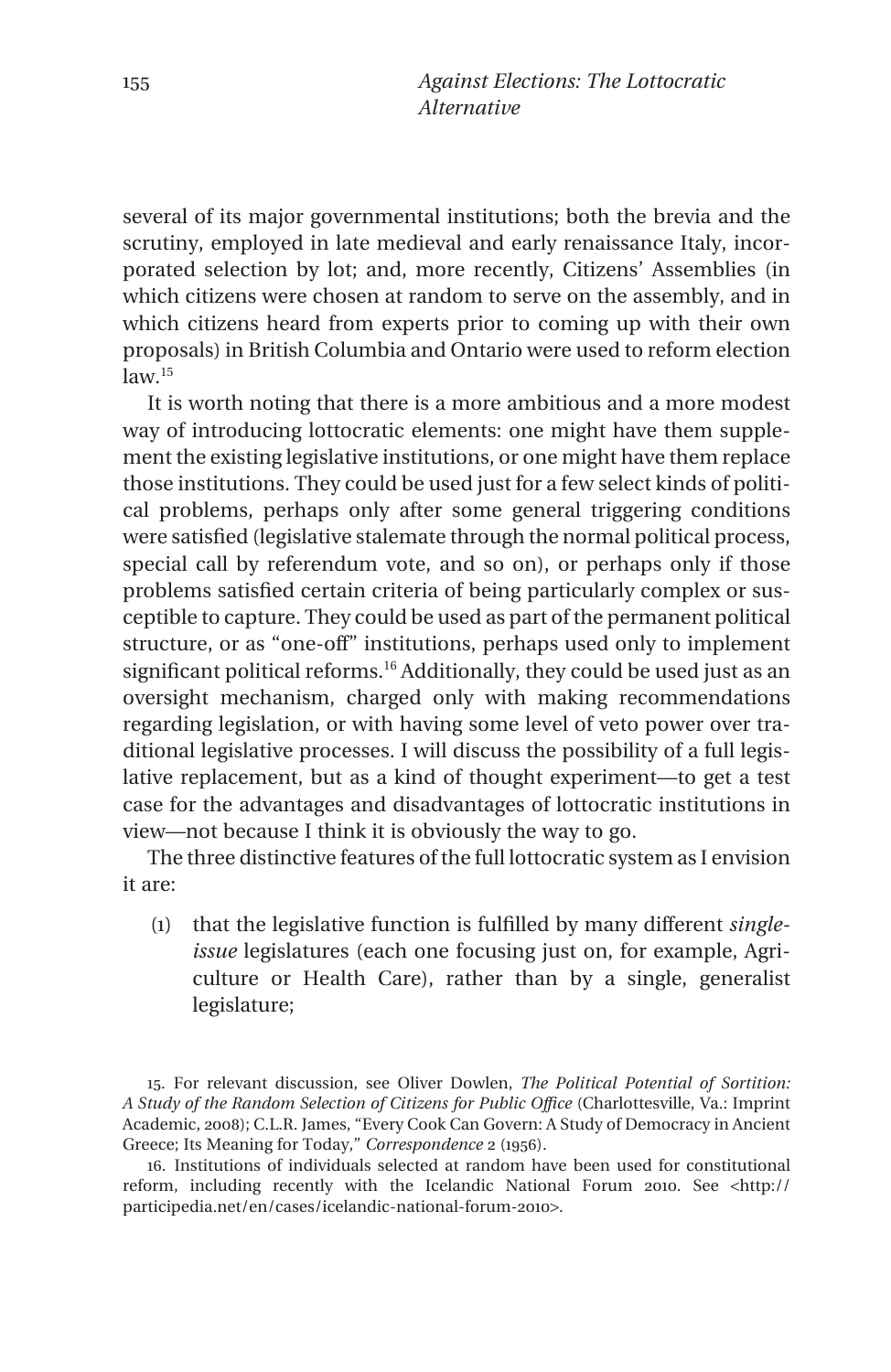- (2) that the members of these single-issue legislatures are chosen by *lottery* from the relevant political jurisdiction; and
- (3) that the members of the single-issue legislatures hear from a variety of *experts* on the relevant topic at the beginning of each legislative session.

More concretely, imagine that each of these single-issue legislatures consists of three hundred people, chosen via random lottery from the adult citizens of the jurisdiction. Each person chosen would serve for a threeyear term. Terms would be staggered so that each year one hundred new people are chosen, and one hundred people finish their terms. All adult citizens in the political jurisdiction would be eligible to be selected. People would not be legally required to serve if selected, but the financial incentives would be considerable,<sup>17</sup> efforts would be made to accommodate family and work schedules (including providing relocation expenses and legal protections so that individuals or their families are not penalized professionally for serving), and the civic culture might need to be developed so that (unlike jury duty) serving is seen as one of the most significant civic duties and honors.18 There should be some mechanism of removing people for bad behavior—failing to attend meetings, speaking out of turn, showing up intoxicated or otherwise incapable of participating fully—but this mechanism should be structured so as to protect those who simply are unlikable or who have divergent views.

Each single-issue lottery-selected legislature (SILL) would meet for two legislative sessions each calendar year, and the structure for each

17. Pay could be a high significant sum for everyone or a scale that paid people some multiple of their regular income.

18. If individuals are not required to serve, there may be a concern about disproportionality—skew—in terms of who actually ends up serving on these institutions. If that came to be a problem, one might alter the incentives for participation or make participation legally required. There are worries about legally required participation. First, there would have to be exceptions, and one would worry about skew being reintroduced in terms of who can take advantage of those exceptions (as in the case of jury and military service). Second, the quality of participation may decrease if everyone—including the begrudging—is required to participate. Third, it might be objectionable to require individuals to participate in politics. This might be a matter of their personal values, for example, and it might seem inappropriate to force participation. On the other hand, we require quite much of people already, even if they might prefer not to be obligated in those ways. But it is worth noting this choice-point in the use of lotteries, just as there is a similar choice with respect to compulsory voting in electoral systems.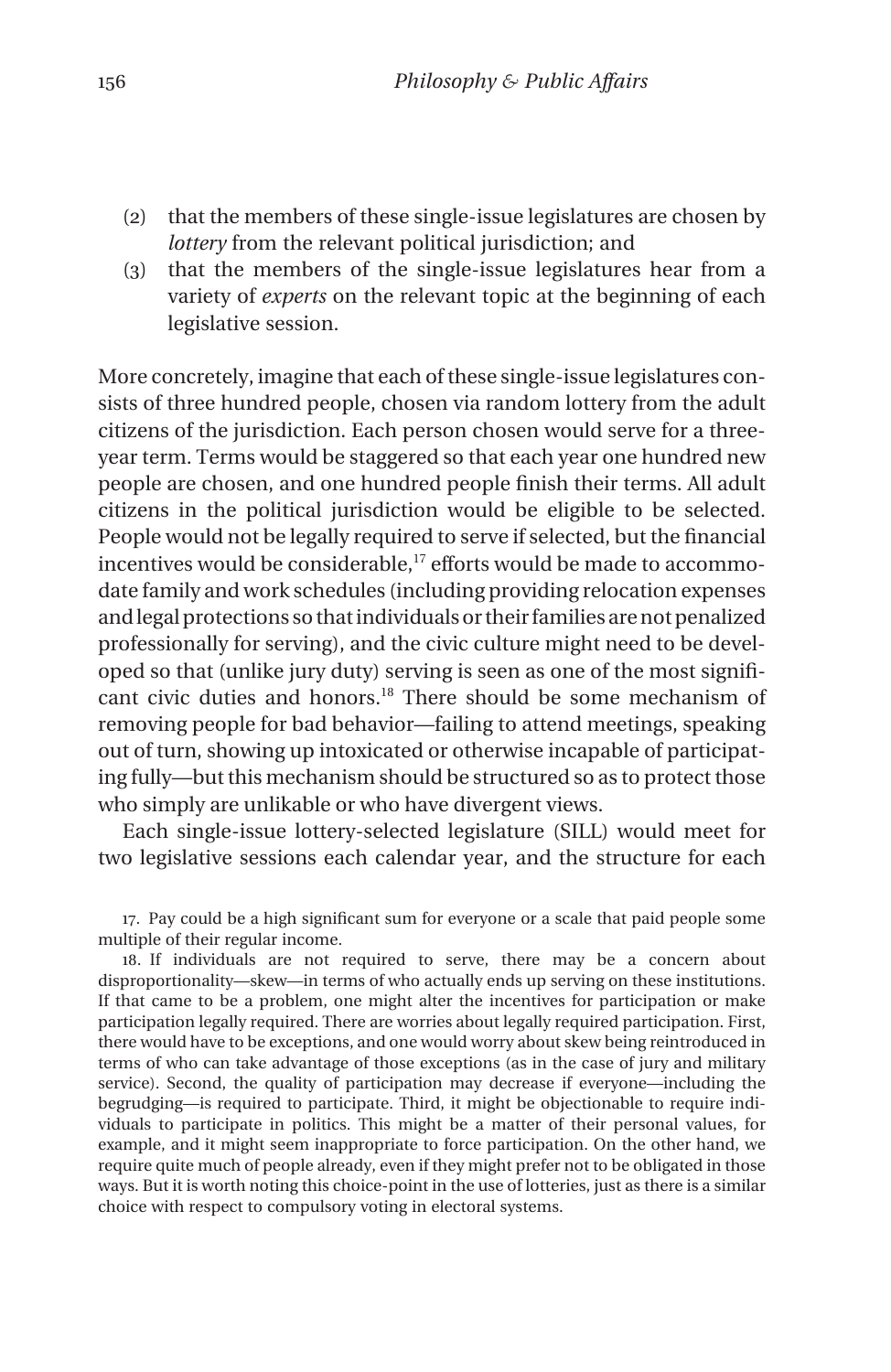session would be something like this: agenda setting, learning phase with expert presentations, community consultation, deliberation/ discussion, drafting, revising, and voting. Before discussing the stages, let me say a bit more about two aspects of the lottocratic system as I envision it: (1) the reasons to have single-issue legislative institutions and (2) how members of the SILLs should conceive of their roles.19

19. There have been a number of recent proposals to introduce the use of lottery selection in politics. Ethan Leib sets out a plan for a lottery-populated fourth branch of the US government, which would replace the initiative/referendum processes as a mechanism of popular political power, in Leib, *Deliberative Democracy in America: A Proposal for a Popular Branch of Government* (University Park: Pennsylvania State University Press, 2004). Keith Sutherland offers a proposal for reforming the British government, including having the House of Commons chosen by lot, in Sutherland, *A People's Parliament* (Charlottesville, Va.: Imprint Academic, 2008). Anthony Barnett and Peter Carty argue for a reformed House of Lords that would be chosen by lot and would have a scrutinizing role (no ability to initiate legislation) vis-à-vis the House of Commons in Barnett and Carty, *The Athenian Option: Radical Reform for the House of Lords* (Charlottesville, Va.: Imprint Academic, 2008). In *Saving Democracy*, Kevin O'Leary proposes having lottery-selected local assemblies that would compose a deliberative-polling network, and a People's House, also selected by lottery, that would have a veto power on major legislation that passed the Senate or House of Representatives. O'Leary, *Saving Democracy: A Plan for Real Representation in America* (Stanford, Calif.: Stanford University Press, 2006). John McCormick suggests the creation of a People's Tribunate, made up of fifty-one private citizens, selected by lottery, and limited to those who are not political or economic elites. This Tribunate could initiate impeachment proceedings, call one national referendum, and veto up to one piece of congressional legislation, one executive order, and one Supreme Court decision. McCormick, *Machiavellian Democracy* (Cambridge: Cambridge University Press, 2011). Hélène Landemore suggests that lottery selection of representatives would be better on epistemic grounds for reasons having to do with cognitive diversity, although she goes into little institutional detail. Landemore, *Democratic Reason: Politics, Collective Intelligence, and the Rule of the Many* (Princeton, N.J.: Princeton University Press, 2013).

These proposals range from brief, abstract thought experiments to detailed institutional recommendations for particular countries. Common themes emerge, however. All but Landemore are motivated by a concern about oligarchy, political capture by elites, and the diminishment in political power in the hands of ordinary people. Most stress reinvigoration of the political citizenry. Most are influenced by the deliberative democracy tradition. My proposal shares concerns about capture and elite domination, but is not motivated by the deliberative tradition, and is more concerned with the epistemic quality of political decisions than the above proposals (with the exception of Landemore). Additionally, my proposal alone contemplates giving full legislative power to a lottery-selected institution. This is crucial for addressing the problems with electoral democracy identified in Section I: if elected officials continue to play a significant role, this will diminish the anticapture benefits of lottery selection. But these proposals are worth consideration and are useful for suggesting how other steps toward lottocracy might be taken.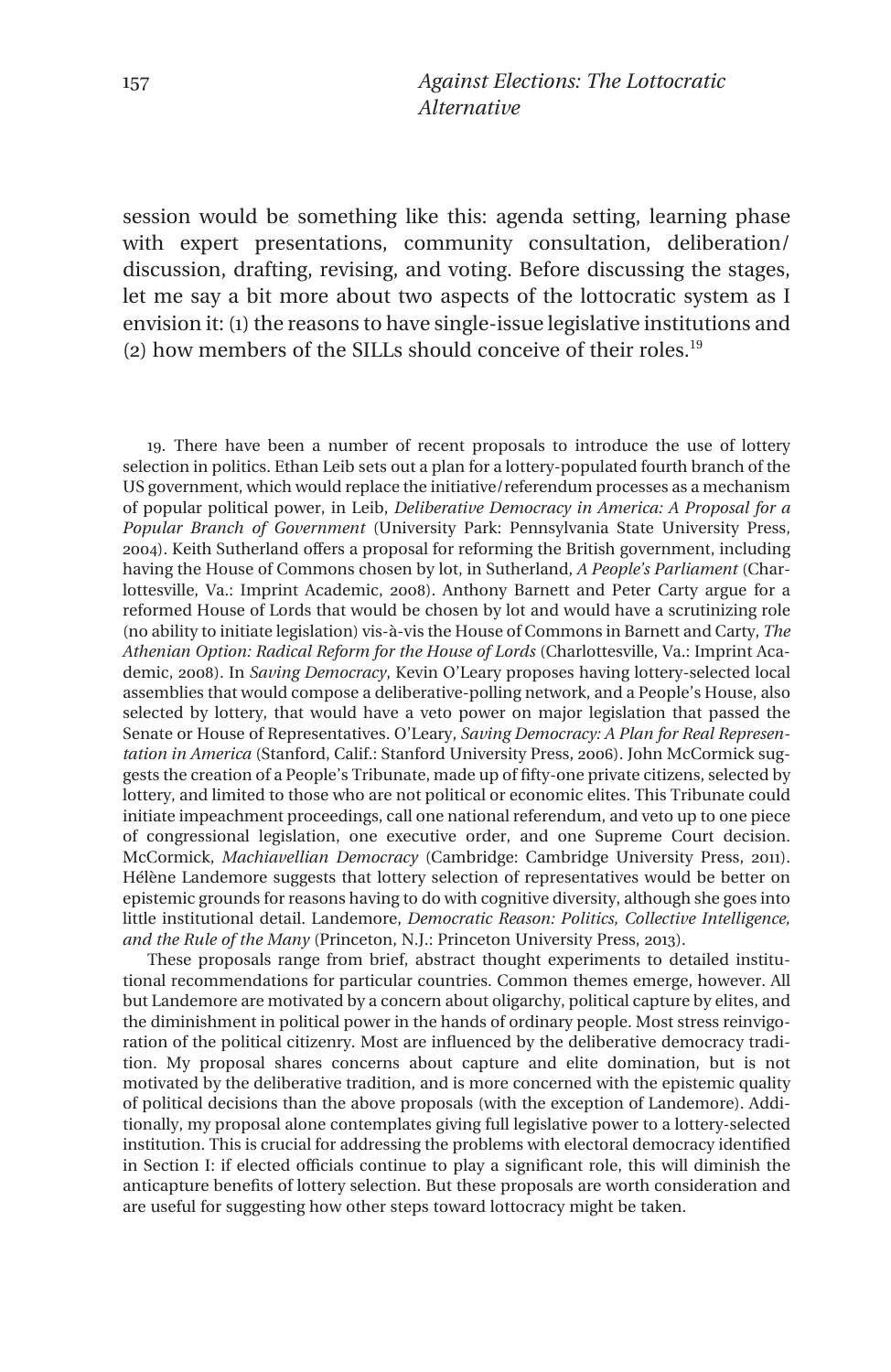As noted above, rather than a multi-issue legislature that legislates over an entire range of policy issues, the SILL system would be set up so that there was no body that dealt with all policy issues, but so that instead the policy issue-space was divided into some small number of policy-specific areas (Agriculture, Consumer Protection, Education, and so on), each with a distinct legislative institution devoted to creating law within that policy area. The specific division of policy areas need not detain us.

There are two main reasons to prefer single-issue focus. First, it allows for the possibility that, rather than having all legislation happen through these institutions, they would instead be used just for a particular set of problems—perhaps problems that were relatively technical (and for which we might expect the greatest accountability breakdown), or problems that fell into the "third rail" category (dangerous for politicians to touch). Second, it would allow for greater learning and engagement with the particular problems. This is important given the range of backgrounds that members would bring to the institutions, and given the fact that these individuals would be amateurs at the particular task of creating legislation. So, the single-issue focus is motivated by both epistemic and practical concerns.

There is a question of how the randomly chosen individuals should think of their roles. The lottocratic system is not a normal representative system, although there is a way in which some of its value comes from its representativeness. Members of the SILLs would be what Philip Pettit has called "indicative representatives." As he puts the idea of indicative representation:

The essential difference between responsive and indicative representation is easily stated. In responsive representation, the fact that I am of a certain mind offers reason for expecting that my deputy will be of the same mind; after all, she will track what I think at the appropriate level. In indicative representation things are exactly the other way around. The fact that my proxy is of a certain mind offers reason for expecting that I will be of the same mind; that is what it means for her to serve as an indicator rather than a tracker.<sup>20</sup>

<sup>20</sup>. Philip Pettit, "Representation, Responsive and Indicative," *Constellations* 17 (2010): 427–28.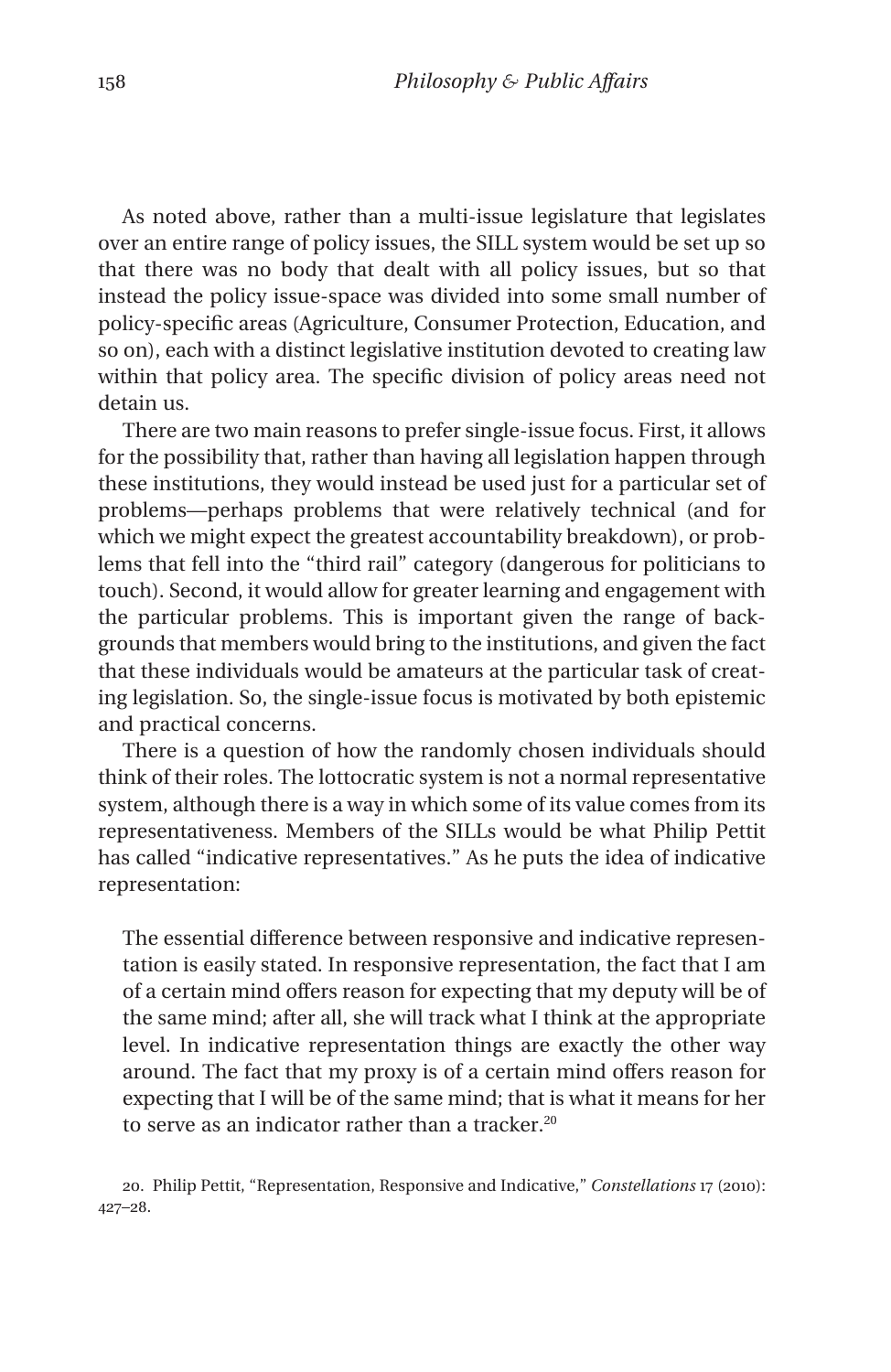The thought behind the lottocratic system is that members of the SILLs will be—at least over a long enough run—broadly descriptively and proportionately representative of the political community, simply because they have been chosen at random. But they will not have in mind the idea that they are to represent some particular constituency. Rather, the fact that an individual member of a SILL comes to have certain views about an issue, after hearing from experts and engaging in consultation and deliberation, is a kind of evidence that members of the political community who share contextually salient characteristics with that individual would also come to have those views, had they gone through the same experience.<sup>21</sup>

Let me now say something about the different stages. There are many questions about how to structure these stages or whether to have these stages or to combine them or add others. The point is not to provide a definitive structure, but to give some sense of what stages might be required and one way in which those stages might be organized.<sup>22</sup>

21. A similar idea motivates James Fishkin's advocacy for "deliberative polling" of a random sample of the electorate. Those randomly chosen would be immersed in "the issues, with carefully balanced briefing materials, with intensive discussions in small groups, and with the chance to question competing experts and politicians." (This is notably similar to the "Learning Phase" described more below.) They would then be polled, and the results of this poll would be broadcast to the general electorate (perhaps in addition to some of the previous discussion and deliberation), prior to political primaries or elections. As Fishkin puts it, a deliberative poll is not meant to describe or predict public opinion; rather, "it has a recommending force: these are the conclusions people would come to, were they better informed on the issues and had the opportunity and motivation to examine those issues seriously." Fishkin, *The Voice of the People: Public Opinion and Democracy* (New Haven, Conn.: Yale University Press, 1995), p. 162. Using "deliberative polls" of randomly selected individuals seems like an excellent idea, and it has met with some success already. My main worry is just that it is not enough, by itself, to overcome the substantial problems raised in Section I regarding electoral accountability and what will actually be done by elected officials once they are in office. A second worry is that there are too many issues, and the incentives for rational voter ignorance would remain, even in the face of many potentially useful deliberative polls regarding different issues.

22. In an excellent article, Terrill Bouricius, a former member of the Vermont House of Representatives, has offered a different template for how a lottery-selected political system might be implemented. On his proposal, there would be multiple lottery-selected bodies that each was responsible for a different part of the legislative task: setting the agenda, drafting initial bills, reviewing and editing those bills, voting yes or no on the bill, setting rules, and overseeing compliance with the rules. Terrill G. Bouricius, "Democracy through Multi-Body Sortition: Athenian Lessons for the Modern Day," *Journal of Public Deliberation* 9 (2013). This proposal is definitely worth considering as an alternative to the one I propose. My main concerns are about the quality of the proposals that would get generated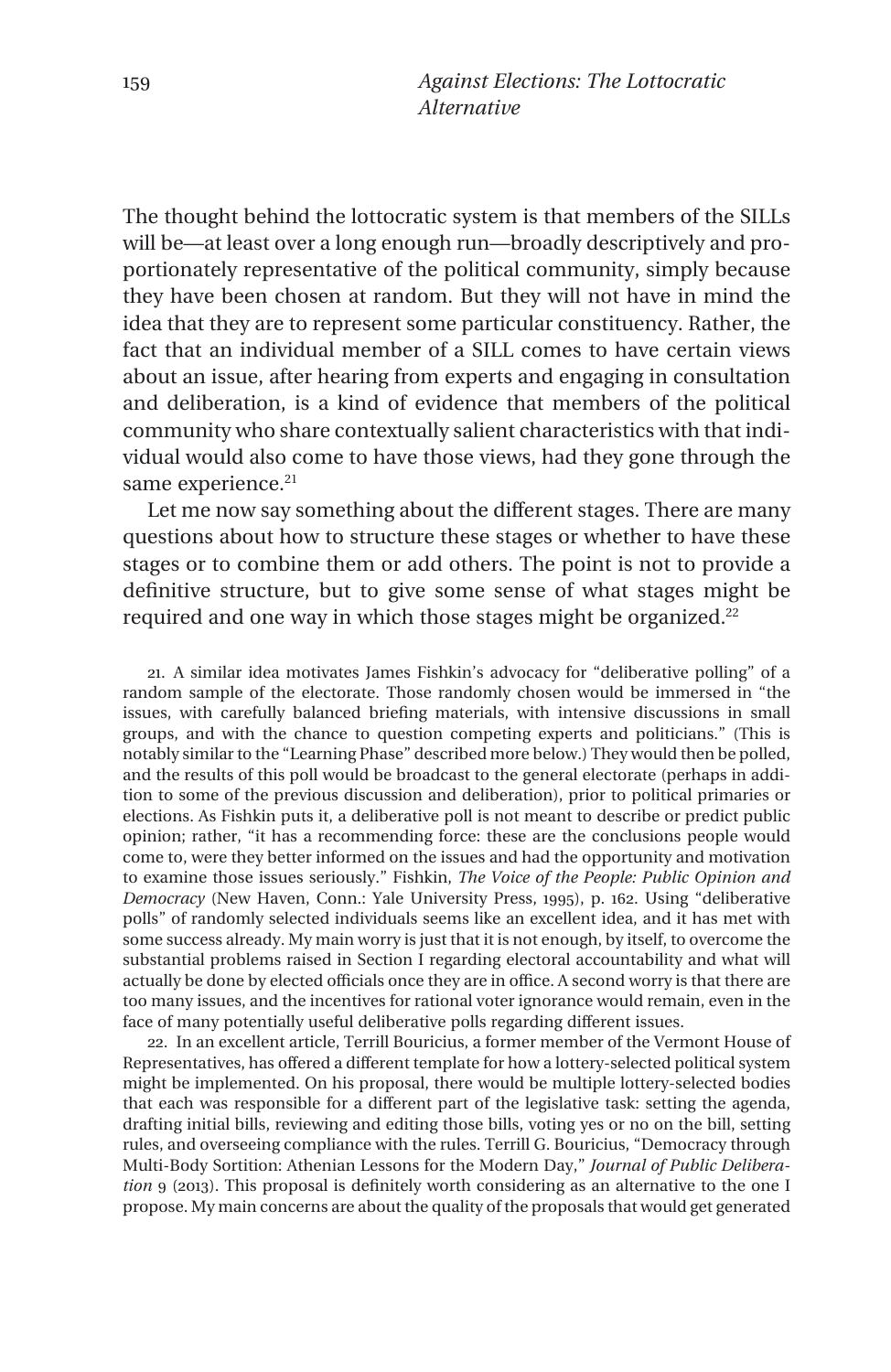# *A. Agenda Setting*

Within each policy area, there are many things a SILL might do in a particular legislative session, from small-bore changes to existing law to introducing a significant legislative initiative. The SILLs will decide what to work on in the next session by a process of agenda setting, where a wide range of possible options are narrowed to a manageable few. This process should have some balance of input from those already involved with the issue (experts, stakeholders, activists) in addition to the general public, perhaps through some sophisticated deliberative-polling mechanism.23 The members of the SILL will take this combination of in-person proposals and polling information and vote for the items to have on the agenda for the next legislative session. There could also be a process for merging two legislative sessions in the event that more time was required. The reason for the vote to set the agenda for the next legislative session is for there to be time to inform and involve experts and community members. Broad agenda proposals could be more or less precisely specified, and could be structured as "whether" propositions: whether to do X, whether to replace Y with Z, whether to eliminate W, and so on.

#### *B. Expert Presentations*

For each item on the agenda, the SILL will hear from experts, providing general background and specific information relevant to the "whether" question. As an example, in the "Learning Phase" of the BC Citizens' Assembly, experts made presentations about electoral systems and a textbook on electoral systems was assigned as background reading. Additionally, advanced graduate students in political science from nearby universities were trained to facilitate small-group discussions.<sup>24</sup>

<sup>(</sup>he relies more on interested parties and "volunteers"), the possibility of capture and distortion, and keeping the epistemic quality at a high level throughout such an extended process, conducted by many different individuals. But it is an interesting way of dividing up the components of legislative power, and worth considering further.

<sup>23</sup>. See James Fishkin, *When the People Speak: Deliberative Democracy and Public Consultation* (New York: Oxford University Press, 2011).

<sup>24</sup>. For details of the BC Citizens' Assembly, from which the use of experts is borrowed, see R. B. Herath, *Real Power to the People: A Novel Approach to Electoral Reform in British Columbia* (Lanham, Md.: University Press of America, 2007); and Mark Warren and Hilary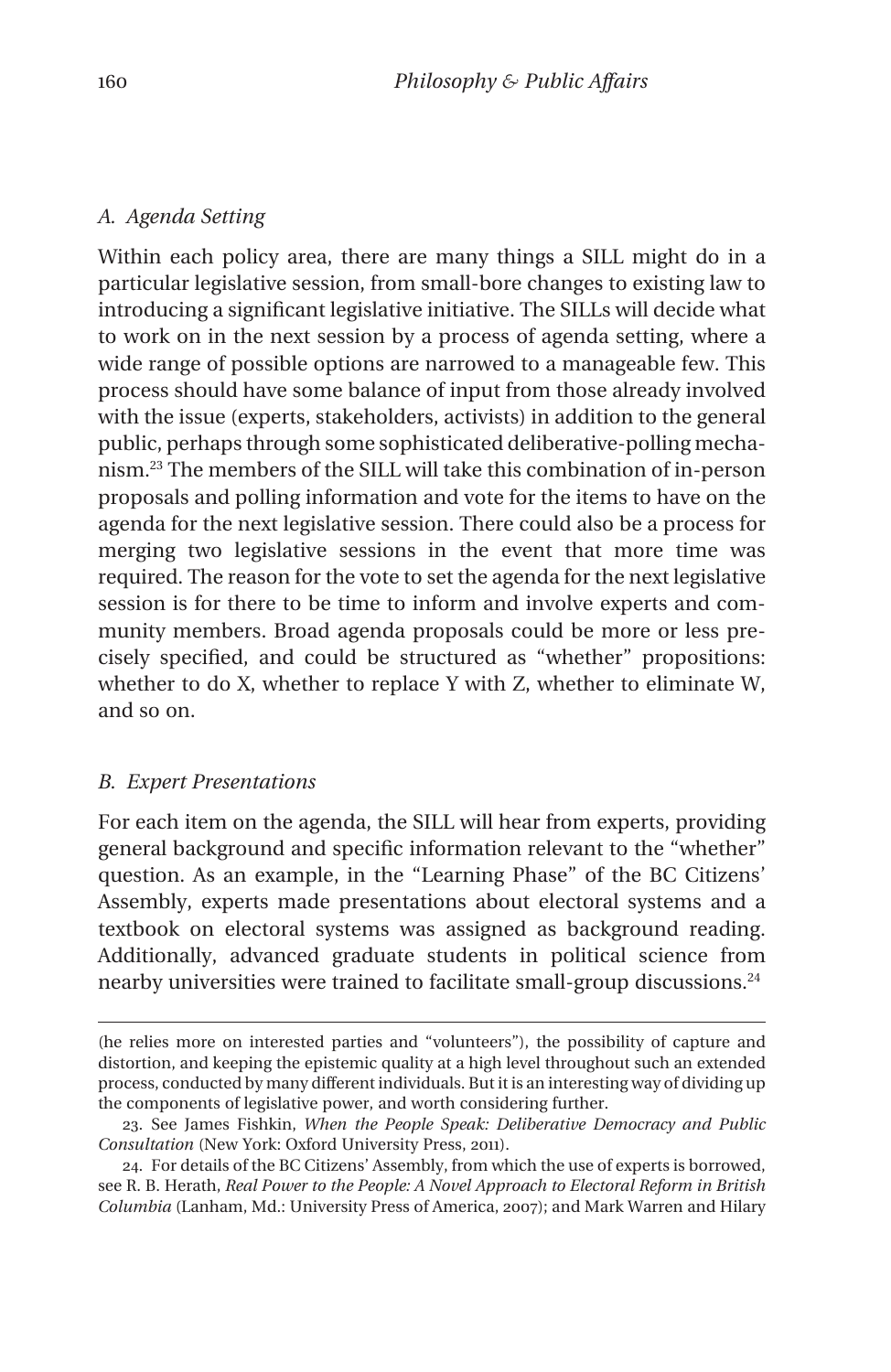Obviously, there will need to be a process by which a person is allowed to speak to a SILL as an expert. This requires both a process to determine whether a person counts as an expert (the *qualification assessment* process) and a process to determine which qualified experts are given an opportunity to speak (the *expert selection* process). The point of expert presentations is to have lawmaking informed by the best available knowledge relevant to the policy area at issue. One of the comparative advantages of this system is that it blends the virtues of policymaking by ordinary people with policymaking based on expertise. The hope is that by requiring experts to explain complex ideas to nonexperts, this will allow for a kind of general comprehension, authorization, and endorsement of policy in technical areas that is not present if experts are simply empowered to decide directly, while at the same time having policy that is made through epistemically responsible procedures.

It is a well-known problem with what have been called epistocratic forms of government—rule by the knowers—that for many political questions, who counts as a knower, who is an expert, is precisely what is at issue. (There are other problems, such as Estlund's "you might be right, but who made you boss" problem,<sup>25</sup> but given the smaller role that experts play in the system under discussion, this problem is less of a concern.) Here, because whether an individual is an expert or not does not bear on whether they have political power, the stakes involved in determining whether someone counts as an expert are lessened. Still, the importance of the details of the qualification assessment should be clear. For many issues, it may be relatively uncontroversial whether someone counts as an expert. For other issues, it may be controversial whether there are experts or what the bases of expertise might be. Expertise might be recognized based on advanced degrees, years of professional experience, formal professional credentials from institutions with national or international accreditation, publication of research in independent, peer-reviewed journals, and so on. A different but also important kind of expertise is the expertise that comes from experience, including

Pearse, eds., *Designing Deliberative Democracy: The British Columbia Citizens' Assembly* (Cambridge: Cambridge University Press, 2008).

<sup>25</sup>. David Estlund, *Democratic Authority: A Philosophical Framework* (Princeton, N.J.: Princeton University Press, 2008), p. 41.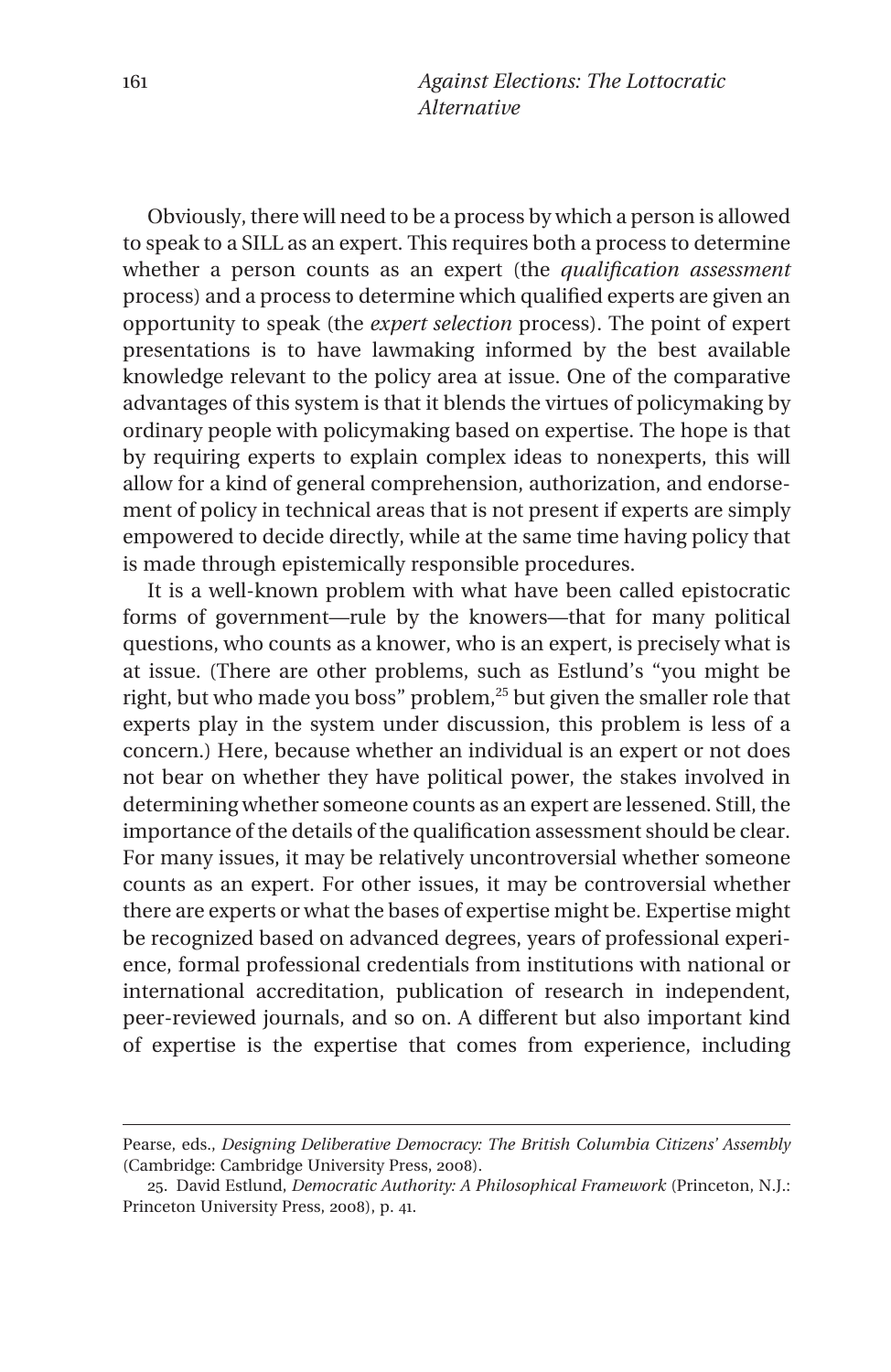occupational experience or lived experience, such as the experience of being a disabled person (particularly in the context of making policy that primarily affects disabled people).

Whatever process is used, experts will need to explain the basis of their expertise, describe their credentials (if relevant), and disclose any actual or possible conflicts of interest due to sources of funding or employment. A full defense of the lottocratic alternative will have to do more to specify the details of the qualification assessment process, and there are significant concerns about the possibility of expert capture (discussed in Section IV.B).

Finally, it will also be important that if there are people who qualify as experts on each side of a question, then there should be substantial time for experts on each side to speak. For controversial issues, it is probably worth allowing more time for the expert presentation phase so as to allow ample time for experts to speak.

## *C. Consultation, Deliberation, Drafting, Voting*

After hearing from experts, SILL members will begin the process of developing and deciding upon legislative proposals, and possibly eventually enacting a proposal. The details of this process are obviously important, but they need not detain us. Here I will just highlight a few key elements of the system as I envision it. First, for many issues, this process should include consultation with nonmembers, either virtually (online) or through having the members return to the geographic area from which they came and hold town hall–style meetings, in which individual members or multimember panels talk through the items on the agenda, talk about what the experts told them, and solicit questions and comments from those in attendance. There are two main purposes to this: (1) to inform nonmembers about the issues and proposals under discussion, and (2) to gather information from members of the community.

Second, having heard from experts and engaged with nonmembers, the members of the SILL will convene for deliberation and discussion. It is worth stressing that, unlike some who embrace "deliberative democracy" (often accompanied by norms of consensus decision-making), I am not committed to group deliberation as normatively essential or distinctively important. Group deliberation might be important, for some issues, on epistemic grounds, but given that the empirical evidence about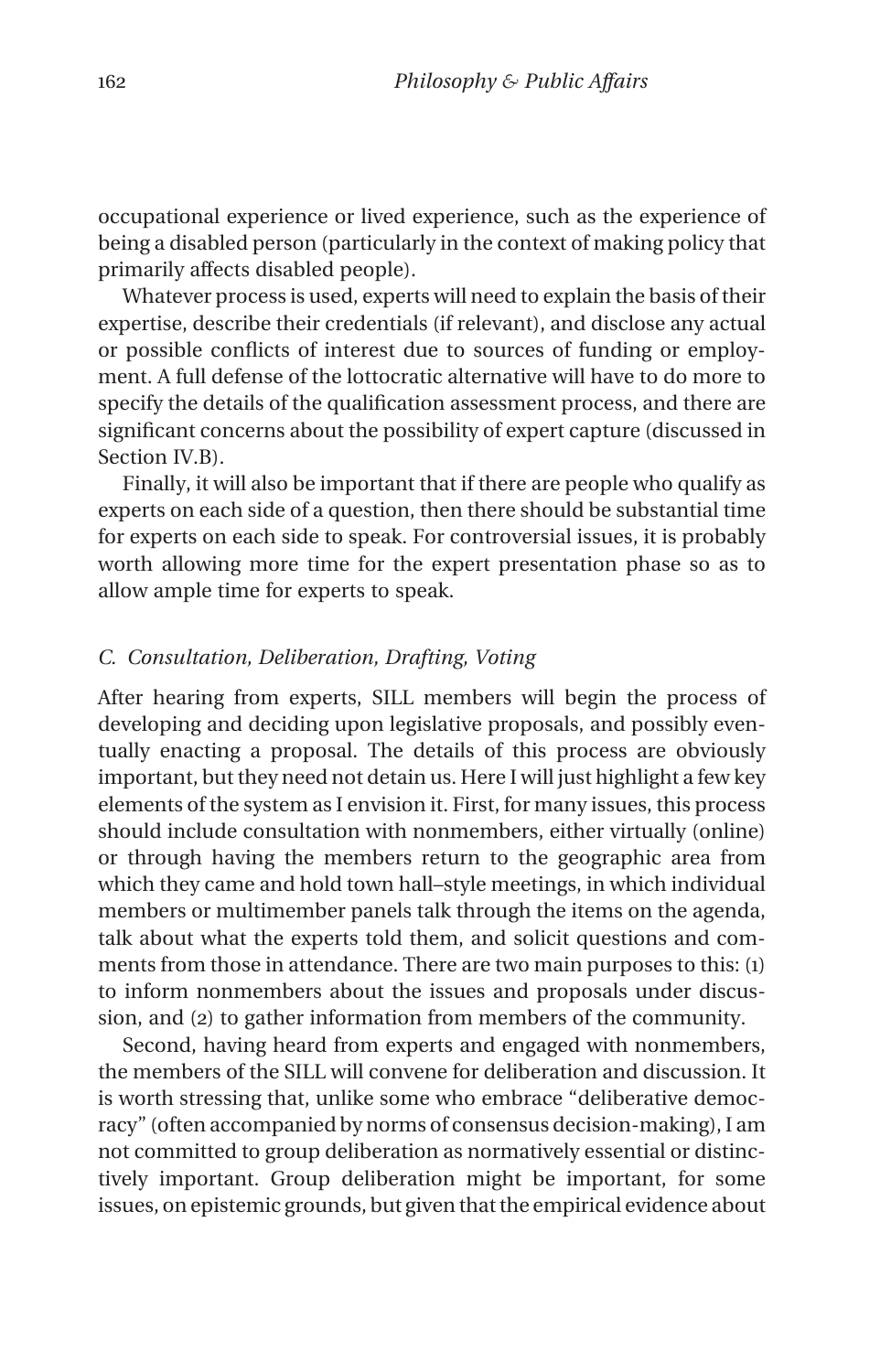deliberative forums in terms of their epistemic virtues is mixed, $26$  it might make sense to restrict or eliminate the kinds of group deliberation that take place.

Third, after discussing various questions and proposals, the SILL members will work together to draft proposals. Some of this might be modeled on how the drafting of legislation happens in other legislative bodies, with initial drafts or competing drafts written by different committees within the SILL. As with other legislatures, there might be drafting aides and consultants on hand who have expertise in drafting legislation, and who can help spot concerns of the formal, rather than substantive, variety. There could also be a period during which drafts are made public and comments are solicited from the broader community.

The main difference between this lottocratic system and the British Columbia Citizens' Assembly is that the latter had no power to enact law. Instead, their proposal went to a province-wide referendum vote, which required supermajority support of the proposal for it to become law. One way to use the SILLs would be to have them in an advisory role, or a role in which they could propose but not enact legislation. My concern, and the reason that I think actual legislative power is crucial, is that sending proposals to a referendum vote just reintroduces many of the problems with electoral representation—rational voter ignorance and possible media distortion and influence by powerful interests, to name the most prominent two.

#### III. THE PROMISE OF LOTTOCRACY

Because no lottocratic system has existed, it is hard to do more than draw attention to some of the possible virtues of the lottocratic system and to note those features that are untested and whose virtues remain more speculative. I will begin this section by discussing some of the virtues of any system that uses lottery selection. I will then discuss the particular advantages—largely epistemic—that the lottocratic system can claim in virtue of its single-issue legislative chambers and use of experts.

26. See Cass Sunstein, *Infotopia: How Many Minds Produce Knowledge* (Oxford: Oxford University Press, 2006), particularly chaps. 2 and 3, for a survey and discussion of some of the epistemic concerns about group deliberation.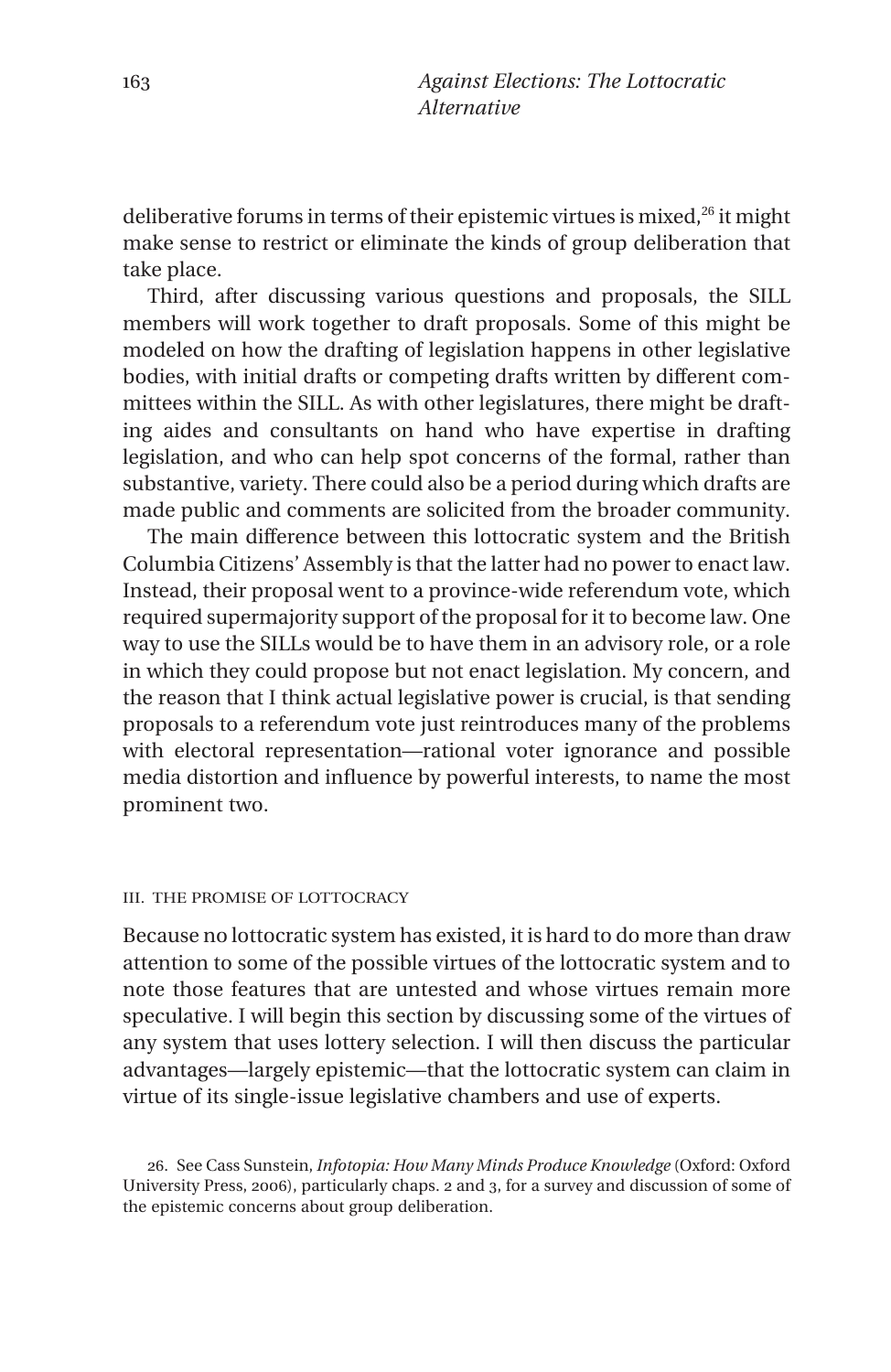There are certain obvious virtues of using lotteries, rather than elections, for the selection of political officials.<sup>27</sup> First, lotteries excel at preventing corruption or undue influence in the selection of representatives. One main reason to think that the SILL system would generate outcomes that are at least as responsive and good as a representative system is that capture would be considerably more difficult in the SILL system. SILL members are chosen at random and do not need to run for office, so there will be no way for powerful interests to influence who becomes a SILL member or to ensure that the only viable candidates are those whose interests are congenial to their own. Because there is no need to raise funds for reelection, it should be easier to monitor members of the SILL to ensure that they are not having contact with or receiving funds from powerful interests either during or after their service. (If this is possible with juries in high-profile cases, it should be possible in the case of SILLs.) And since SILL membership rotates regularly, the cost of "buying off" particular SILL members would be higher, even if it could somehow be accomplished surreptitiously.28 It would not be possible to capture politicians who were virtually unbeatable (from partisan districts with incumbency advantages) and count on them being an ally for thirty years.

There might be a worry, informed by the concerns about corporate influence over television advertising coming to dominate direct democratic institutions such as popular referenda, that in a world in which people were chosen at random to serve as political officials, the powerful interests will just shift their focus from capturing elected officials to influencing the views of the populace as a whole, so that any randomly

27. For relevant discussion of some general merits of lottery selection of political officials, see Barbara Goodwin, *Justice by Lottery* (Charlottesville, Va.: Imprint Academic, 1992), pp. 96–99. For an insightful discussion of the merits of lotteries across a range of contexts, see Peter Stone, *The Luck of the Draw: The Role of Lotteries in Decision Making* (Oxford: Oxford University Press, 2011). This section can be seen as an expansion and elaboration of these discussions, and as an application of those considerations to the lottocratic system in particular.

28. This cost can be made even higher if SILL members are paid a high yearly stipend (something in the neighborhood of US\$500,000 or US\$1 million each would still be within the neighborhood of the operating costs of the current US Congress), but risk forfeiting that if they are discovered to have taken money or other benefits from those seeking to influence them.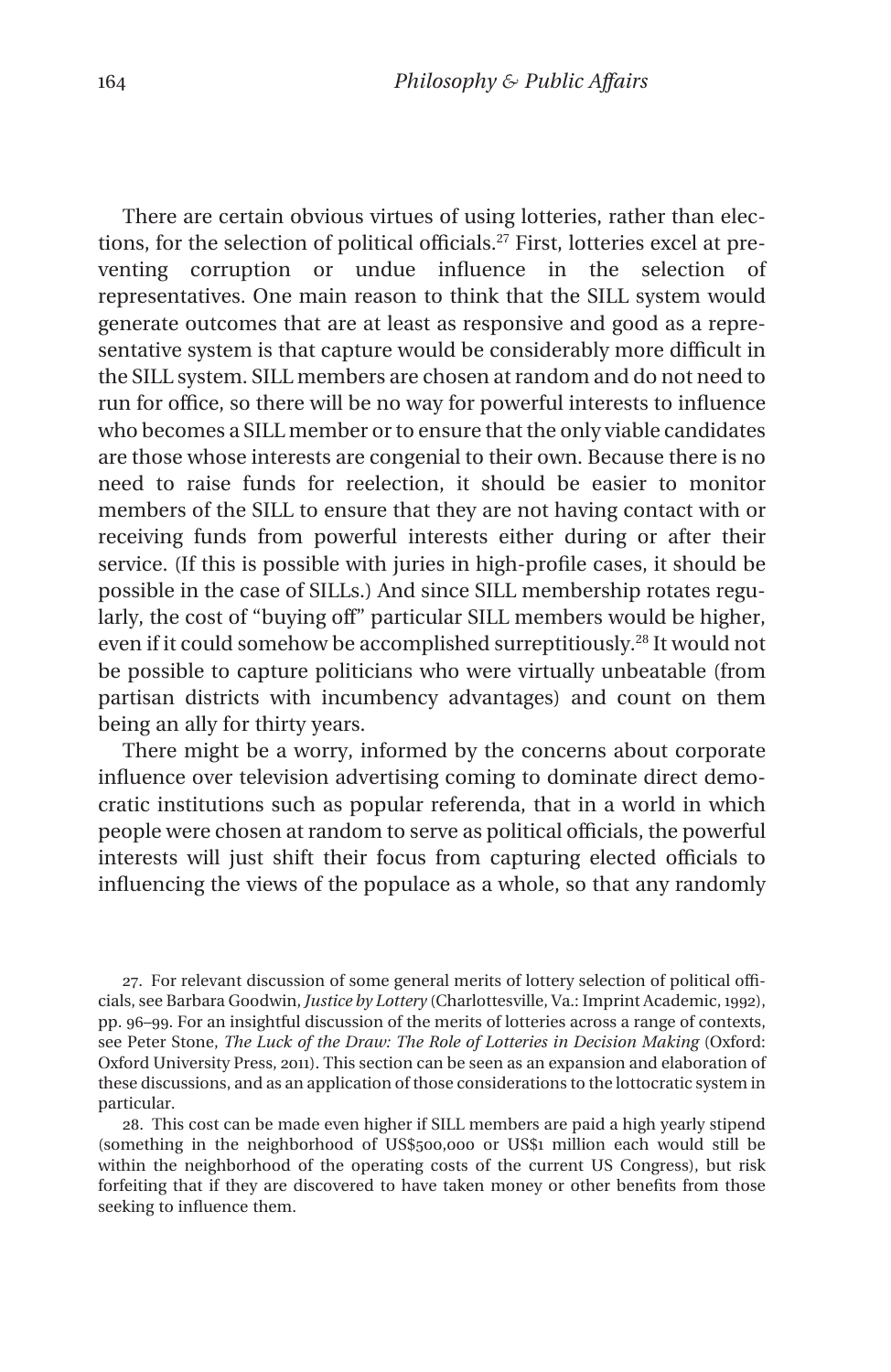selected individual would be likely to support the policy outcomes desired by the powerful interests. There are several things to say in response.

In a nonlottocratic political environment, the easiest and most costeffective route of influence for powerful interests is to capture elected but basically unaccountable—political representatives directly. The suggestion in the first part of the article is that this is exactly what we see in many modern political contexts. This route is arguably the least expensive: no mass advertising or mass opinion influence necessary. And it is the most effective, in terms of being both reliable and fine grained: one can see exactly how the supposedly captured official is behaving, and one can influence that person to do very particular things with respect to crafting and supporting (or not) particular legislation, rewarding them contingent on actual performance. The second easiest route of influence for powerful interests is for there to be a very particular issue up for direct democratic decision, so that the powerful interests can focus their attention on that one particular decision and spend what is necessary to affect mass opinion on that issue. The third and least efficient route of influence is to affect mass opinion so as to convince ordinary citizens to vote for a particular candidate, X, where X is then expected or hoped to help enact some desired legislation. This route lacks the fineness of grain of influencing referenda (although there is the corresponding breadth of scope benefit if a powerful interest has many different desired legislative objectives), while being just as expensive and possibly more expensive (given the possible financially powerful competing interests that will want to spend to elect X's rival), and there is the real possibility that X will be either unable or unwilling to actually bring about the desired legislative outcome.

Even this last method, however, has significant advantages over simply trying to affect mass opinion of the citizenry so that any randomly chosen citizen would be likely to create or vote for legislation in the way desired by the powerful interests. First, there is the "information retention" limitation. As discussed above, the average voter—or, in the lottocratic context, the average potentially lottery-selected individual—is not tracking the details of many political issues very closely. This makes it very difficult to affect their views on the details of various political issues prior to their random selection—not because they have countervailing views, but because they simply are not paying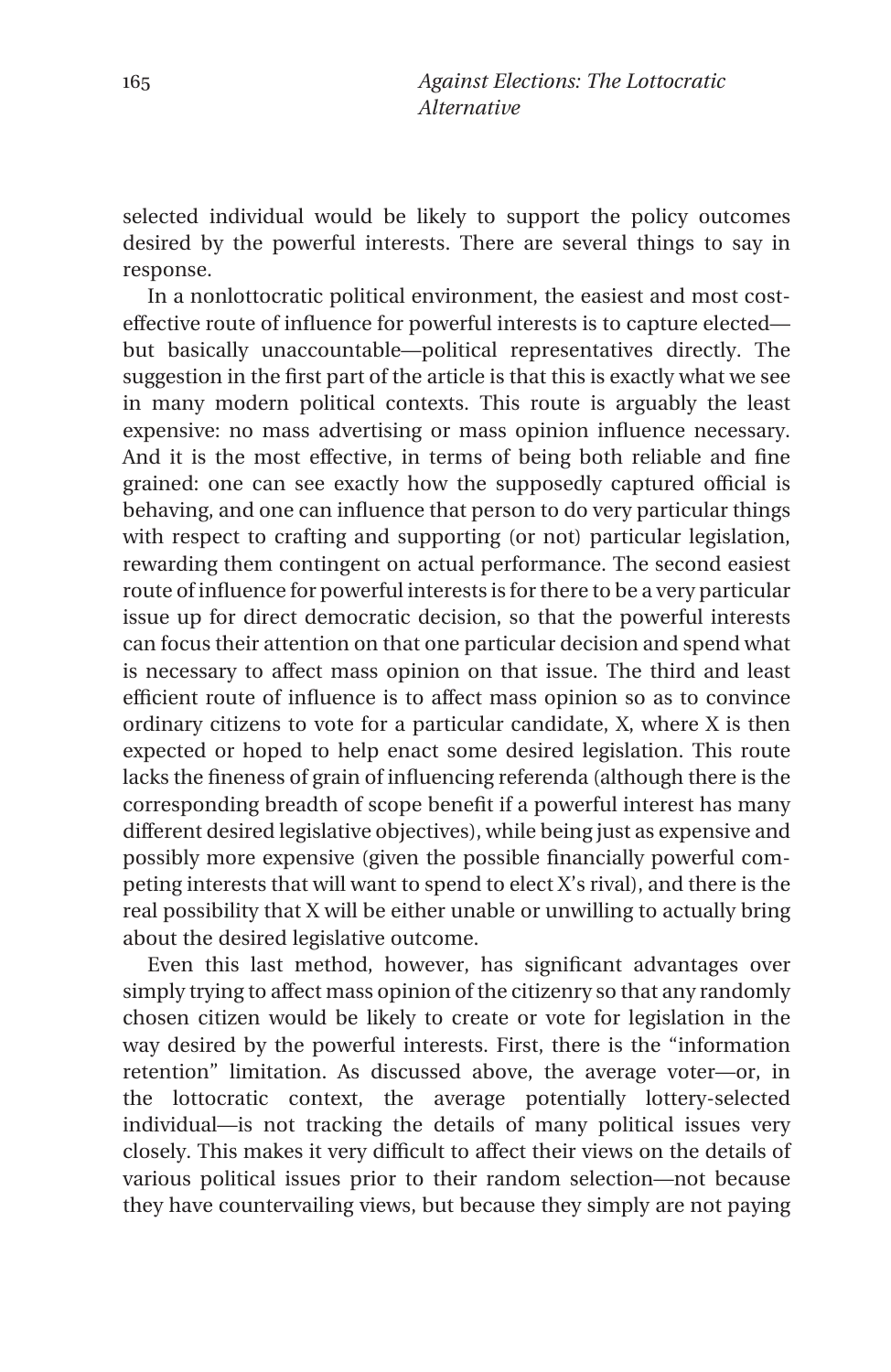any attention. Even if they do take note of some advertisement, it is unlikely to provide them very much in the way of detailed guidance through either information or value-shaping—when it comes to actually creating and supporting particular legislation. This problem can be largely bypassed in the context of electing a representative, since it is possible to get people to support one's desired candidate by changing people's views with respect to a candidate's character or likability. But this is harder to do with particular issues, particularly if those issues are complex and unsexy—insurance regulation, agribusiness policy, financial instrument regulation, trade policy, tax policy. Second, there is the "countervailing information" limitation. At least in the lottocratic system as I envision it, whatever views a person randomly chosen to serve on a SILL had with respect to some particular issue upon being selected, it is likely that being exposed to expert presentations and considerable discussion of that issue will come to affect those initial views. This is particularly probable if those initial views were not connected to central beliefs or values for that person, but were instead the product of mass advertising efforts. (In this way, the extended information session and discussion is likely to do much more than, say, the mailed informational booklets sent to potential referenda voters that are to allow voters to hear both sides of an issue.)<sup>29</sup> Of course, effective advertising can seep into us in difficult-to-detect ways, but these more amorphous messages run more squarely into the previous "lack of detail" problem.<sup>30</sup>

29. There is the additional difficulty with these informational measures that they themselves end up being very complicated—difficult to comprehend by an individual voter trying to do his or her best, even if such an effort is made. In one not particularly unusual California referendum election, the informational materials for five related insurance measures ran well over one hundred pages, and David Magleby's study of voting pamphlets in four states found that they required a reading comprehension level of a third-year college student. Magleby, *Direct Legislation: Voting on Ballot Propositions in the United States* (Baltimore: Johns Hopkins University Press, 1984), p. 74.

30. There is also the response that, at a certain point, if advertising (or whatever) makes it so that the views of the citizenry really do come to be in line with what the powerful interests want, it may just be that a *responsive* political system will be "captured" in a certain sense, so that responsiveness and good governance may simply pull in different directions. This makes capture of this kind considerably different to evaluate, normatively speaking, than simple capture of basically unaccountable elected representatives. Of course, much could be said about the particular way in which views come to be changed and the way in which some means of persuasion and influence may be morally problematic, but there is not space to engage those questions fully here.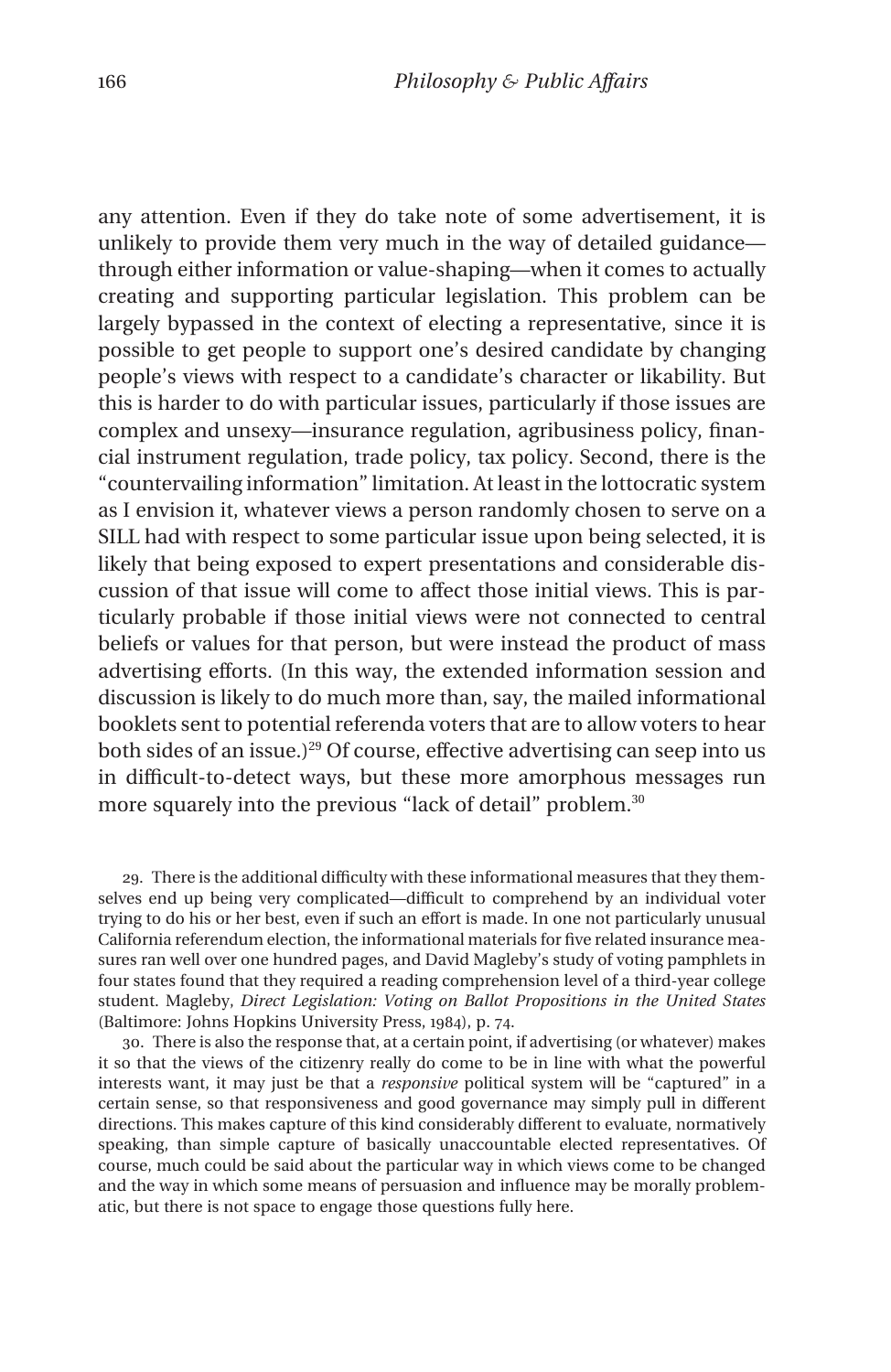A second reason to think that systems that use lottery selection will bring about better and more responsive outcomes is that lottery selection is likely to result in more descriptively representative officials than elections (particularly elections like those in the United States, employing first-past-the-post voting rules and single-member districts). Because individuals are chosen at random from the jurisdiction, they are more likely to be an ideologically, demographically, and socioeconomically representative sample of the people in the jurisdiction than those individuals who are capable of successfully running for office.<sup>31</sup> (Just as a point of comparison in the US context, 44 percent of congresspersons have a net worth of over \$1 million; 82 percent are male; 86 percent are white; and more than half are lawyers or bankers.)<sup>32</sup> Better descriptive representativeness does not ensure that SILLs will create responsive policy, but it does mean that the range of perspectives involved in making policy will be more similar to the range of perspectives of the polity as a whole, which makes responsive policy more likely. Additionally, SILLs are likely to include individuals with a greater range of life experiences and vocational skills than a representative system, which may improve the quality of the outcomes due to improvements in the cognitive diversity of the group.33

A third reason in favor of lottery selection, related to this last reason, is that those selected have not sought out political office. Some who favor

31. In using random selection, particularly to achieve better descriptive representation, there is a question of whether to use "stratified sampling," which "requires that the group be divided into distinct subgroups based upon the characteristics one wishes to see represented proportionately" and then "randomly selecting from each subgroup a number of officials sufficient to guarantee that subgroup's proportionate presence in that body." Stone, *The Luck of the Draw*, p. 134. Stratified sampling ensures proportional representation along the subgroup dimensions, whereas a pure lottery might well lead to some groups being under- or overrepresented (although over the long run, pure random selection will also generate proportionate outcomes). I favor the pure lottery, at least for most societies, simply because it is tendentious which subgroups should be counted, and there is a concern about reifying existing divisions. There might be divided societies for which stratified sampling (or oversampling) would be appropriate, and there might be some especially significant uses of lottocratic institutions—perhaps constitutional reform—for which stratified sampling may be appropriate.

32. See Eric Petersen, "Representatives and Senators: Trends in Member Characteristics since 1945," *CRS Report for Congress* (2012), <[http://www.fas.org/sgp/crs/misc/](http://www.fas.org/sgp/crs/misc/R42365.pdf) R[42365](http://www.fas.org/sgp/crs/misc/R42365.pdf).pdf>.

33. See Scott Page, *The Difference: How the Power of Diversity Creates Better Groups, Firms, Schools, and Societies* (Princeton, N.J.: Princeton University Press, 2007).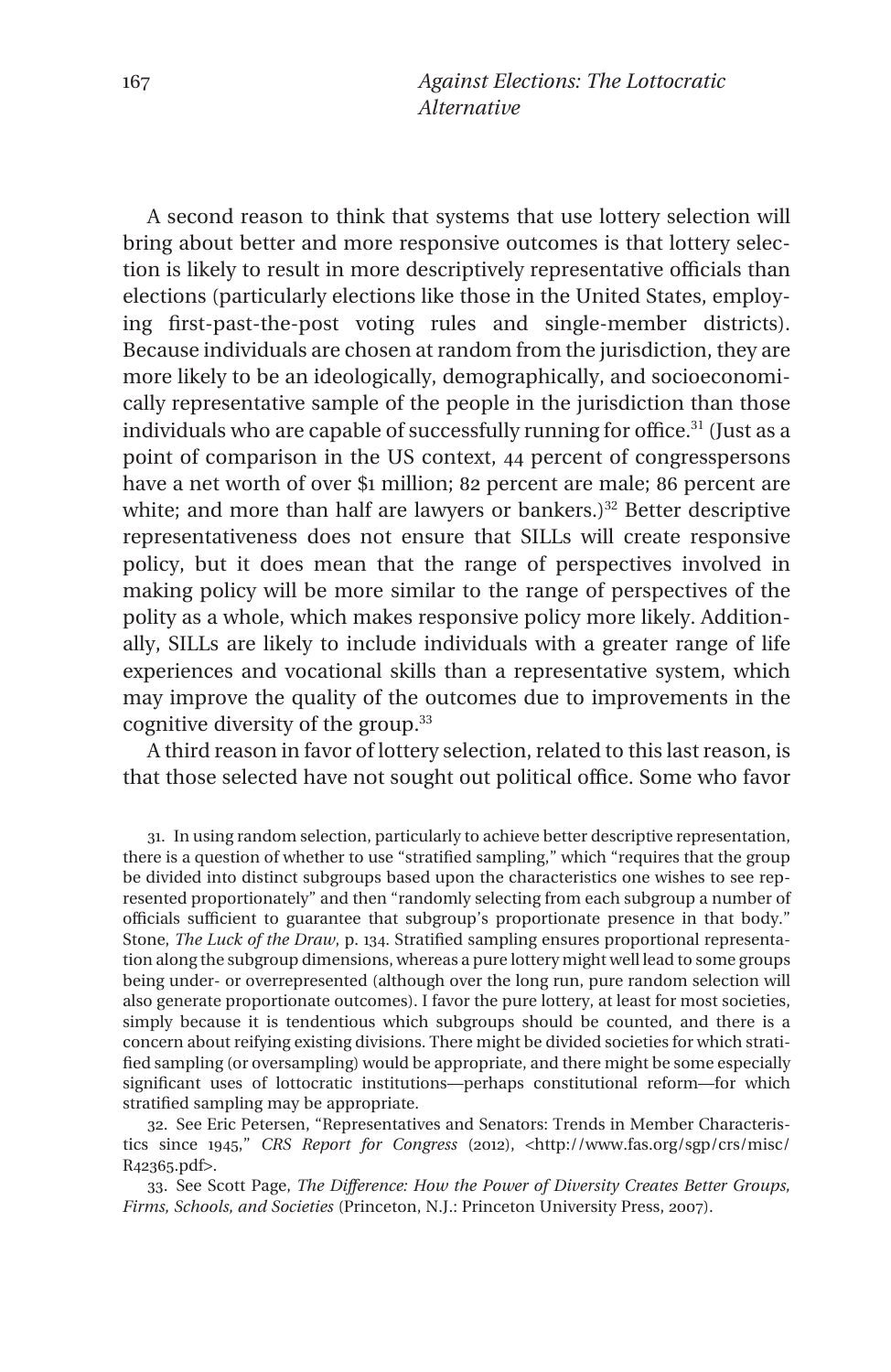lottery selection make a lot of this lack of political ambition, but it is a two-edged sword. On the one hand, political ambition can come with aspirations for power over others, which may select for the kind of person one would rather not have in power. It can also select for easily corruptible individuals, willing to exchange principled decisions for personally beneficial ones. On the other hand, some who enter politics care about making things better and working on behalf of others. Lottery selection means that you lose out on both kinds of self-selection. I think this works in favor of lotteries, given the reasons discussed in the previous section for thinking that the "good type" of candidate gets pushed out. But it might be a closer call under better electoral circumstances.

A fourth reason to favor lottery selection is that elections lead elected officials to focus on those problems for which they can get or claim credit for addressing, and to ignore or put on the back burner those problems with a longer horizon or those solutions for which it is harder to get credit. This is related both to voter ignorance and to the perverse shortterm incentives that elections provide. Perhaps the most urgent issue we face is climate change, and it is arguably a problem that demands political solutions in order to address what appears to be a complex collective action problem. But many of the worst effects of climate change will not be realized for decades, and so elected politicians are unlikely to pay the short-term political cost (due to unpopular taxes on fossil fuels, limits on vehicles, and so on), given that they will not see the longer-term political benefits. So, even if there are clear steps that need to be taken, many elected officials will not take them. Individuals chosen at random, however, are not hamstrung by these kinds of incentives. If there is agreement on a viable solution (or at least on the need to address a problem), members of a SILL are well placed to implement that solution.

A fifth reason to favor lottery selection is that the use of lotteries better respects fundamental ideals of equality and particularly political equality. Even in electoral systems in which each person gets one vote to elect their representative—and the ideal of equality thus plays some role—the election of some individuals to "rule" over others is less egalitarian than random selection.<sup>34</sup> One reason for this is that, although it may be true

<sup>34</sup>. In this way, lottocratic institutions can be seen as another element of an expanded "egalitarian toolbox." See Elizabeth Anderson, "Expanding the Egalitarian Toolbox: Equality and Bureaucracy," *Proceedings of the Aristotelian Society Supplementary* 82 (2008).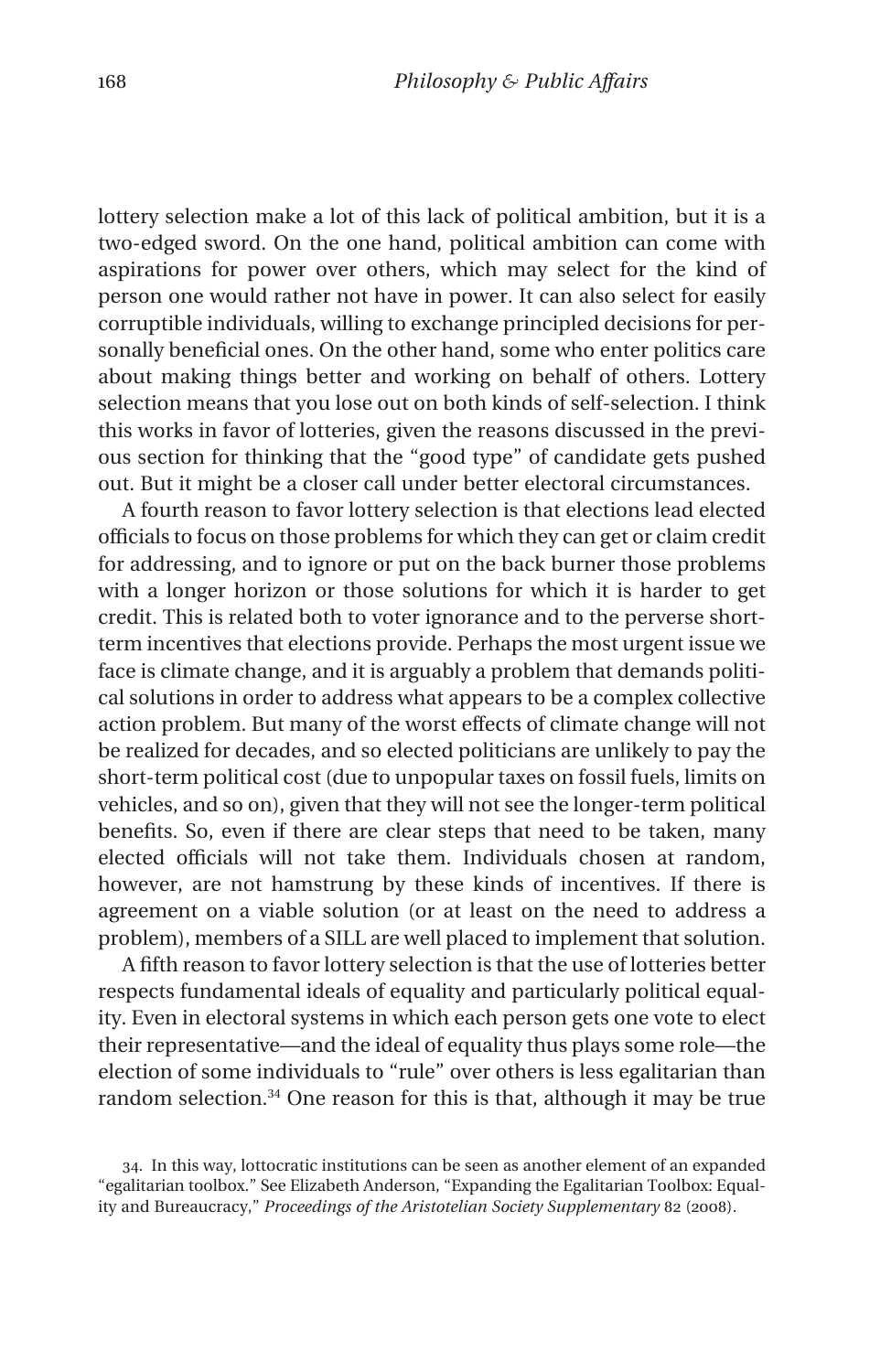that all have an equal *say* in the electoral process, only a select few actually have political power, and (for reasons having to do with resources and the influence of the powerful) not everyone has anything close to an equal *chance* of having political power. Lottery selection thus arguably better reflects egalitarian ideals, since anyone might wield political power, and everyone has an equal chance of doing so.<sup>35</sup> Additionally, although at a particular time some will have more political power than others in the lottocratic system, this is less pronounced than in the electoral representative system (since the heightened power will be for a much shorter average duration), and it may not even be true when measured over lifetimes (depending on the numbers and the resultant likelihood of each person being chosen randomly at some point during her lifetime). In addition to better satisfying norms of equal chance of having political power, the lottocratic system also comes closer to satisfying a condition of equal actual political power than any other system that uses some subset of the population as political decision-makers.36 A final equality-related virtue of the lottocratic system is that the selection itself does not require a commitment to the idea that some are better able to rule than others. One might defend electoral representation on this front, arguing that elections are not about picking the *best* person, but are instead about picking *a* person (who will be "better" simply in virtue of having the time to devote to the task of governing). The problem with this line of defense is that it maps poorly onto our actual electoral practices, in which things like

35. Ben Saunders, in an insightful discussion of lottery voting (every member of the group votes, and one vote is picked at random to be decisive), argues that this method satisfies norms of political equality, and so an additional argument is needed in favor of majority rule. Saunders, "Democracy, Political Equality, and Majority Rule," *Ethics* 121 (2010). I agree with this conclusion, but Saunders actually understates the case, since representative democracy fails even to satisfy his condition of political equality: "Each group member must have an equal (chance of) influence over the group's decisions." The lottocratic system also does better by norms of political equality—at least those that focus on equal chance of having political power or influence or equal political power over time (assuming enough iterations of the random process). I see the lottocratic system as a more realistic way to implement the use of lotteries than lottery voting and one that is capable of addressing the concerns discussed in Section I.

36. For a more extended discussion of the relationship between lottery selection and norms of political equality, see Alexander Guerrero, "Equality, Legitimacy, and Political Minorities" (manuscript available from author).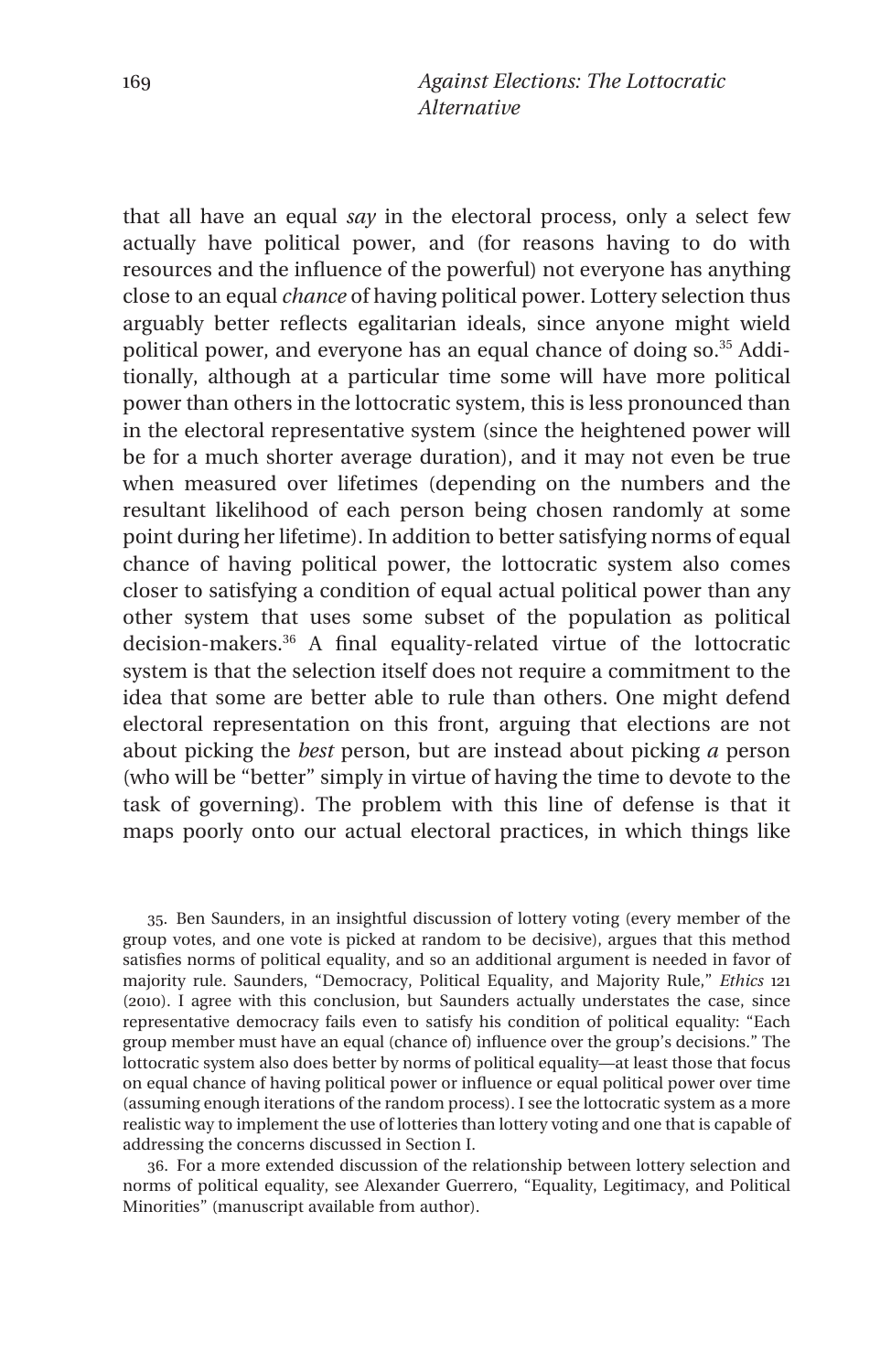intelligence, credentials, education, experience, and connections are all explicitly invoked as reasons to favor one candidate over another.

A side benefit of the egalitarianism reflected in lottery selection is what we might call the "humility of the chosen." As Barbara Goodwin puts the idea: "those allotted high office would comport themselves more humbly . . . no one could boast of his/her elevation or advancement as being personally merited."37 This might provide a reason to think not only that lottocratic institutions will be better from a perspective of political equality, but that this might also translate into better and more responsive outcomes, if those randomly selected feel some responsibility to demonstrate epistemic humility and to engage with the questions of what would be best and what people really care about.

Leaving aside these general advantages for lottery selection, there are additional reasons to think that the outcomes of the lottocratic system incorporating as it does the use of both experts and single-issue focus would be better and more responsive than in electoral systems.

First, because SILLs focus on one issue at a time, it is less likely that nonresponsive policy will result from inattention to a particular issue. With a generalist legislature, a few issues may draw all the attention with others left to the shadows, where policy can be created that is not responsive to the beliefs and values of the constituents without any attendant electoral consequences.

Second, the single-issue focus provides an opportunity for the randomly selected members of the SILL to become acquainted with an issue that might otherwise be one about which citizens are ignorant or have no views or preferences. As noted above, voters are broadly ignorant about political issues. And there are many issues—even ones about which individuals polled express preferences—for which citizens have merely "phantom opinions."38 The expert presentations combined with community consultation and discussion provide an extended period of time during which an ordinary citizen can become better informed about an issue. This is good for bringing about both better outcomes and more

38. See Donald Kinder, "Opinion and Action in the Realm of Politics," in *The Handbook of Social Psychology*, 4th ed., ed. Daniel Gilbert, Susan T. Fiske, and Gardner Lindzey, vol. 2 (Oxford: Oxford University Press, 1998); John Brehm, *The Phantom Respondents: Political Surveys and Political Representation* (Ann Arbor: University of Michigan Press, 1993).

<sup>37</sup>. Goodwin, *Justice by Lottery*, p. 99.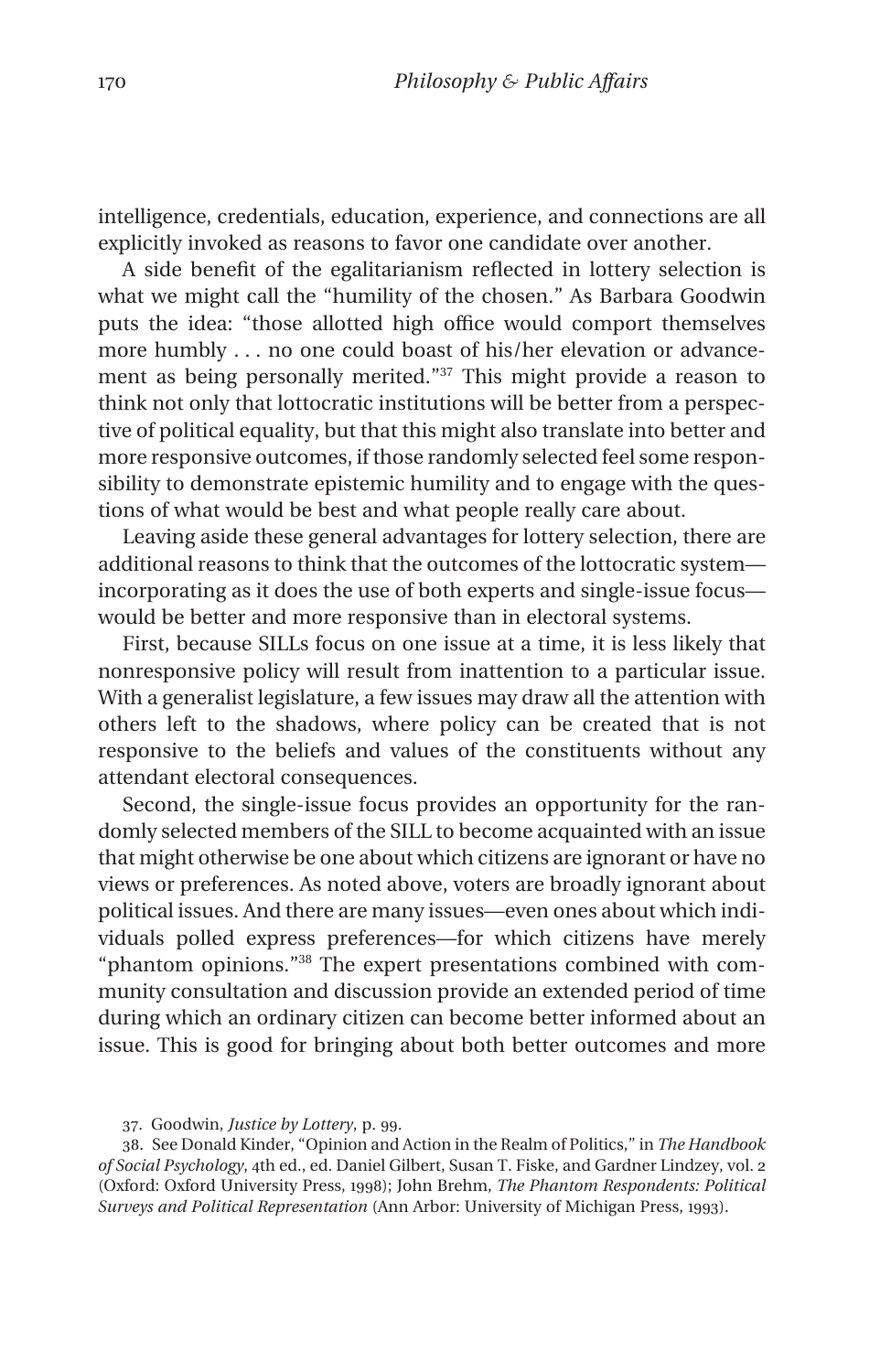responsive outcomes (if we countenance as responsive those outcomes that would be preferred if people came to learn more about the issue).

Third, whatever the details of one's favored account of what makes for a good outcome, it is plausible that good outcomes are outcomes that are compatible with, if not informed by and brought about because of, facts about the world. Policymaking undertaken in light of the best available information is likely to be better than policymaking undertaken in light of false or biased information. The SILL system, because of the epistemic benefits of its single-issue focus and expert consultation, is better positioned than the generalist representative system to create not just responsive, "uncaptured" policy, but good policy. SILL members can devote their attention to one issue, they can all become informed by experts on the issue (rather than just the few members of Congress who happen to be on the relevant committee), they do not have to spend time fundraising and campaigning, and they can do what they think is best after hearing from experts and community members. They do not have to limit what they do to what is currently (perhaps blindly) the preference of the median voter. This is crucial for any system that employs random selection, since, as I will discuss below, one of the main concerns about any such system is that the randomly selected members will not be competent to make good decisions.

Fourth, one of the main advantages of the lottocratic system is that it blends the virtues of policymaking by ordinary people with policymaking based on expertise—it has both democratic/populist and epistocratic appeal. By requiring experts to explain complex ideas to nonexperts, this system might allow for comprehension, authorization, and endorsement of policy in technical areas that is not possible if experts are simply empowered to decide directly. This helps address one of the concerns of a lottery-selected legislature or any epistocratic political system: the issue of whether their decisions will be accepted by the citizenry at large. The hope is that if SILLs are seen as descriptively representative—and if those chosen are seen as indicative representatives—even those not selected to participate will see the decisions arrived at as the product of a well-designed process. And they might reason that although they do not have the same view on the issue, someone who is in important respects *like them* (from their neighborhood, profession, and so on) has come to that view after hearing from experts and talking with others, after having devoted time and thought to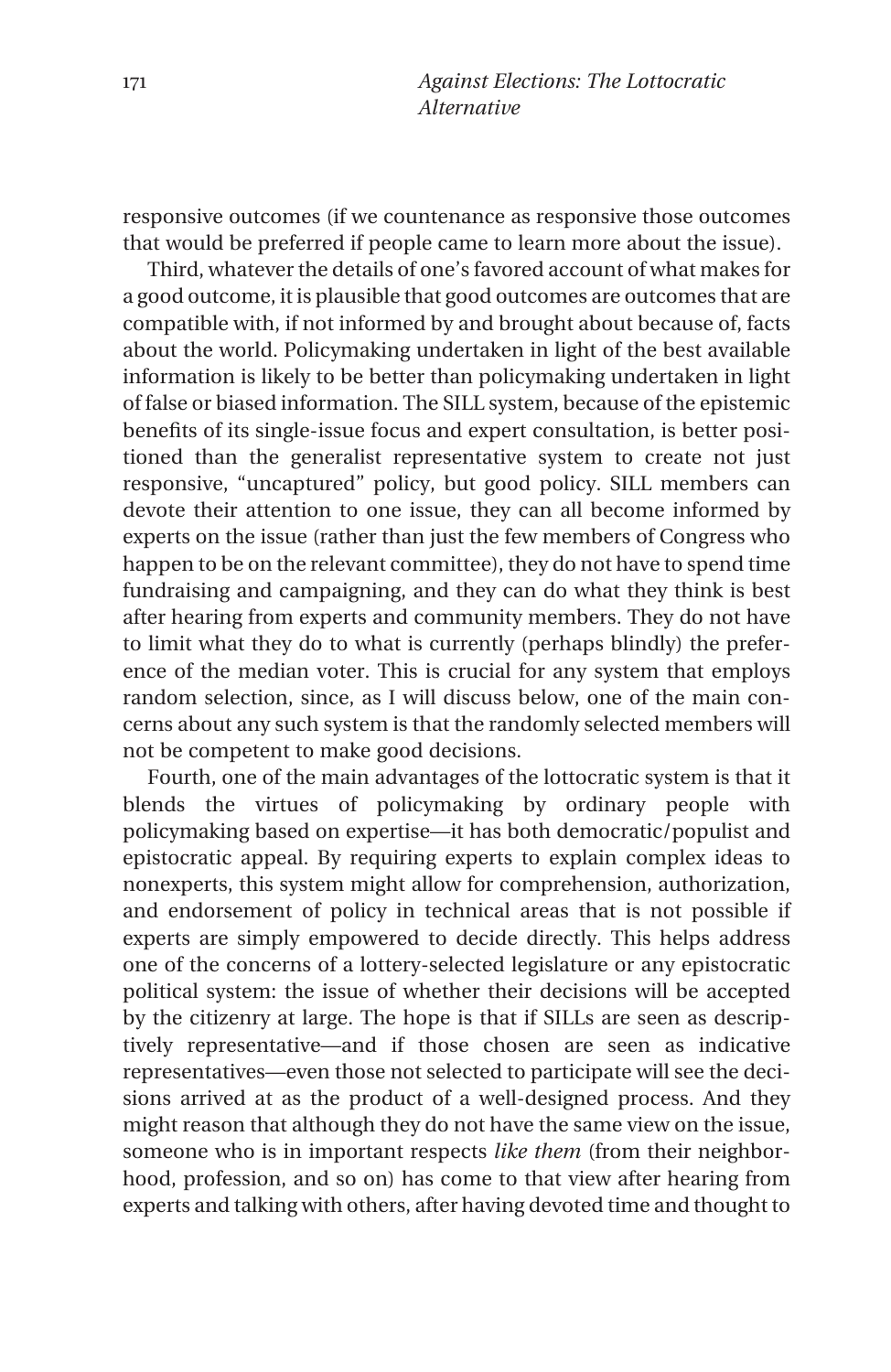the problem—and that this provides a powerful reason for them to think that they *would* have that view if they had gone through the same process. This provides a basis for them to accept the ultimate decision, even if it differs from their initial view. And there is nothing to prevent nonmembers from following along and attending and participating in the community consultation events.

#### IV. CONCERNS ABOUT LOTTOCRACY

In this final section, I will discuss several concerns about lottocratic institutions. Throughout, it is worth keeping in mind the extent to which the concerns remain regardless of the scope of the lottocratic system regardless of whether the lottocratic institution is an engine of direct legislation or is only advisory or in a position to veto legislative decisions, regardless of whether the system works on all kinds of problems or only a limited few, and so on.

### *A. Competence*

In discussions of the use of lottery selection, the most common worry is competence. Wouldn't entrusting political decision-making to a randomly selected body of citizens be a disaster, much worse than delegation to elected representatives? Maybe electoral politics has its problems, but at least those selected have to be at least somewhat intelligent, socially competent, hardworking—or so the thought goes.

It is hard to know how to respond to this concern. The extent to which one is worried about citizen competence may well depend on one's life experiences. One response is to present the many institutional solutions that might increase competence: (a) creating incentives for the full range of citizens to participate (so that one does not get a skewed sample as with juries), (b) setting reasonable minimum thresholds (for example, requiring a high school diploma or the equivalent), and (c) improving public education so that the "worst off" from a competence perspective are relatively more competent.

Let us assume that (a) and (b) have been implemented. (Of course, implementing (b) is controversial and would undercut some of the advantages of the system that stem from its descriptive representativeness.) If the competence question remains, there are a few further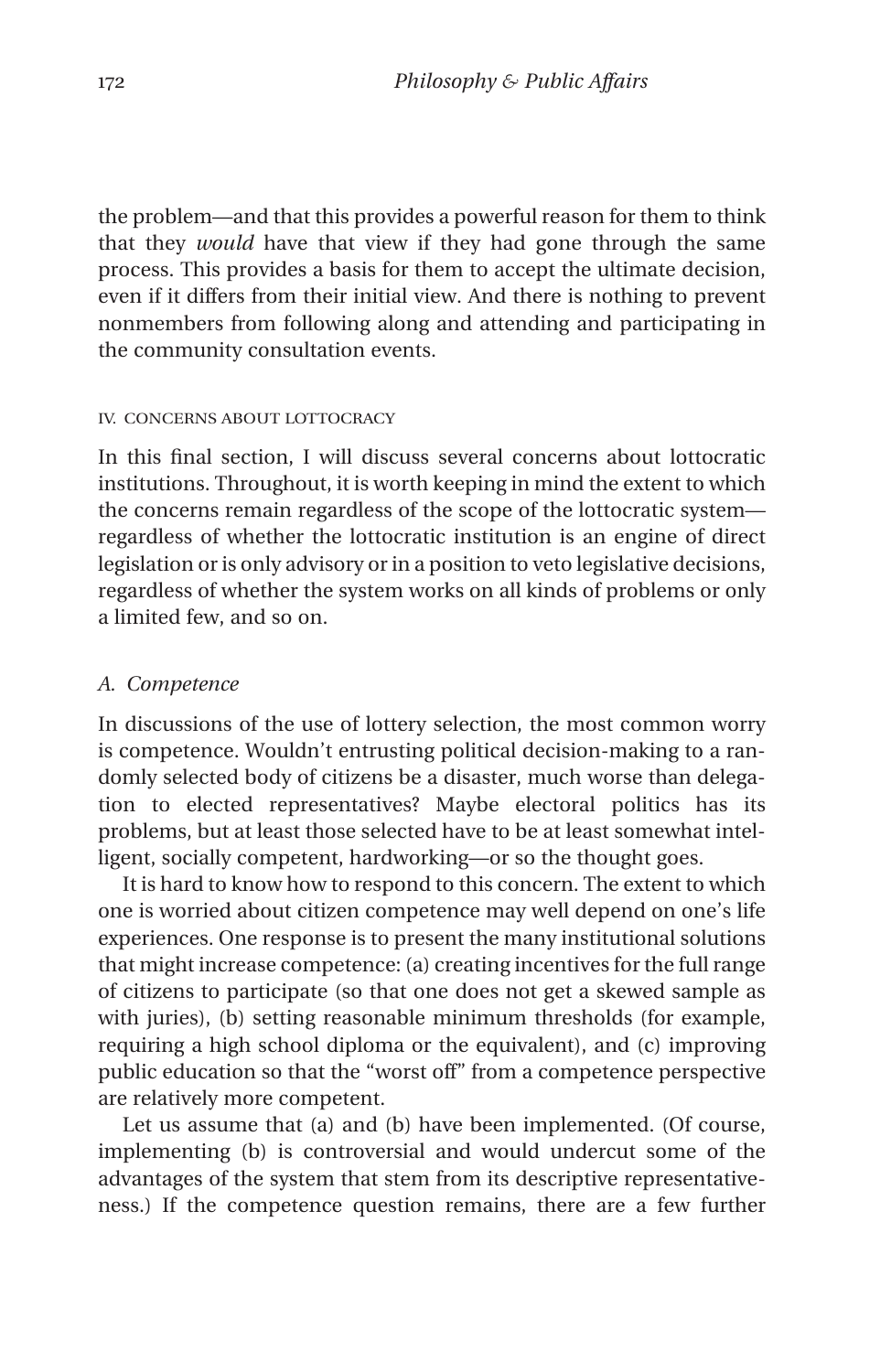possible responses. One can treat the question as a quality threshold question and argue that most citizens actually would be competent. Or one can focus on the question as a comparative question, and attempt to highlight the incompetence of elected officials. Or one can argue that elected officials are perhaps more competent in some sense, but that this is outweighed or undermined by the ways in which they are biased. All three strategies have promise, and they do not compete; indeed, the three together may be more plausible than any one in isolation. A full effort to develop these responses requires empirical investigation, but it is worth noting that it is at least not obvious that the average member of Congress is better able to understand technical policy issues.<sup>39</sup>

Additionally, at least for some issues, the views of ordinary people currently play a significant role in determining what policy options are viable. So, in the comparative assessment of the electoral system versus the lottocratic system, this is a reason to prefer the SILL system. At least with the SILL system, those ordinary views become somewhat better informed—or at least that is the hope. The lottocratic structure—and in particular the single-issue focus and use of experts—is designed to lessen the competence concern.

There are competence worries related to the use of experts. One worry in this vein is that laypeople will not be intelligent or educated enough to make good policy, even if they hear from experts—perhaps *especially* if they hear from experts. They might misunderstand what the experts have said or simply fail to get anything out of the expert presentations and subsequent discussions. A second worry is that people will defer to the experts too much, perhaps because they feel that they do not know very much. These are concerns and are worth monitoring and empirically testing, to the extent possible. The results from the British Columbia Citizens' Assemblies were that the comprehension and integration of expert information were generally good.

Finally, as suggested by (c) above, one salutary side effect of the SILL system is that it makes evident the need for excellent public education for all citizens, not just for the wealthy or politically connected members of the citizenry. It may be true that presently a high school education does not prepare one to be a helpful and engaged citizen in matters of

<sup>39</sup>. Indeed, some recent empirical work suggests otherwise. See Dana Griffin, "Citizens, Representatives, and the Myth of the Decision-Making Divide," *Political Behavior* 35 (2013).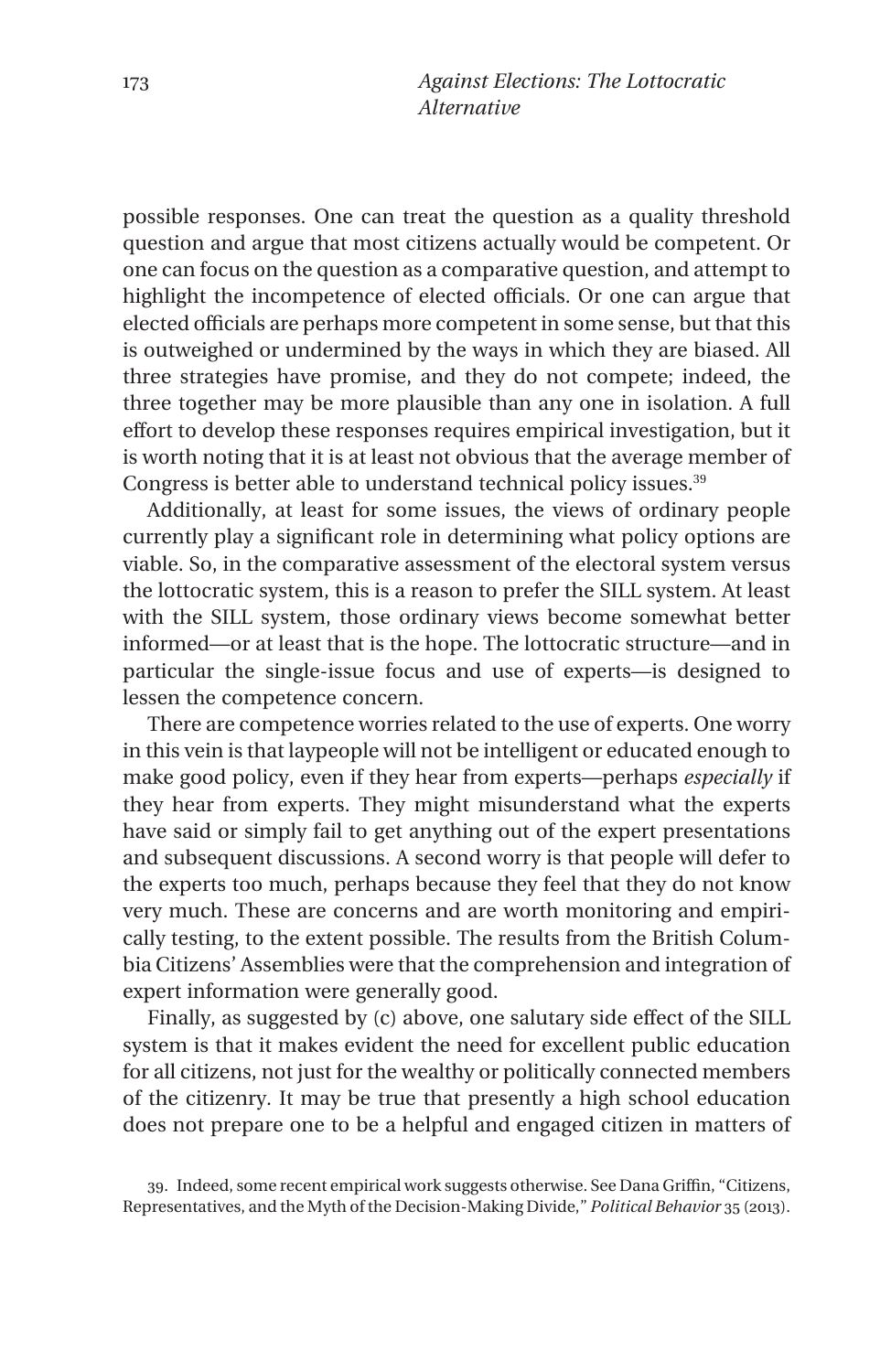contemporary public policy. But this is something that should itself be the object of reform, not a reason to reject a proposed reform to the political system.

#### *B. Capture*

There are many reasons to think that the lottocratic system would be better than electoral representative systems at avoiding problems of capture. There are, however, three SILL-specific capture concerns worth addressing.

First, it is true that because SILLs focus on single issues, this might, in theory, make it easier for powerful interests to focus their attention on the SILL most relevant to them. This concern seems misplaced, however, at least comparatively, since modern legislative process basically gives small committees responsibility for most detailed policymaking, and these committees are considerably easier to capture than a much larger, unelected SILL would be. Additionally, there are steps that could be taken to make capture of individual SILL members—whether through direct payment or provision of postservice sinecures—more difficult, including monitoring of SILL members, conditioning a considerable stipend on not taking bribes, and even anonymous voting on proposals so as to undermine vote-buying.

A second concern is that the nonprofessional members of SILLs will fare poorly if they are required to interact with professional politicians to bring about policy changes. The worry is that politics is a skill, and if amateurs are "competing" with professionals at any point in the process, whatever gains they might have made will be lost. This is a worry related to those developed by those who write about bureaucracy and regulatory capture of administrative agencies. Ultimately, how large of a concern it might be will depend on the institutional design details regarding (a) the role that SILLs play in the full legislative process and (b) how SILLcreated policy is enforced and overseen. One possibility to address the enforcement concern would be to employ SILL-style institutions to oversee regulatory enforcement of enacted legislation, rather than to have a politically sophisticated executive and executive administration in this role.

A third concern is that powerful interests might try to influence who is identified as a qualified expert and who is selected as an expert to speak.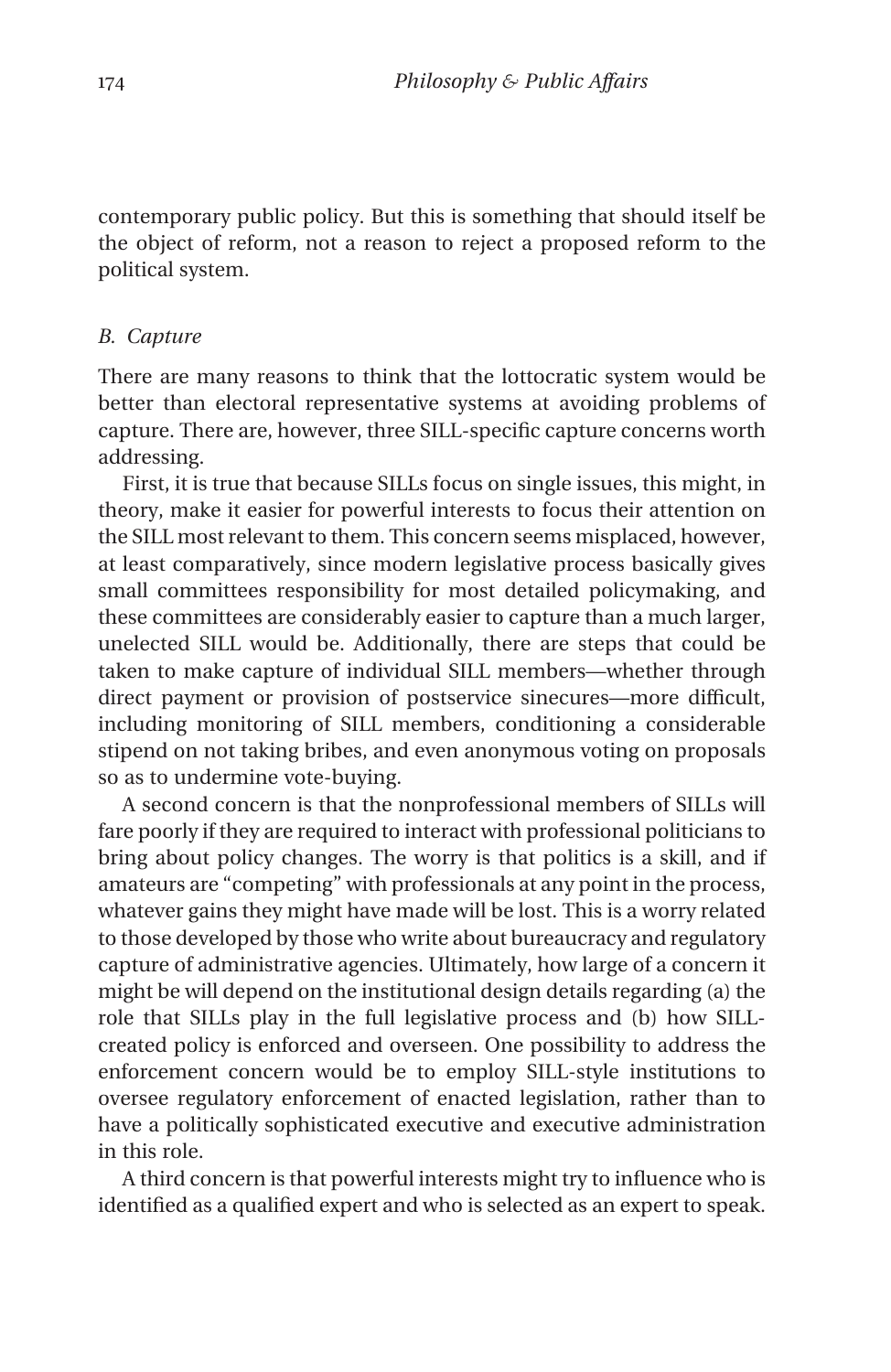This is a real concern. If there are significant nonpolitical hurdles to becoming an expert in a particular field (advanced degrees from nationally and internationally accredited educational institutions, peerreviewed publication, and so on) and if there are strict disclosure requirements mandating that experts disclose sources of funding, employment, and so on, this concern might be lessened. Additionally, there can be institutional mechanisms that make capture of experts more challenging—such as having the expert identification and selection processes happen in part by the accredited community of experts nominating or certifying some individuals as candidate experts for the SILL process (in the way that, say, the American Bar Association gives ratings for proposed United States Supreme Court nominees). To achieve capture, then, would require buying off not just an individual, but an entire field.

There is a worry about the politicization of science and the university—something already underway—under a system that uses experts in this way, or in any way.<sup>40</sup> This is a battle that is important for any political system, whether lottocratic, electoral democratic, or technocratic. There is a hard question to face in the situation in which experts are mostly captured by powerful interests: would it be better to have SILL members hear from these captured experts or from no experts at all? The details matter, but this situation might be one in which it would be better to eliminate the expert stage or to cabin the use of SILLs to those policy areas in which there is a well-established and relatively well-defined body of uncaptured expertise (perhaps because there is no significant financial stake in that area) or to leave it to SILL members whether they choose to seek out expert opinion (making the financial incentive to capture experts less predictable and presumably correspondingly less powerful). The capture of supposed experts is a serious problem for any political community. It might seem particularly dire for the lottocratic

40. See, e.g., the widely established connection between pharmaceutical industry funding for research and scientific research outcomes that favor the sponsor. Joel Lexchin et al., "Pharmaceutical Industry Sponsorship and Research Outcome and Quality: Systematic Review," *British Medical Journal* 326 (2003): 1167. Or see the numerous books that have argued that industry and politics distort scientific practice and dissemination of information to the nonexpert public: Robert Proctor, *Cancer Wars: How Politics Shapes What We Know and Don't Know about Cancer* (New York: Basic, 1995); David Michaels, *Doubt Is Their Product: How Industry's Assault on Science Threatens Your Health* (Oxford: Oxford University Press, 2008); Chris Mooney, *The Republican War on Science* (New York: Basic, 2005).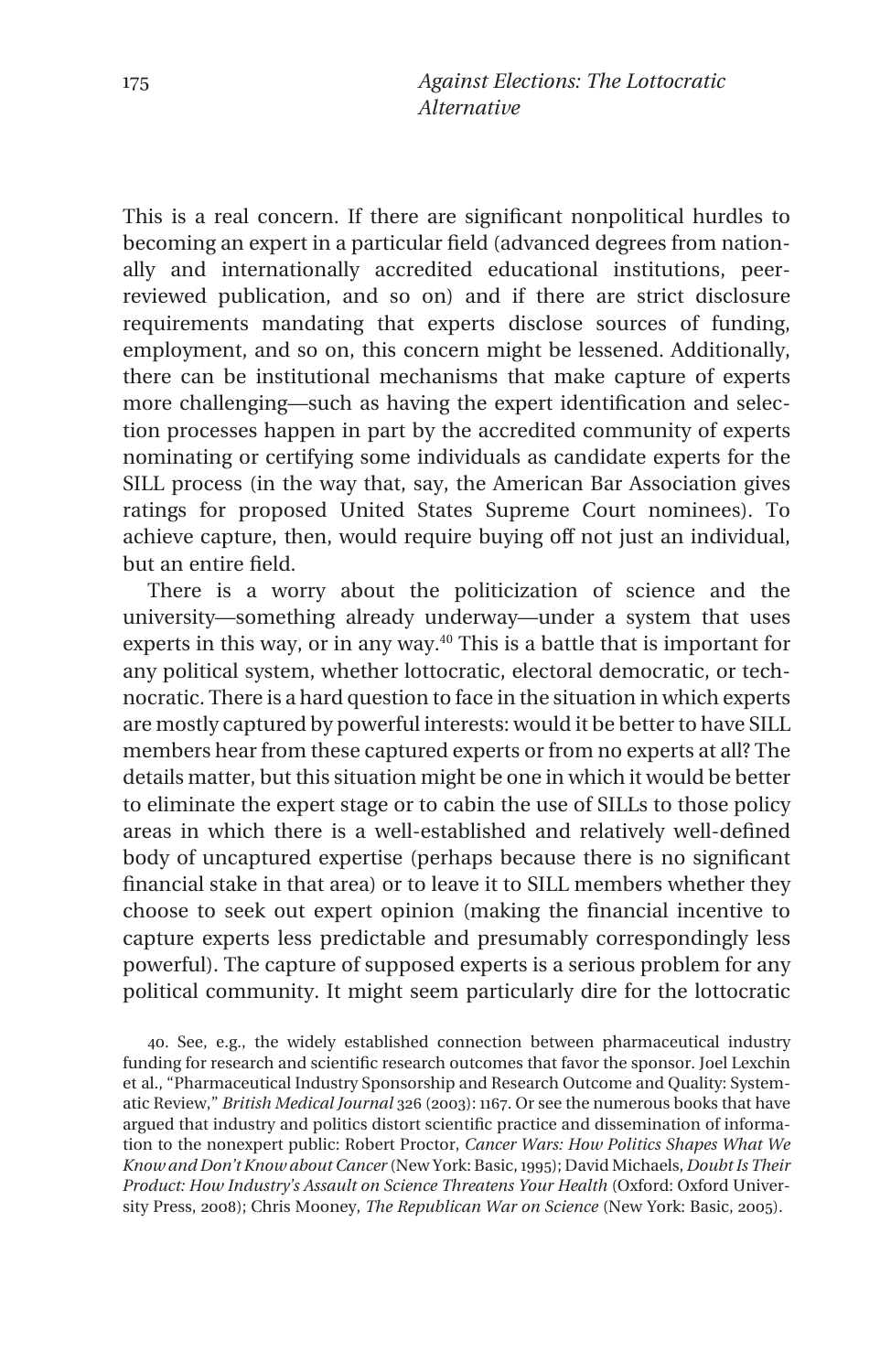system, since the experts will be interacting with nonprofessional politicians. But the problem is just as real for elected representatives, particularly given that (a) it might be more difficult to monitor exactly who is providing information and where they are receiving research support, (b) there is a greater concern about experts being used to provide "cover" for decisions so as to thwart efforts at accountability, and (c) there is little reason to think that well-intentioned elected representatives will be better at identifying captured expertise than randomly chosen representatives would be, given that most elected representatives have no scientific or technical background.

#### *C. Policy Coherence and Execution*

There are a number of practical issues about the lottocratic system, if used as a complete legislative replacement, that concern whether the system could achieve adequate synchronic and diachronic policy coherence. One concern is about issues that might straddle two or more of the defined legislative policy areas. Another concern has to do with taxation and budgeting—how will the budget for particular SILLs be set? Where will the funding come from? A third concern is a concern for any legislative institution—what ensures that the policy as enacted will actually be carried out and enforced? And how often should a particular issue be revisited? More could be said about these issues and others. But it is difficult and counterproductive to get into detailed discussion, since the nature of the problems turns on the details of the institutions under discussion, including the precise role of the SILLs. In general, these are practical, institutional design problems—ones that could be addressed in a way that is compatible with the heart of the lottocratic scheme. So, one possible fix could be to allow for two distinct policy area SILLs to merge to address a particular policy problem. SILLs could just be used in the more limited way suggested above, just to deal with a particular political problem (for example, reforming health care). SILL-like institutions (perhaps including some "veterans" from previous SILL service) $41$  could

41. In general, it is worth noting that if there is a concern about the lack of experience of those individuals selected to serve on a SILL, one response is to create a "Veteran Pool" of people who have served on a SILL (perhaps including all those who have served, or just some randomly selected group of them, or just those who have been identified as having served particularly well), and to have ordinary SILLs composed of some combination of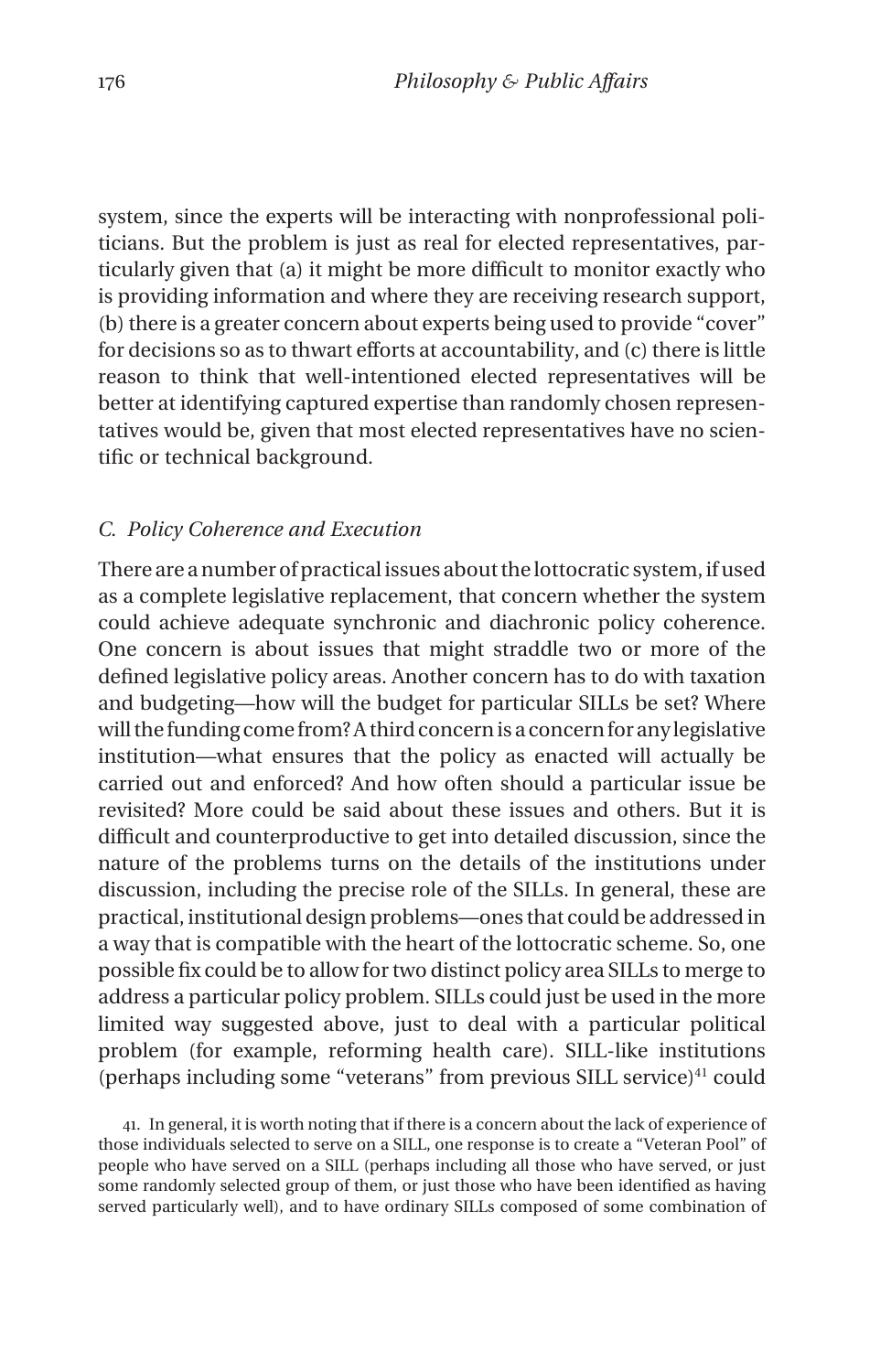be designed that would address some of the more structural issues of overlap, budgeting, taxation, rulemaking, and enforcement oversight, perhaps made up of a hybrid of lottery-selected and elected officials. There are many possibilities. What I want to suggest is that these concerns do not present *in principle* objections to the use of lottocratic institutions, or to the use of lotteries, experts, or single-issue policymaking institutions.

### *D. Participation*

Moving from elections to lotteries would make for a significant shift in the way that citizens participate in political life. The extent of this shift would depend on whether lottery selection merely supplemented or fully replaced elections. On the one hand, ordinary citizens would have a chance—and an equal chance—of being selected to play a significant policymaking role. On the other hand, how significant a chance depends on the number of individuals needed to populate the SILLs and the number of people in the jurisdiction. In the large, nation-state context, the chance of being chosen at random would be small—at least for the national institutions—even over the course of a lifetime. And since there might be no electoral season to follow or participate in, nor votes to cast, there might seem to be considerably less space for ordinary citizens to play an active political role.

I think this worry can be overstated. First, political participation currently is limited, with many people not bothering to vote and many following elections in only superficial detail.42 Second, the lottocratic system might be designed to encourage participation at many junctures, in addition to random selection. For example, during the Agenda Setting and Community Consultation phases, citizens would be encouraged to participate through discussion and polling. And interest groups and activists would play a significant role during these phases. Still, this is an

first-time people and veterans. There are concerns with this route; for one thing, some individuals would come to have even more power due to their initial random selection. But it might be worth considering if one is particularly concerned about the development of political skill and competence over time, or in relation to other "professionals."

<sup>42</sup>. See, e.g., Thomas Patterson, *The Vanishing Voter* (New York: Vintage, 2002).